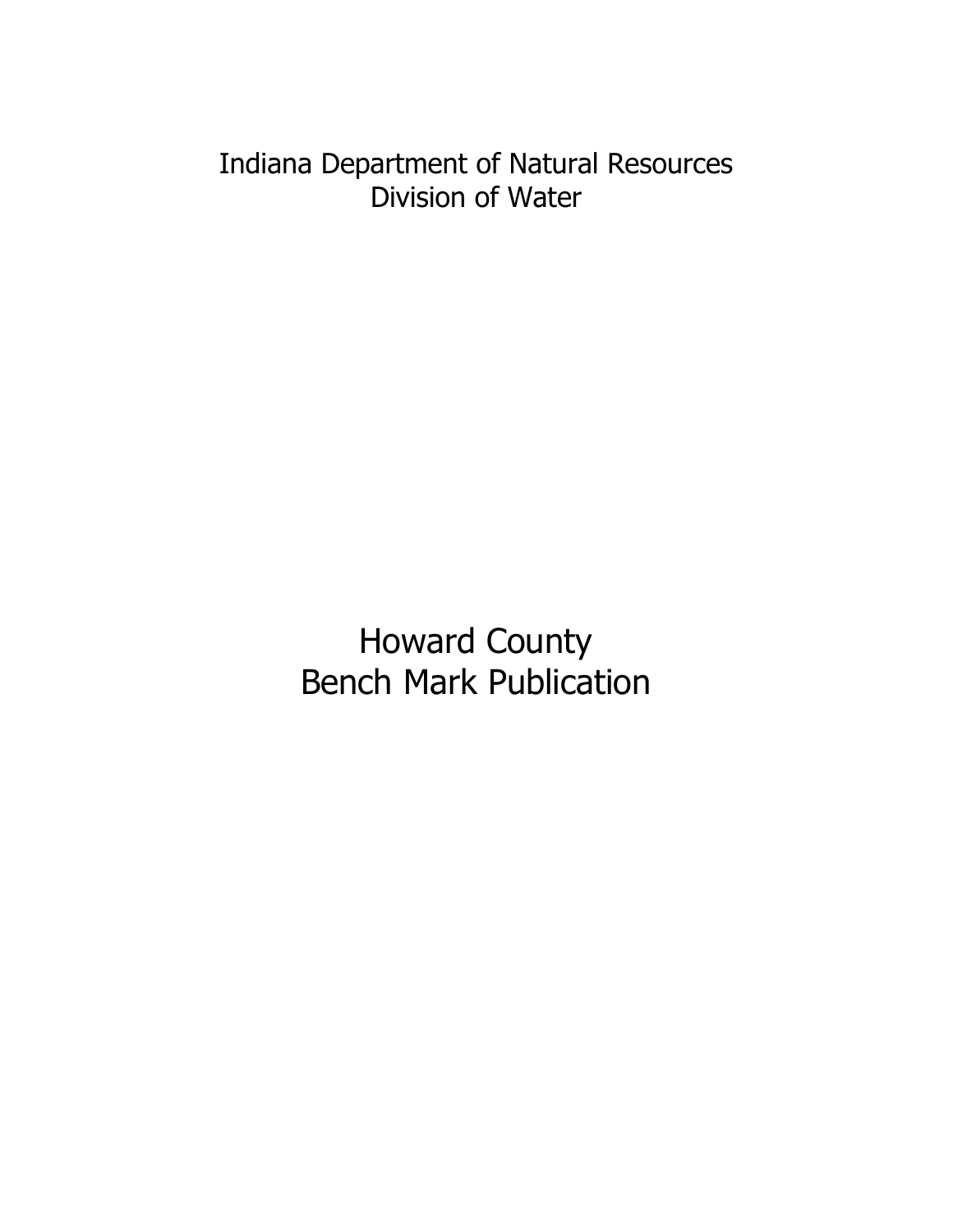# **HOWARD COUNTY**

#### U.S.C. & G.S. BM W 114, 1946

In Howard County, Russiaville Quad., in the NW 1/4 of Sec. 2, T. 23 N., R. 2 E., 2<sup>nd</sup> P.M.; about 2.1 miles north of New London; at the 750 West Road steel truss bridge over Wildcat Creek; set near the west end of the north concrete abutment of the bridge, 10.5 feet west of the center line of the road, 2 feet below the road; a U.S. Coast and Geodetic Survey bench mark tablet, stamped "W 114 1946".

2<sup>nd</sup> Order

Destroyed See USC&GS line # 25/102. For a note see Docket # B 551. 741.557 feet N.G.V.D. 1929 226.027 meters N.G.V.D. 1929

# IFC&WRC BM HOW 1, 1958

In Howard County, Russiaville Quad., in the NW  $\frac{1}{4}$  of Sec. 2, T. 23 N., R. 2 E., 2<sup>nd</sup> P.M.; about 2.1 miles north of New London; at the 750 West Road steel truss bridge over Wildcat Creek; set in top of a concrete post, 420 feet north of the north end of the bridge, 15 feet west of the centerline of the road, 0.6 foot below the road, 0.2 foot above the ground, a Indiana Flood Control and Water Resources Commission bronze bench mark tablet, stamped "HOW 1 1958".

# 2<sup>nd</sup> Order

# **Superseded**

Not recovered 8/8/62, Book 574, page 73. from Docket B 551; about 400 feet north of new bridge

754.561 feet N.G.V.D. 1929

# IFC&WRC BM HOW 1 RESET 1960

In Howard County, Russiaville Quad., in the NW  $\frac{1}{4}$  of Sec. 2, T. 23 N., R. 2 E., 2<sup>nd</sup> P.M.; about 2.1 miles north of New London; at the 750 West Road multi-span concrete bridge over Wildcat Creek; set in the top of the northwest concrete wingwall of the bridge, 13.5 feet west of the centerline of the road, 0.7 foot west of the west face of the west guardrail, 0.65 foot north of the south face of the wingwall, 0.6 foot south of the south face of the wingwall, 0.6 foot south of the north face of the west concrete guardrail, about 0.5 foot above the road; a Indiana Flood Control and Water Resources Commission bronze bench mark tablet, stamped "HOW 1 RESET 1960".

2<sup>nd</sup> Order

750.598 feet N.G.V.D. 1929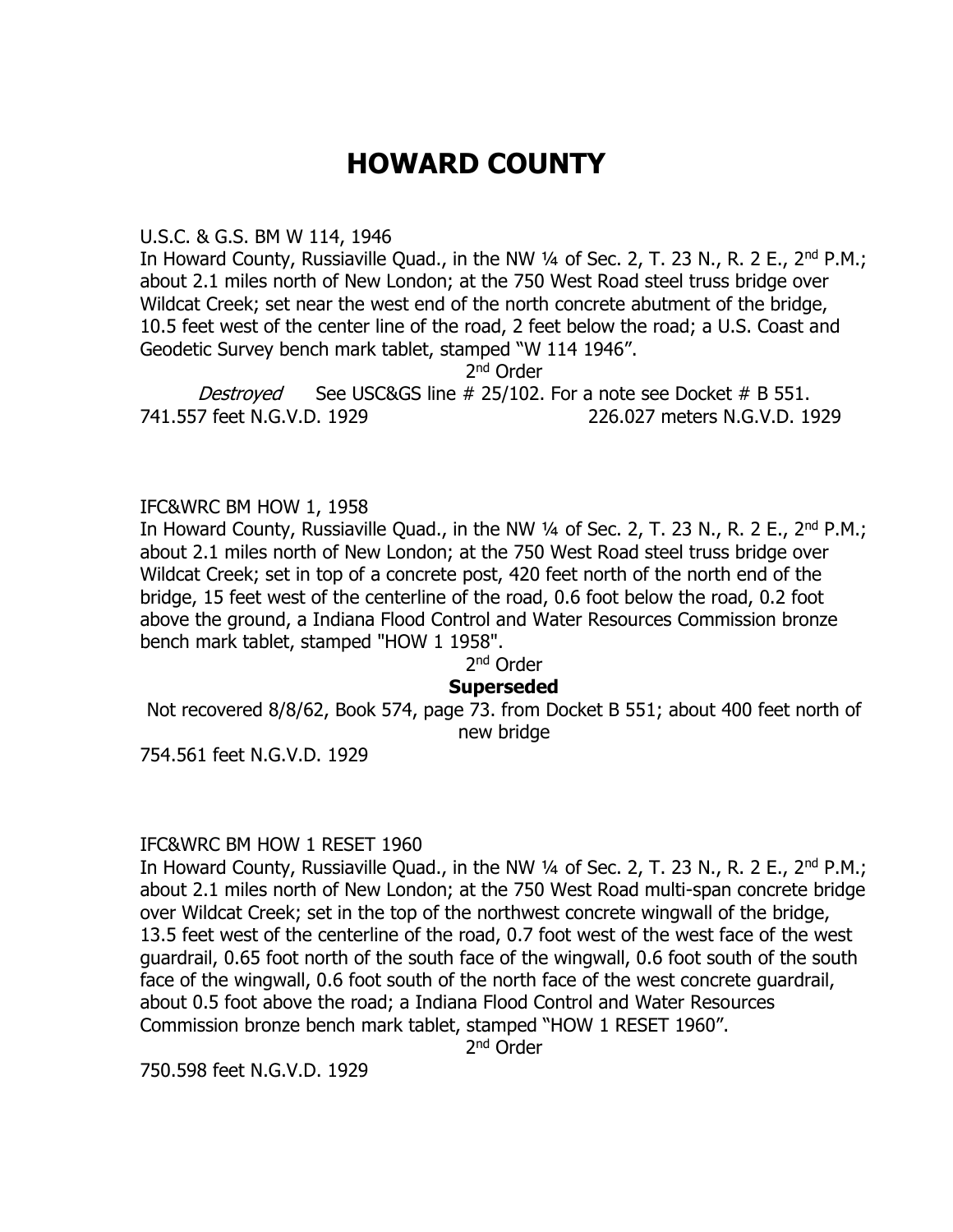#### IFC&WRC TBM WC 50, 1958

In Howard County, Russiaville Quad., in the NW 1/4 of Sec. 2, T. 23 N., R. 2 E., 2<sup>nd</sup> P.M.; about 2.1 miles north of New London; at the 750 West Road steel truss bridge over Wildcat Creek; set in the east side of a 48-inch multi-pronged Maple tree, 41 feet west of the west end of the southwest wingwall of the bridge, 7 feet below the road, 1.4 feet above the ground; a railroad spike driven through an aluminum tag, stamped "TBM WC 50 1958".

> 2<sup>nd</sup> Order Destroyed See Docket # B 551.

735.160 feet N.G.V.D. 1929

RP #1

In Howard County, Kokomo Quad., in the NE  $\frac{1}{4}$  of Sec. 34, T. 24 N., R. 4 E., 2<sup>nd</sup> P.M.; about 1.25 miles southwest of Vermont; at the 400 East Road concrete bridge over Wildcat Creel; set in top of the center pier of the bridge, 65 feet north from the south end of the west guardrail, 10 feet west of the centerline of the road, 4.0 feet above the road, 0.6 foot east of the west face of the center pier top, marked with an arrow.

2<sup>nd</sup> Order Destroyed

814.072 feet N.G.V.D. 1929

# USC&GS BM B 117, 1946

In Howard County, Russiaville Quad., in the SW 1/4 of Sec. 25, T. 24 N., R. 1 E., 2<sup>nd</sup> P.M.; about 6.8 miles northwest of Russiaville; at the State Road 22 steel truss bridge over Wildcat Creek; set in top of the west end of the north concrete railing at the west end of the bridge, 15.5 feet north of the centerline of the highway, 3.7 feet above the highway, 1.5 feet east of the west face of the north concrete railing, 0.6 foot south of the north face of the north concrete railing; a U.S. Coast and Geodetic Survey bench mark disk, stamped "B 117 1946".

2<sup>nd</sup> Order Destroyed 5/24/1985 JCS See DNR BM HOW 33, 1985 725.156 feet N.G.V.D. 1929 221.028 meters N.G.V.D. 1929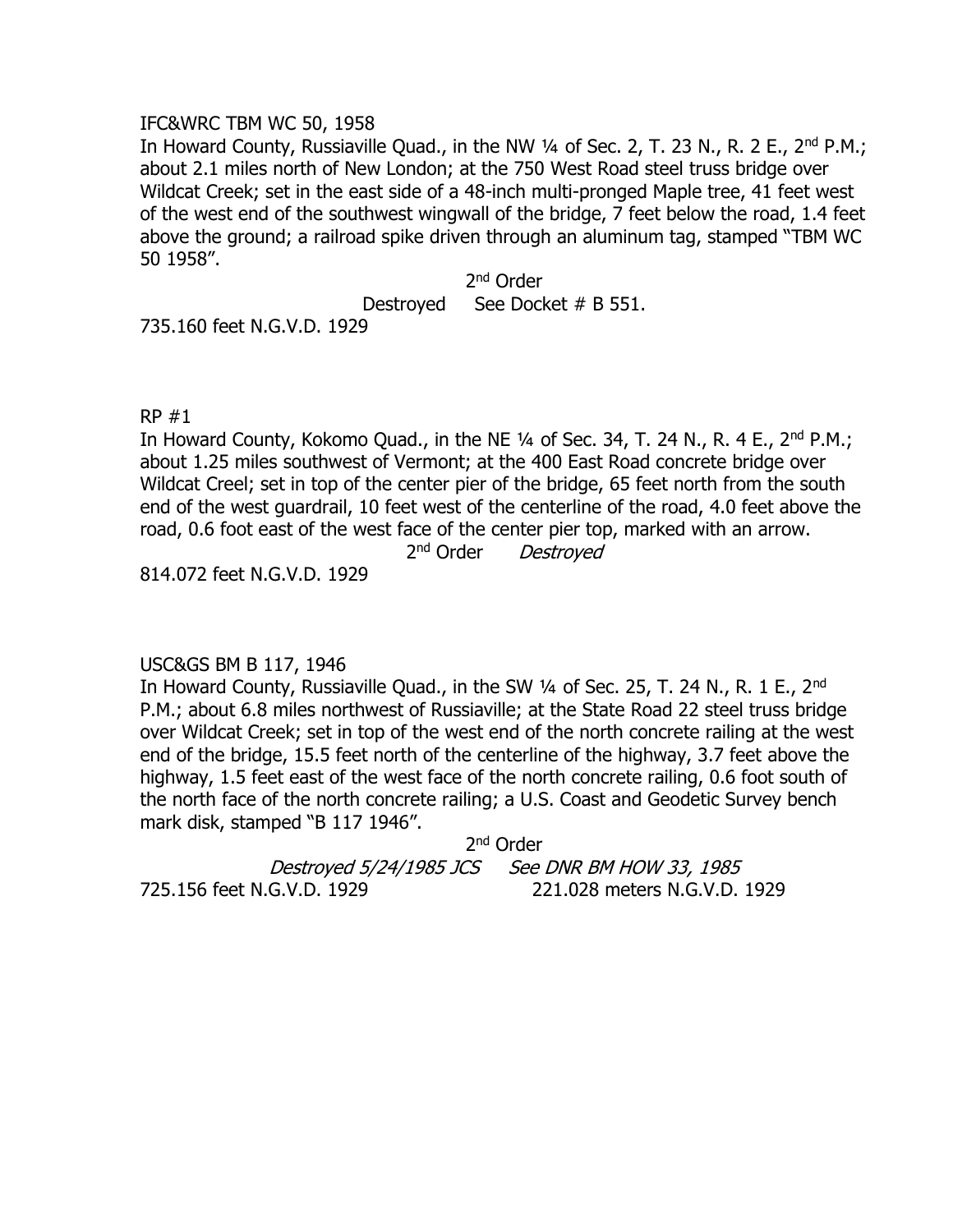#### USC&GS BM A 117, 1946

In Howard County, Russiaville Quad., in the NE  $\frac{1}{4}$  of Sec. 36, T. 24 N., R. 1 E., 2<sup>nd</sup> P.M.; about 6.2 miles northwest of Russiaville; at the State Road 22 forty-foot concrete bridge over Petes Run, about 0.65 mile east of Wildcat Creek; set in top of the southwest concrete wingwall of the bridge, 18 feet south of the centerline of the road, 0.9 foot south of the south face of the south concrete guardrail, 0.55 foot northwest of the southeast face of the wingwall, about 0.4 foot above the highway; a U.S. Coast and Geodetic Survey bench mark disk, stamped "A 117 1946".

2<sup>nd</sup> Order

#### 746.153 feet N.G.V.D. 1929 227.428 meters N.G.V.D. 1929

# USC&GS BM Z 116, 1946

In Howard County, Russiaville Quad., in the SE 1/4 of Sec. 30, T. 24 N., R. 2 E., 2<sup>nd</sup> P.M.; about 5.8 miles northwest of Russiaville; about 0.15 mile east along State Road 22 from its intersection with 1150 West Road to a 5-foot concrete box culvert under the highway, across the highway from the Rockney farm house yard; set in top of the center of the west concrete headwall of the culvert, 29 feet north of the centerline of the highway, 6.0 feet below the centerline of the road, 2.95 feet east of the west face of the north headwall, 0.6 foot south of the north face of the headwall; a U.S. Coast and Geodetic Survey bench mark disk, stamped "Z 116 1946".

2<sup>nd</sup> Order

768.201 feet N.G.V.D. 1929 234.148 meters N.G.V.D. 1929

# IFC&WRC TBM WC 57, 1962

In Howard County, Russiaville Quad., in the SE 1/4 of Sec. 30, T. 24 N., R. 2 E., 2<sup>nd</sup> P.M.; about 5.4 miles northwest of Russiaville; about 0.75 mile south along 1150 West Road from its intersection with State Road 22; set in the west side of a power pole, about 265 feet north of a drive west leading to a farm, 16 feet east of the centerline of the road, 2.2 feet west of a fence line, about 1.0 foot below the road, 0.8 foot above the ground; a railroad spike driven through an aluminum tag, stamped "TBM WC 57 1962".

> 2<sup>nd</sup> Order Destroyed 7/19/1985 RDN

788.040 feet N.G.V.D. 1929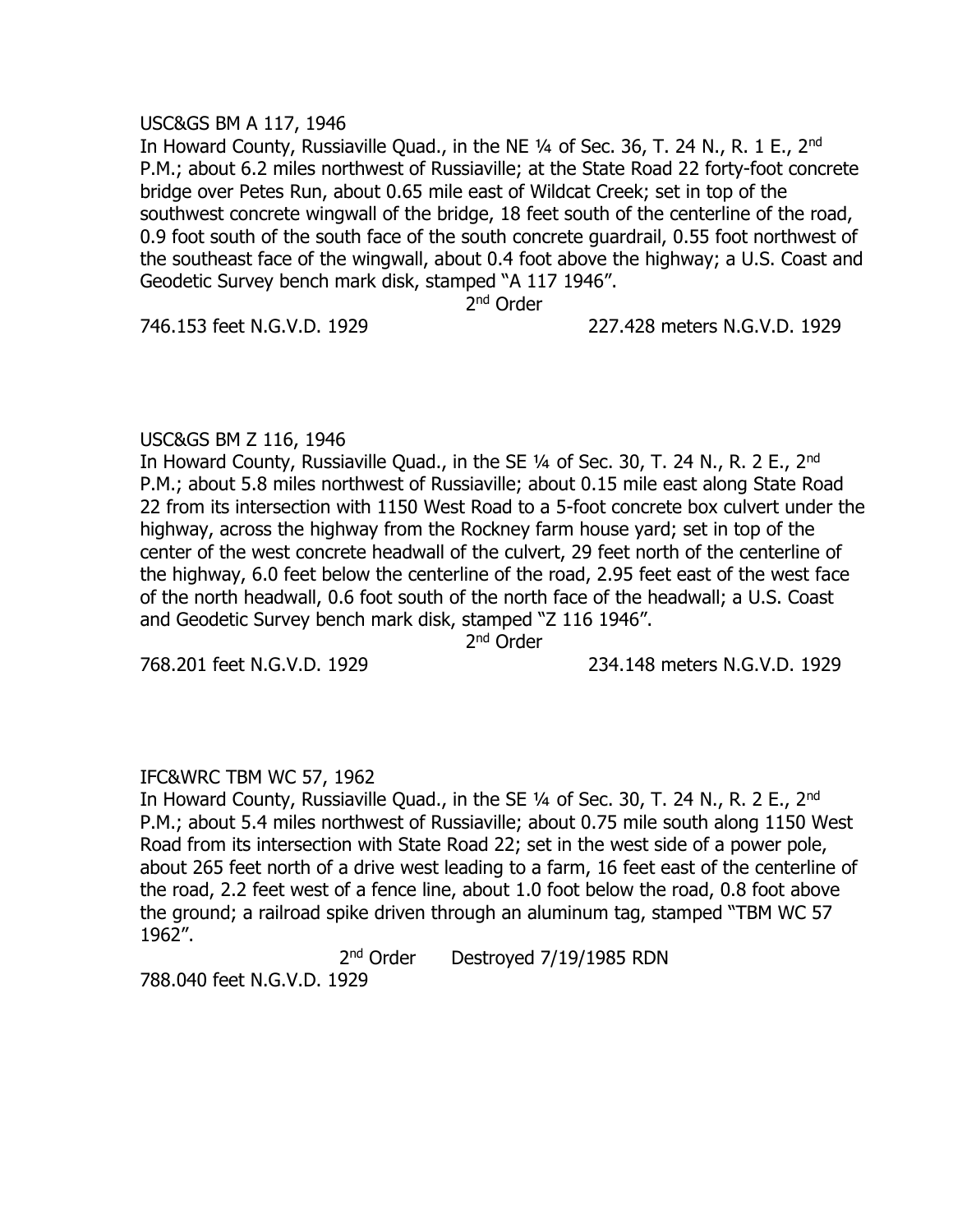#### IFC&WRC BM HOW 2, 1960

In Howard County, Russiaville Ouad., in the NE 1/4 of Sec. 6, T. 23 N., R. 2 E., 2<sup>nd</sup> P.M.; about 4.9 miles northwest of Russiaville; at the 1150 West Road two-span concrete arch bridge over Wildcat Creek; set in top of the north end of the east concrete guardrail of the bridge, 13 feet east of the centerline of the road, 2.0 feet above the road, 1.5 feet south of the north face of the east concrete guardrail, 0.9 foot west of the east face of the east guardrail; a Indiana Flood Control and Water Resources Commission bronze bench mark tablet, stamped "HOW 2 1960".

2<sup>nd</sup> Order

#### **Superseded: See New Description Do not Use Elevation!** 733.426 feet N.G.V.D. 1929

IFC & WRC BM HOW 2 1960 RESET

In Howard County, Russiaville Quad., in the NE 1/4 of Section 6, T. 23 N., R. 2 E., 2<sup>nd</sup> P. M.; about 3 miles east of Burlington; at the 1150 West Road bridge over Wildcat Creek; set on the northeast corner of the bridge deck, 14.5 feet east of the centerline of the bridge, 0.6 foot south of the north edge of the concrete bridge deck, 0.5 foot west of the east face of the bridge deck; a Indiana Flood Control and Water Resources Commission bench mark tablet stamped, "HOW 2 1960".

3 rd Order

730.338 feet N.G.V.D. 1929

# IFC&WRC TBM WC 59, 1962

In Howard County, Russiaville Quad., in the NW 1/4 of Sec. 5, T. 23 N., R. 2 E., 2<sup>nd</sup> P.M.; about 4.5 miles northwest of Russiaville; about 0.1 mile west along 00 North/South Road from its "T" road intersection with 1050 West Road to a farm house on the south side of the road; set in the north side of a fence corner post, about 120 feet west of the northwest corner of the house, 21.5 feet south of the centerline of the road, 8.5 feet west of a field entrance south, 1.0 foot above the ground; a railroad spike driven through an aluminum tag, stamped "TBM WC 59 1962".

2<sup>nd</sup> Order

789.552 feet N.G.V.D. 1929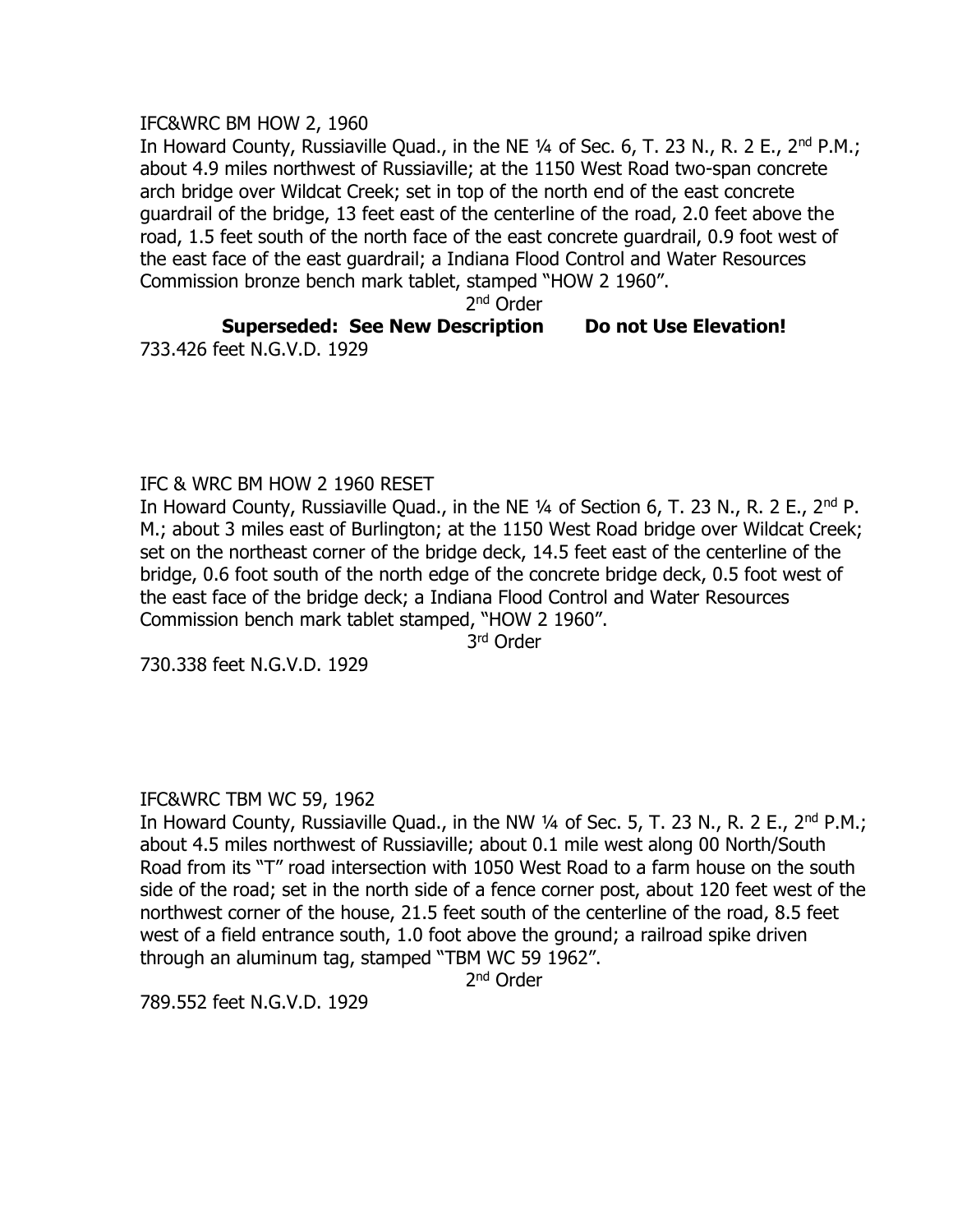#### IFC&WRC BM HOW 3, 1960

In Howard County, Russiaville Quad., in the NW 1/4 of Sec. 5, T. 24 N., R. 2 E., 2<sup>nd</sup> P.M.; about 4.5 miles northwest of Russiaville; at the "T" road intersection of 1050 West Road and 00 North/South Road; set in top of the east end of the south leg of the "L" shaped concrete headwall of a 12-inch pipe culvert under 00 North/South Road, 18 feet east of the centerline of 1050 West Road, 0.65 foot west of the east face of the headwall, 0.5 foot below the centerline of 1050 West Road, 0.45 foot south of the north face of the south leg of the headwall; a Indiana Flood Control and Water Resources Commission bronze bench mark tablet, stamped "HOW 3 1960".

2<sup>nd</sup> Order

787.538 feet N.G.V.D. 1929

# IFC&WRC TBM WC 60, 1962

In Howard County, Russiaville Quad., in the SW 1/4 of Sec. 33, T. 24 N., R. 2 E., 2<sup>nd</sup> P.M.; about 4.0 miles northwest of Russiaville; at the "T" road intersection of 980 West Road and 00 North/South Road, at a 4-foot pipe culvert under the road; set in top of the east end of the south concrete headwall of the culvert, about 100 feet west of 980 West Road, about 50 feet east of a farm house on the south side of 00 North/South Road, 15 feet south of the centerline of 00 North/South Road, 1.2 feet below the centerline of the road, 0.55 foot north of the south face of the headwall; a chiseled triangle.

> $2<sup>nd</sup> Order$ Destroyed 7/19/1985 RDN

774.644 feet N.G.V.D. 1929

# IFC&WRC TBM WC 61, 1962

In Howard County, Russiaville Quad., in the NW 1/4 of Sec. 4, T. 23 N., R. 2 E., 2<sup>nd</sup> P.M.; about 3.8 miles northwest of Russiaville; at the 950 West Road one-span steel truss bridge over Wildcat Creek; set in top of and near the center of the southwest concrete headwall of an 18-inch pipe culvert under the road, 265 feet south of the bridge, 15 feet southwest of the southeast face of the headwall, about 0.7 foot below the centerline of the road, 0.45 foot northeast of the southwest face of the headwall; a chiseled triangle.

> $2<sup>nd</sup> Order$ Destroyed 5/23/1985 JCS

737.339 feet N.G.V.D. 1929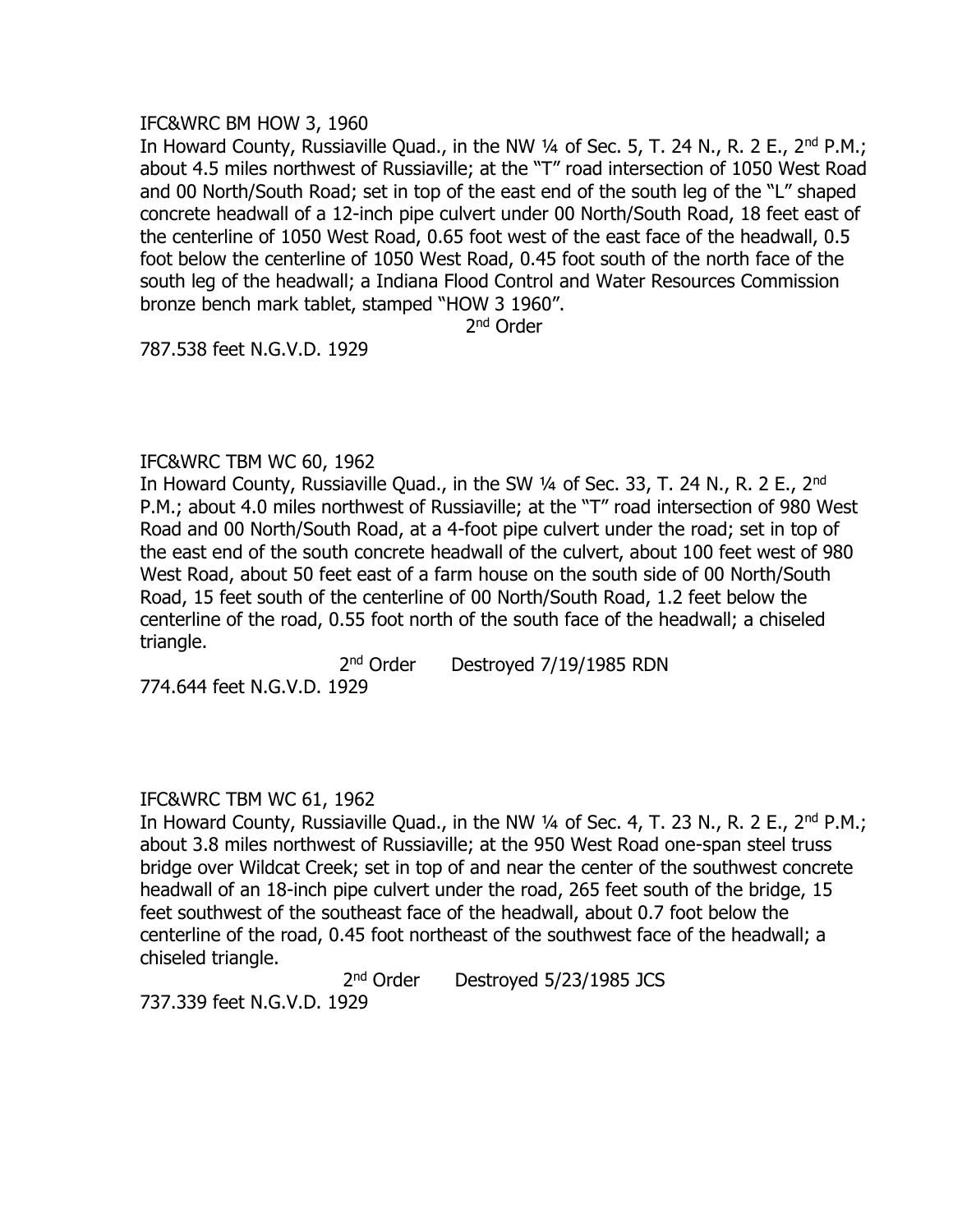#### IFC&WRC TBM WC 62, 1962

In Howard County, Russiaville Quad., in the SW 1/4 of Sec. 4, T. 23 N., R. 2 E., 2<sup>nd</sup> P.M.; about 3.2 miles northwest of Russiaville; at the "T" road intersection of 950 West Road and 100 South Road; set in the top of the southwest concrete wingwall of the 950 West Road twelve-foot bridge over a small ditch, 45 feet north of the centerline of 100 South Road, 11.5 feet west of the centerline of 950 West Road, 1.15 feet below the road, 0.7 foot southeast of the northwest face of the headwall, 0.6 foot northeast of the southwest face of the headwall; a chiseled triangle.

2<sup>nd</sup> Order

755.529 feet N.G.V.D. 1929

# IFC&WRC TBM WC 63, 1962

In Howard County, Russiaville Quad., in the NE 1/4 of Sec. 9, T. 23 N., R. 2 E., 2<sup>nd</sup> P.M.; about 2.7 miles northwest of Russiaville; about 0.25 mile east along 150 South Road from its "T" road intersection with 950 West Road to an abandoned farm house on the north side of the road, about 0.05 mile east of an old red-brick school building; set in the south side of a fence corner post, 58 feet west of the centerline of the driveway leading to a farm house, 27.5 feet north of the centerline of 150 South Road, 0.8 foot above the ground; a railroad spike driven through an aluminum tag, stamped "TBM WC 63 1962".

2<sup>nd</sup> Order

812.725 feet N.G.V.D. 1929

# IFC&WRC BM HOW 5, 1960

In Howard County, Russiaville Quad., in the SW 1/4 of Sec. 10, T. 23 N., R. 2 E., 2<sup>nd</sup> P.M.; about 2.4 miles northwest of Russiaville; about 0.1 mile west along 150 South Road from its "T" road intersection with 870 West Road to a five-foot pipe culvert under 150 South Road; set in top of the east end of the south concrete headwall of the culvert, 52 feet east of the centerline of a driveway south leading to a farm house, 1.05 feet west of the east face of the south headwall, 0.4 foot north of the south face of the headwall, 0.4 foot north of the south face of the headwall, about 0.4 foot above the centerline of the road; a Indiana Flood Control and Water Resources Commission bronze bench mark tablet, stamped "HOW 5 1960".

2<sup>nd</sup> Order

799.247 feet N.G.V.D. 1929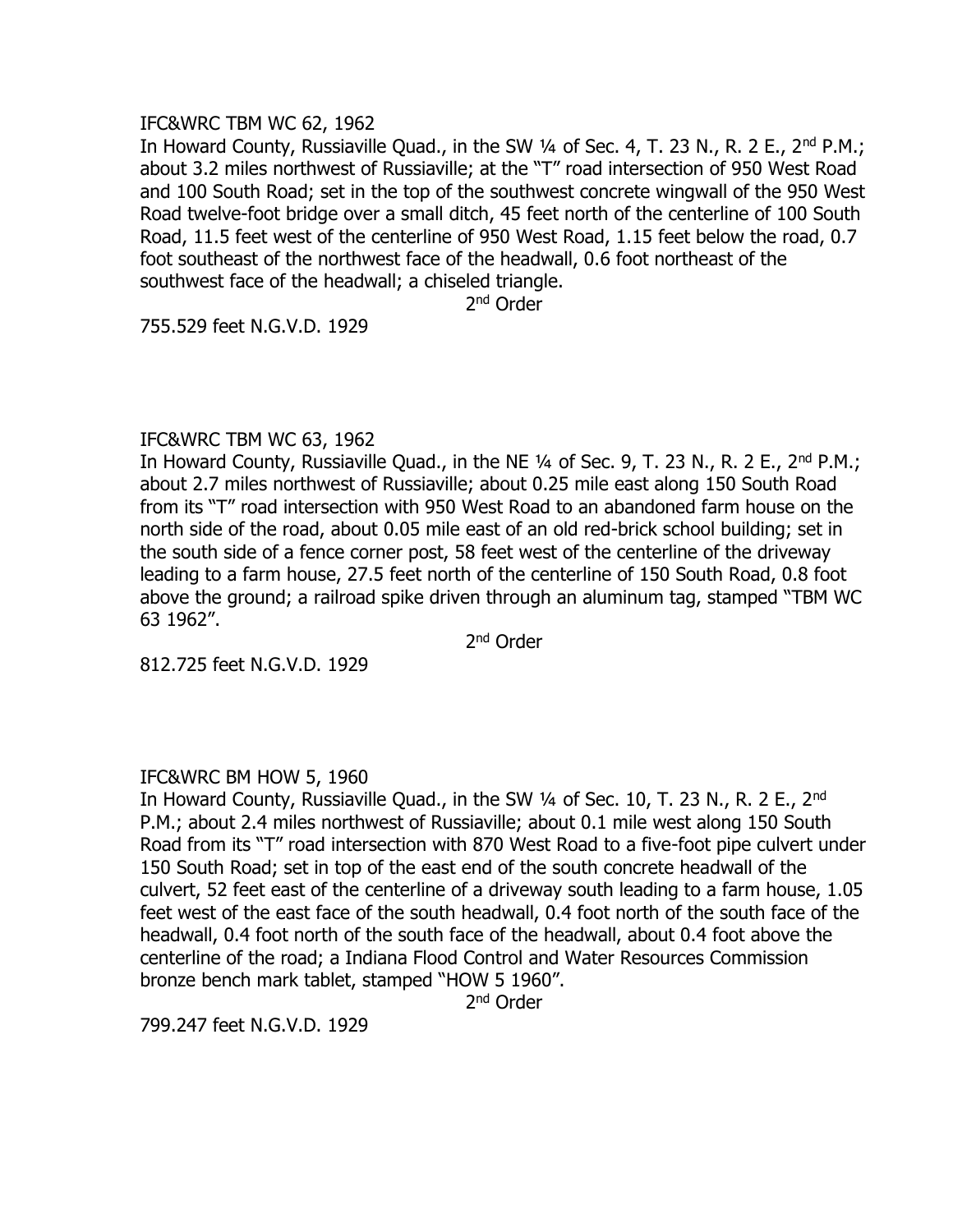#### IFC&WRC TBM WC 64, 1962

In Howard County, Russiaville Ouad., in the NE 1/4 of Sec. 10, T. 23 N., R. 2 E., 2<sup>nd</sup> P.M.; about 2.4 miles north-northwest of Russiaville; about 0.3 mile north along 820 West Road from its "T" road intersection with 150 South Road to the Earl Quinn residence on the east side of the road; set in the west side of a 10-inch Walnut tree in the northwest corner of the lawn, about 55 feet east of the centerline of 820 West Road, 35 feet northwest of the northwest corner of the house, 12 feet south of the centerline of the driveway, 1.2 feet above the ground; a railroad spike driven through an aluminum tag, stamped "TBM WC 64 1962".

2<sup>nd</sup> Order

787.648 feet N.G.V.D. 1929

#### IFC&WRC BM HOW 6, 1960

In Howard County, Russiaville Quad., in the SE  $\frac{1}{4}$  of Sec. 3, T. 23 N., R. 2 E., 2<sup>nd</sup> P.M.; about 2.4 miles north-northwest of Russiaville; at the 100 South Road one-span steel pony truss bridge over Honey Creek; set in the top of the northeast concrete wingwall of the bridge, 9.5 feet north of the centerline of the road, 1.7 feet below the road, 0.6 foot north of the north face of the east end of the north truss of the bridge, 0.6 foot west of the east face of the east bridge seat; a Indiana Flood Control and Water Resources Commission bronze bench mark tablet, stamped "HOW 6 1960".

2<sup>nd</sup> Order Destroyed 11/12/75

747.849 feet N.G.V.D. 1929

# IFC&WRC TBM WC 65, 1962

In Howard County, Russiaville Quad., in the SE 1/4 of Sec. 3, T. 23 N., R. 2 E., 2<sup>nd</sup> P.M.; about 2.4 miles north-northwest of Russiaville; about 0.65 mile west along 100 South Road from its "T" road intersection with 750 West Road to the C.R. Hunter residence on the north side of the road, about 315 feet east of the 100 South Road one-span steel pony truss bridge over Honey Creek; set in the south side of a 28-inch Sycamore tree, 26 feet north of the centerline of the road, 25 feet west of the centerline of the driveway, 12.5 feet northwest of a mailbox, 1.1 feet above the ground; a railroad spike driven through an aluminum tag, stamped "TBM WC 65 1962".

2<sup>nd</sup> Order

759.813 feet N.G.V.D. 1929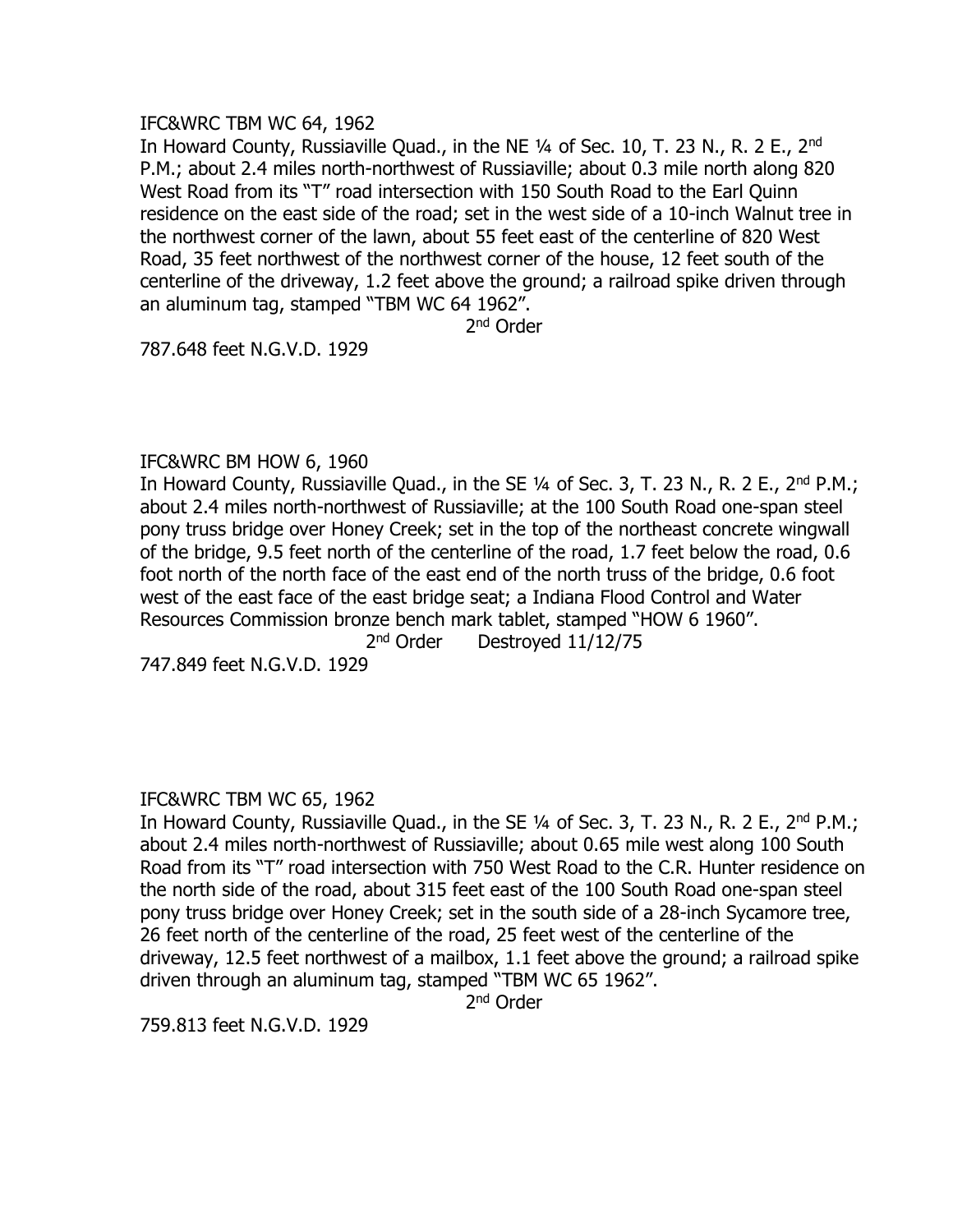#### IFC&WRC TBM WC 66, 1962

In Howard County, Russiaville Quad., in the SE 1/4 of Sec. 2, T. 23 N., R. 2 E., 2<sup>nd</sup> P.M.; about 1.4 miles north of New London; about 0.35 mile north along 750 West Road from its intersection with 100 South Road to an 8-foot box culvert under the road; set in the top of the northwest concrete wingwall of the culvert, about 180 feet north of a farm house on the west side of the road, at a lake on the east side of the road, 15 feet west of the centerline of the road, 4.0 feet northwest of the northwest corner of the west headwall, about 0.8 foot below the centerline of the road, 0.5 foot northeast of the southwest face of the wingwall; a chiseled triangle.

2<sup>nd</sup> Order

759.151 feet N.G.V.D. 1929

#### USC&GS BM V 114, 1946

In Howard County, Russiaville Quad., in the NE 1/4 of Sec. 11, T. 23 N., R. 2 E., 2<sup>nd</sup> P.M.; about 1.15 miles north of New London; about 0.3 mile north along 750 West Road from its intersection with 150 South Road; set in top of a concrete post, 66 feet southwest of the southwest corner of Russell Taylor's farm house, 23 feet east of the centerline of the road, 18 feet south of the centerline of the driveway, 1.0 foot west of a fence line, about 1.0 foot below the road, projecting 0.5 foot above ground; a U.S. Coast and Geodetic Survey bench mark disk, stamped "V 114 1946".

2<sup>nd</sup> Order

788.824 feet N.G.V.D. 1929 240.434 meters N.G.V.D. 1929 (IFC&WRC elevation 788.964 feet N.G.V.D. 1929).

# USC&GS BM U 114, 1946

In Howard Count, Russiaville Quad., in the NW  $\frac{1}{4}$  of Sec. 14, T. 23 N., R. 2 E., 2<sup>nd</sup> P.M.; at New London; set vertically in the west face of the southwest corner of the New London School Building, 2.9 feet above the ground, 2.4 feet north from the southwest corner of the school building, a U.S. Coast and Geodetic Survey bench mark disk, stamped "U 114 1946".

2<sup>nd</sup> Order

824.424 feet N.G.V.D. 1929 251.285 meters N.G.V.D. 1929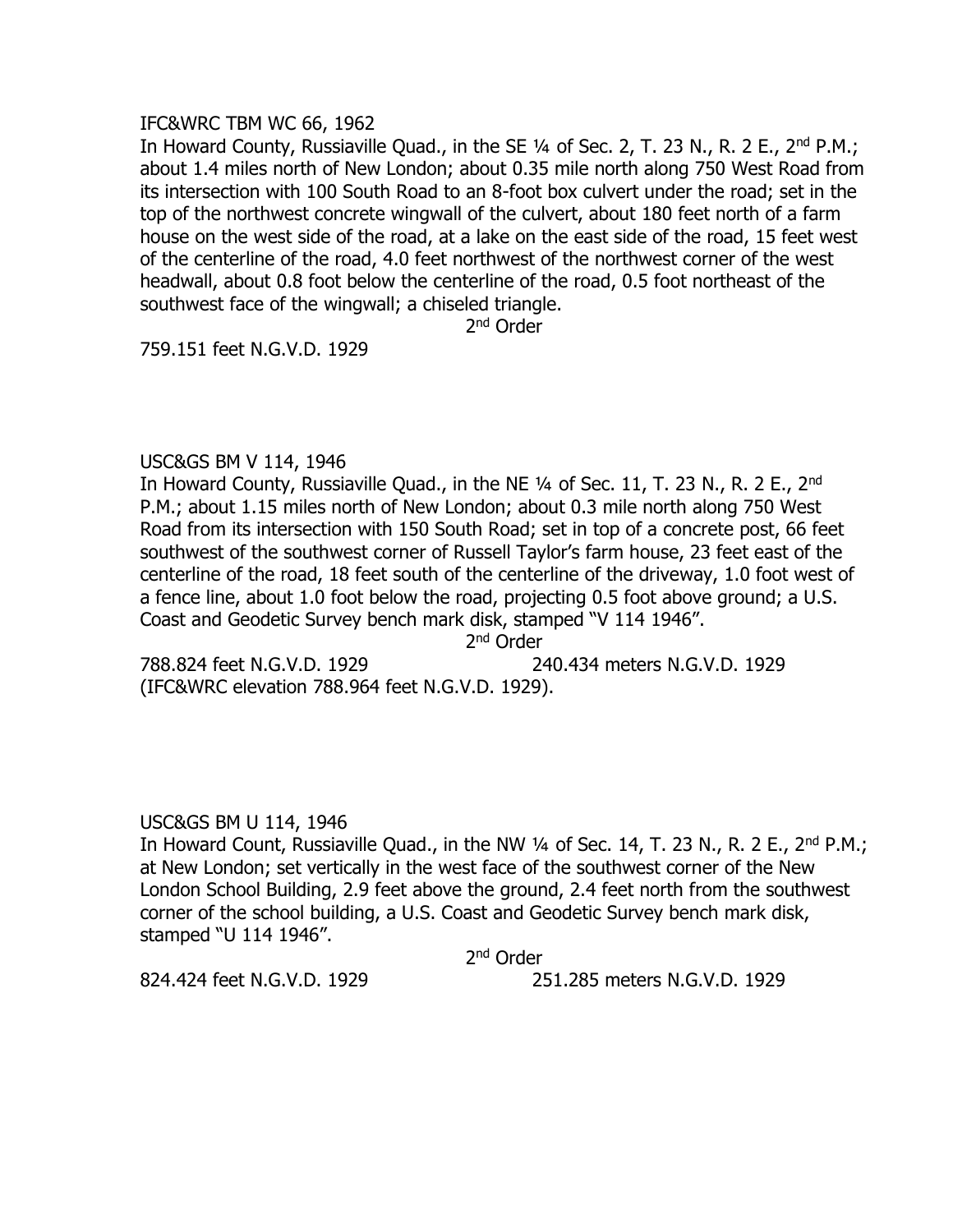# IFC&WRC TBM WC 67, 1962

In Howard County, Russiaville Quad., in the NE 1/4 of Sec. 2, T. 23 N., R. 2 E., 2<sup>nd</sup> P.M.; about 2.0 miles north of New London; about 0.5 mile east along 00 North/South Road from its intersection with 750 West Road to a six-foot concrete arch culvert under the road; set in the top and near the center of the south concrete headwall of the culvert, about 135 feet west of a "T" road north (700 West Road), 12.5 feet south of the centerline of 00 North/South Road, 3.05 feet west of the point where the southeast concrete wingwall joins the south headwall, 0.55 foot north of the south face of the headwall, about 0.3 foot below the center line of the road; a chiseled triangle.

2<sup>nd</sup> Order

768.278 feet N.G.V.D. 1929

# IFC&WRC BM HOW 7, 1960

In Howard County, Russiaville Quad., in the NE 1/4 of Sec. 1, T. 23 N., R. 2 E., 2<sup>nd</sup> P.M.; about 2.3 miles northeast of New London; about 1.1 miles east along 00 North/South Road from its intersection with 750 West Road to a twin 24-inch pipe culvert under the road; set in top of the west end of the north concrete headwall of the culvert, 95 feet east of the centerline of the driveway leading to the Paul Taskey residence, 12.5 feet north of the centerline of the road, 2.9 feet east of the west face of the north concrete headwall, 0.8 foot above the road, 0.5 foot south of the north face of the headwall; a Indiana Flood Control and Water Resources Commission bronze bench mark tablet, stamped "HOW 7 1960".

2<sup>nd</sup> Order

781.986 feet N.G.V.D. 1929

# IFC&WRC TBM WC 68, 1962

In Howard County, Kokomo West Quad., in the SE 1/4 of Sec. 36, T. 24 N., R. 2 E., 2<sup>nd</sup> P.M.; about 4.0 miles west of Kokomo; at the "T" road intersection of 00 North/South Road and 600 West Road; set in top of the center of the west concrete headwall of a 12-inch pipe culvert under 600 West Road, 31 feet north of the center line of 00 North/South Road, 15.5 feet west of the centerline of 600 West Road, 2.05 feet south of the north face of the west headwall, about 0.9 foot below the center line of 600 West Road; a chiseled triangle.

2<sup>nd</sup> Order

782.671 feet N.G.V.D. 1929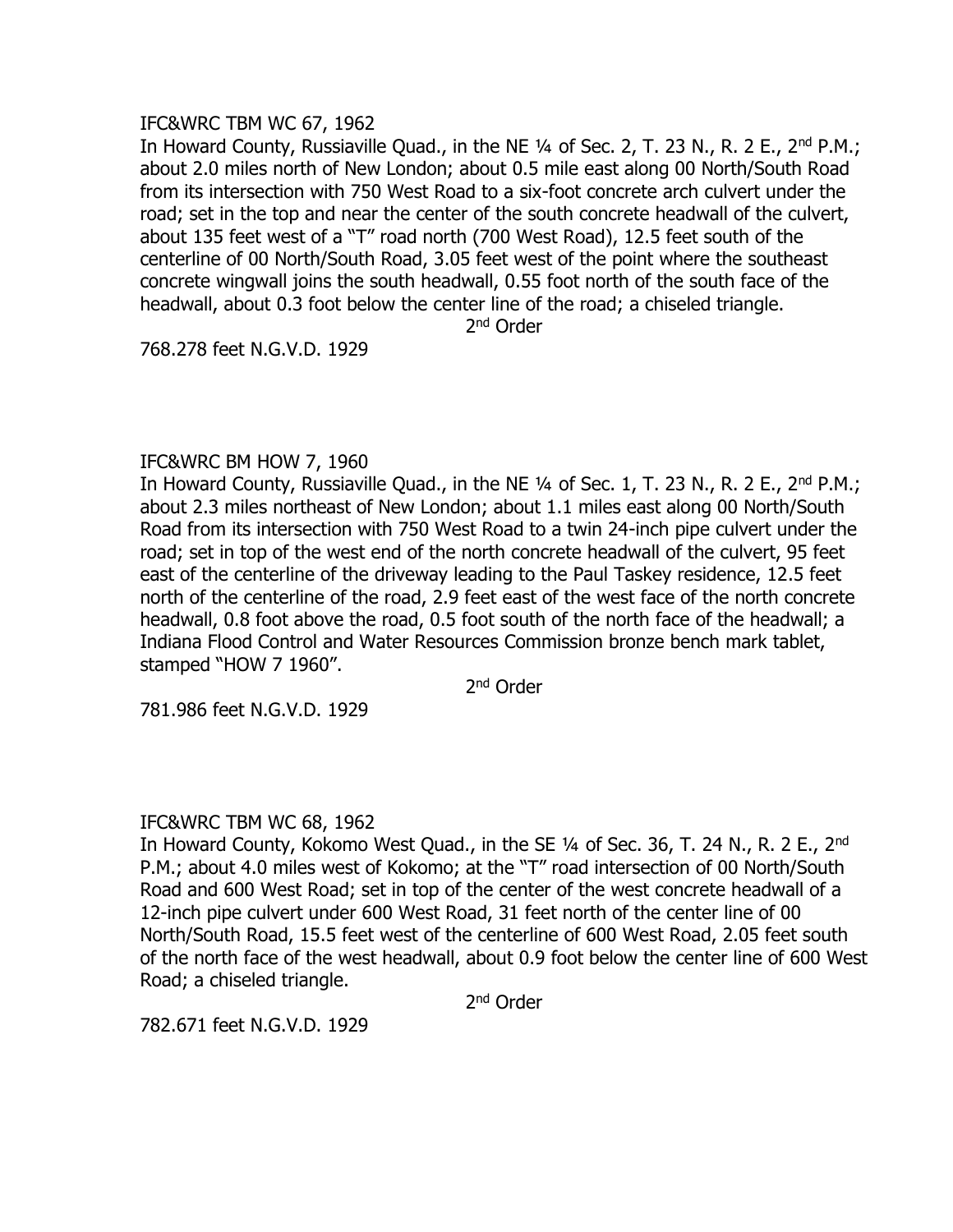## IFC&WRC BM HOW 8, 1960

In Howard County, Kokomo West Ouad., in the SE 1/4 of Sec. 31, T. 24 N., R. 3 E., 2<sup>nd</sup> P.M.; about 3.2 miles west of Kokomo; about 0.8 mile west along 00 North/South Road from its "T" road intersection with 600 West Road to six-foot concrete box culvert under 00 North/South Road; set in top of the east end of the north concrete headwall of the culvert, about 160 feet east of the extended center line of a driveway leading south to the Lee Miller farm, 10.5 feet north of the centerline of the road, 1.5 feet west of the east face of the north concrete headwall, about 0.7 foot below the centerline of the road; a Indiana Flood Control and Water Resources Commission bronze bench mark tablet, stamped "HOW 8 1960".

> $2<sup>nd</sup> Order$ Destroyed 7/24/1985 RDN

766.913 feet N.G.V.D. 1929

IFC&WRC TBM WC 69, 1962

In Howard County, Kokomo West Quad., in the SE 1/4 of Sec. 31, T. 24 N., R. 3 E., 2<sup>nd</sup> P.M.; about 3.1 miles west of Kokomo; about 0.9 mile west along 00 North/South Road from its "T" road intersection with 600 West Road to a curve northeast; set in the south side of a 27-inch tree on a fence line, 80 feet northwest of a large power pole near the center of the curve on the side of the road, 21 feet north of the centerline of the road west, 1.25 feet above ground, about 0.7 foot above the center line of the road, a railroad spike driven through an aluminum tag, stamped "TBM WC 69 1962".

 $2<sup>nd</sup> Order$ Destroyed 7/24/1985 RDN

779.113 feet N.G.V.D. 1929

# IFC&WRC TBM WC 70, 1962

In Howard County, Kokomo West Quad., in the SW 1/4 of Sec. 32, T. 24 N., R. 3 E., 2<sup>nd</sup> P.M.; about 2.6 miles west of Kokomo; about 0.2 mile northeast along 00 North/South Road from its "T" road intersection with 480 West Road to a 35-foot concrete bridge over a tributary of Wildcat Creek; set in top of the northeast end of the northwest concrete guardrail of the bridge, 9 feet northwest of the centerline of the road, 6.7 feet southwest of the northeast face of the guardrail, 3.2 feet above the road; a chiseled triangle.

> $2<sup>nd</sup> Order$ Destroyed 7/24/1985 RDN

760.296 feet N.G.V.D. 1929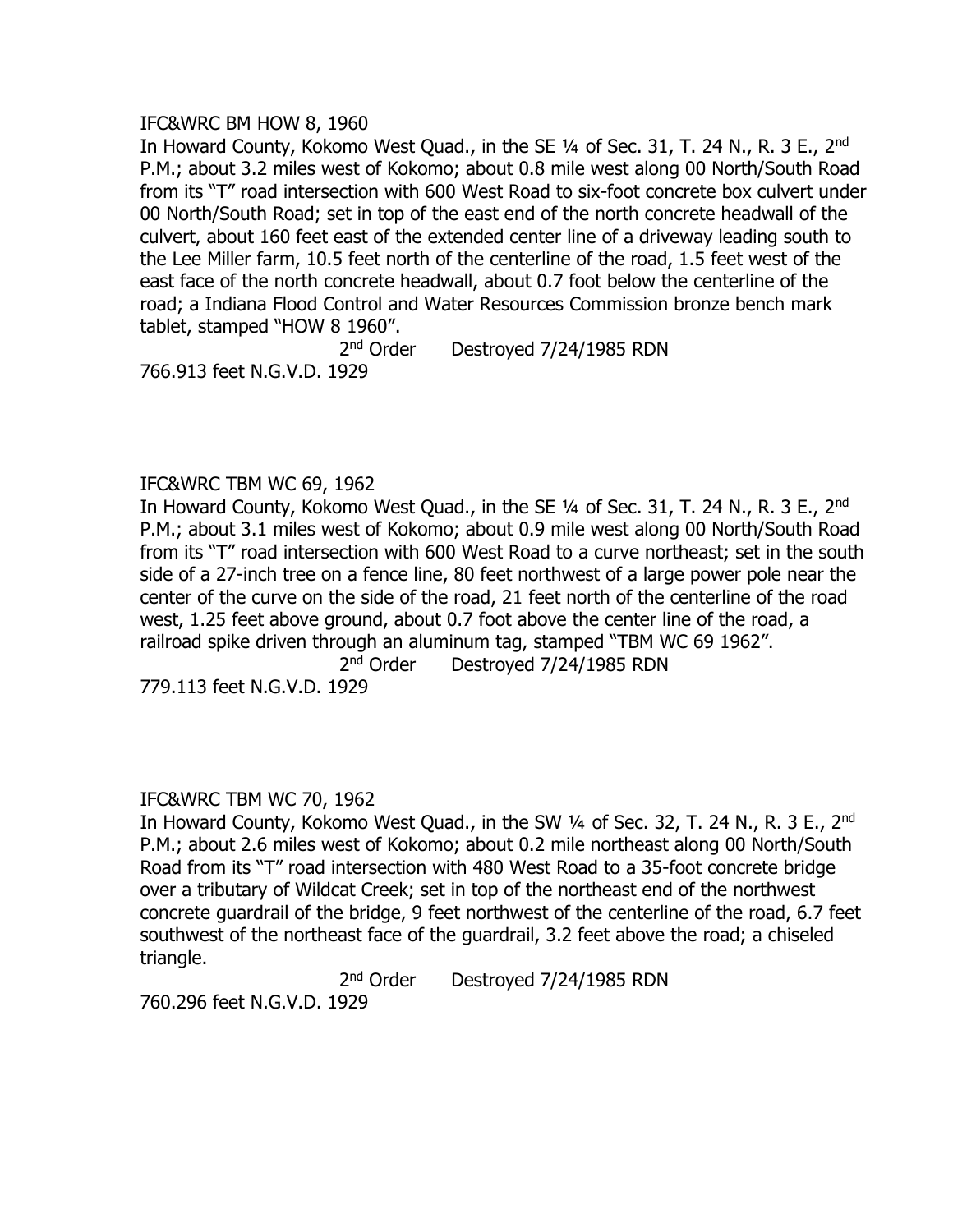#### IFC&WRC TBM WC 71, 1962

In Howard County, Kokomo West Quad., in the SE 1/4 of Sec. 5, T. 23 N., R. 3 E., 2<sup>nd</sup> P.M.; about 2.5 miles west of Kokomo; at the "T" road intersection of 50 South Road and 450 West Road, at a six-foot concrete box culvert under 50 South Road; set in top of and near the center of the south concrete headwall of the culvert, 32 feet east of the centerline of 450 West Road, 12 feet south of the centerline of 50 South Road, 8.2 feet west of the east face of the south headwall, 0.65 foot north of the south face of the headwall, 0.2 foot above the centerline of the road; a chiseled triangle.

2<sup>nd</sup> Order

786.486 feet N.G.V.D. 1929

#### IFC&WRC BM HOW 10, 1960

In Howard County, Kokomo West Quad., in the SW 1/4 of Sec. 4, T. 23 N., R. 3 E., 2<sup>nd</sup> P.M.; about 1.7 miles west of Kokomo; about 0.7 mile west along 50 South Road from its intersection with 300 West Road to a four-foot pipe culvert under the road; set in top of the southeast concrete wingwall of the culvert, 135 feet east of the extended centerline of a driveway north leading to the Kenneth Sharp residence, 14.5 feet south of the centerline of the road, 1.15 feet northwest of the southeast face of the wingwall, 0.7 foot northeast of the southwest face of the wingwall, about 0.6 foot below the centerline of the road; a Indiana Flood Control and Water Resources Commission bronze bench mark tablet, stamped "HOW 10 1960".

> $2<sup>nd</sup> Order$ Destroyed 7/24/1985 RDN

789.408 feet N.G.V.D. 1929

# IFC&WRC TBM WC 72, 1962

In Howard County, Kokomo West Quad., in the SE 1/4 of Sec. 4, T. 23 N., R. 3 E., 2<sup>nd</sup> P.M.; about 1.5 miles west of Kokomo; about 0.5 mile west along 50 South Road from its intersection with 300 West Road to a six-foot concrete arch culvert under the road; set in top of and near the center of the south concrete headwall of the culvert, 11 feet south of the centerline of the road, 4.25 feet west of the point where the southeast wingwall joins the south headwall of the culvert, 0.65 foot north of the south face of the headwall, about 0.5 foot above the centerline of the road; a chiseled triangle. 2<sup>nd</sup> Order Destroyed 7/24/1985 RDN

783.074 feet N.G.V.D. 1929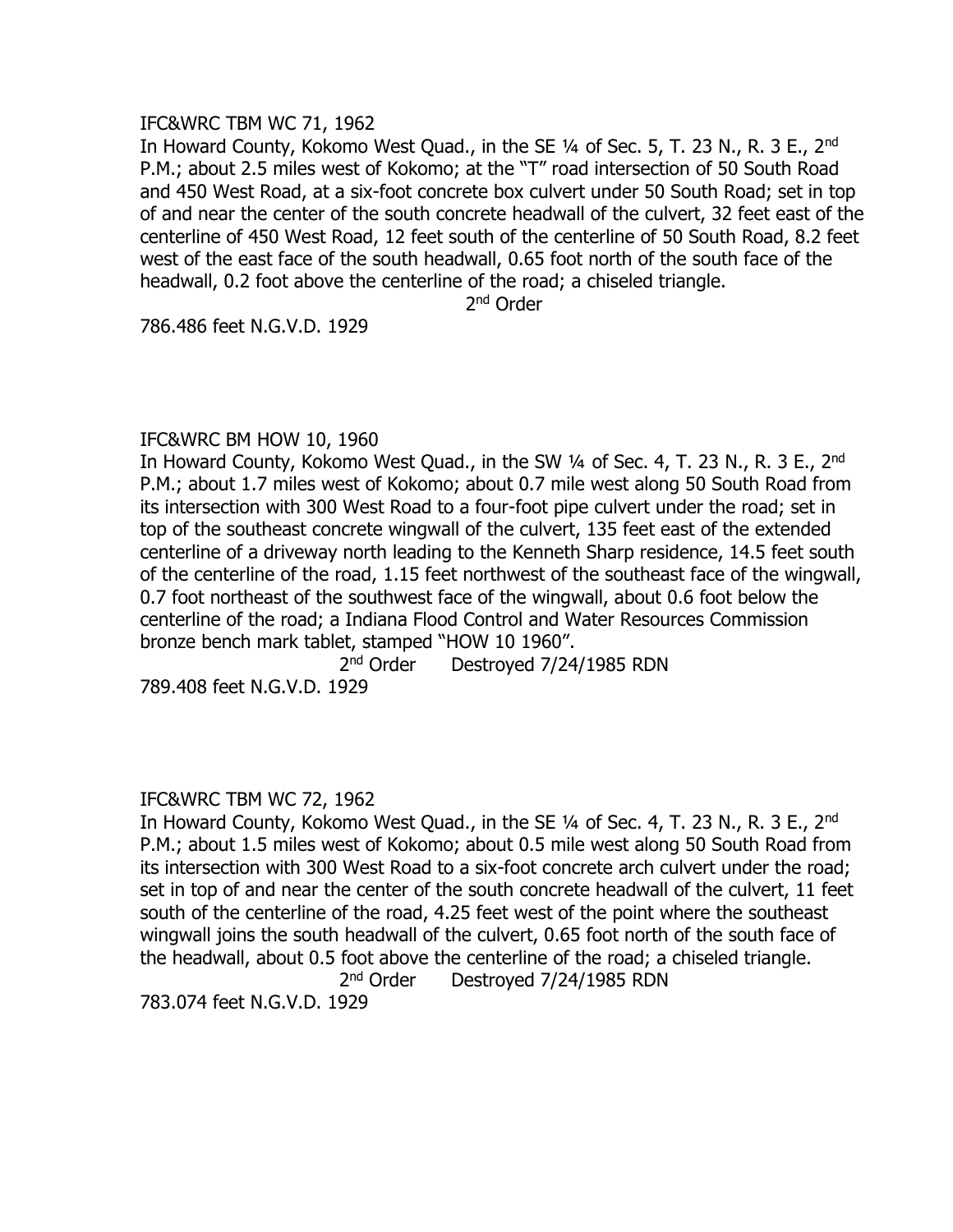#### IFC&WRC TBM WC 73, 1962

In Howard County, Kokomo West Quad., in the NE 1/4 of Sec. 3, T. 23 N., R. 3 E., 2<sup>nd</sup> P.M.; about 0.5 mile west of Kokomo; about 0.5 mile west along 50 South Road from its intersection with 300 West Road to a field entrance north leading to the U.S. Soil Conservation test plants for corn seed, about 0.1 mile west of the entrance to the Yeoman Stone Company; set in the south side of the west wooden gate post of the field entrance, 25 feet north of the centerline of 50 South Road, 7.6 feet west of the centerline of the field entrance, 1.2 feet above the ground; a railroad spike driven through an aluminum tag, stamped "TBM WC 73 1962".

> 2<sup>nd</sup> Order Destroyed 7/24/1985 RDN

802.937 feet N.G.V.D. 1929

# IFC&WRC TBM WC 74, 1962

In Howard County, Kokomo West Quad., in the NE 1/4 of Sec. 3, T. 23 N., R. 3 E., 2<sup>nd</sup> P.M.; at Kokomo; about 0.2 mile south along 200 West Road (Dixon Road) from the 200 West Road (Dixon Road) concrete bridge over Wildcat Creek and the city dump; set in the east side of a high tension power line pole, 58 feet north of the centerline of a driveway leading east to a basement house, 21.5 feet west of the centerline of 200 West Road (Dixon Road), 0.7 foot above the ground; a railroad spike driven through an aluminum tag, stamped "TBM WC 74 1962".

2<sup>nd</sup> Order

794.523 feet N.G.V.D. 1929

# IFC&WRC TBM WC 75, 1962

In Howard County, Kokomo West Quad., in the SW 1/4 of Sec. 35, T. 24 N., R. 3 E., 2<sup>nd</sup> P.M.; at Kokomo; at the 200 West Road (Dixon Road) four-span concrete bridge over Wildcat Creek; set in top of the southeast concrete wingwall of the bridge, 16 feet east of the centerline of the road, 0.95 foot east of the east face of east concrete guardrail of the bridge, 0.6 foot southwest of the northeast face of the wingwall, 0.5 foot above the road; a chiseled square.

2<sup>nd</sup> Order

792.439 feet N.G.V.D. 1929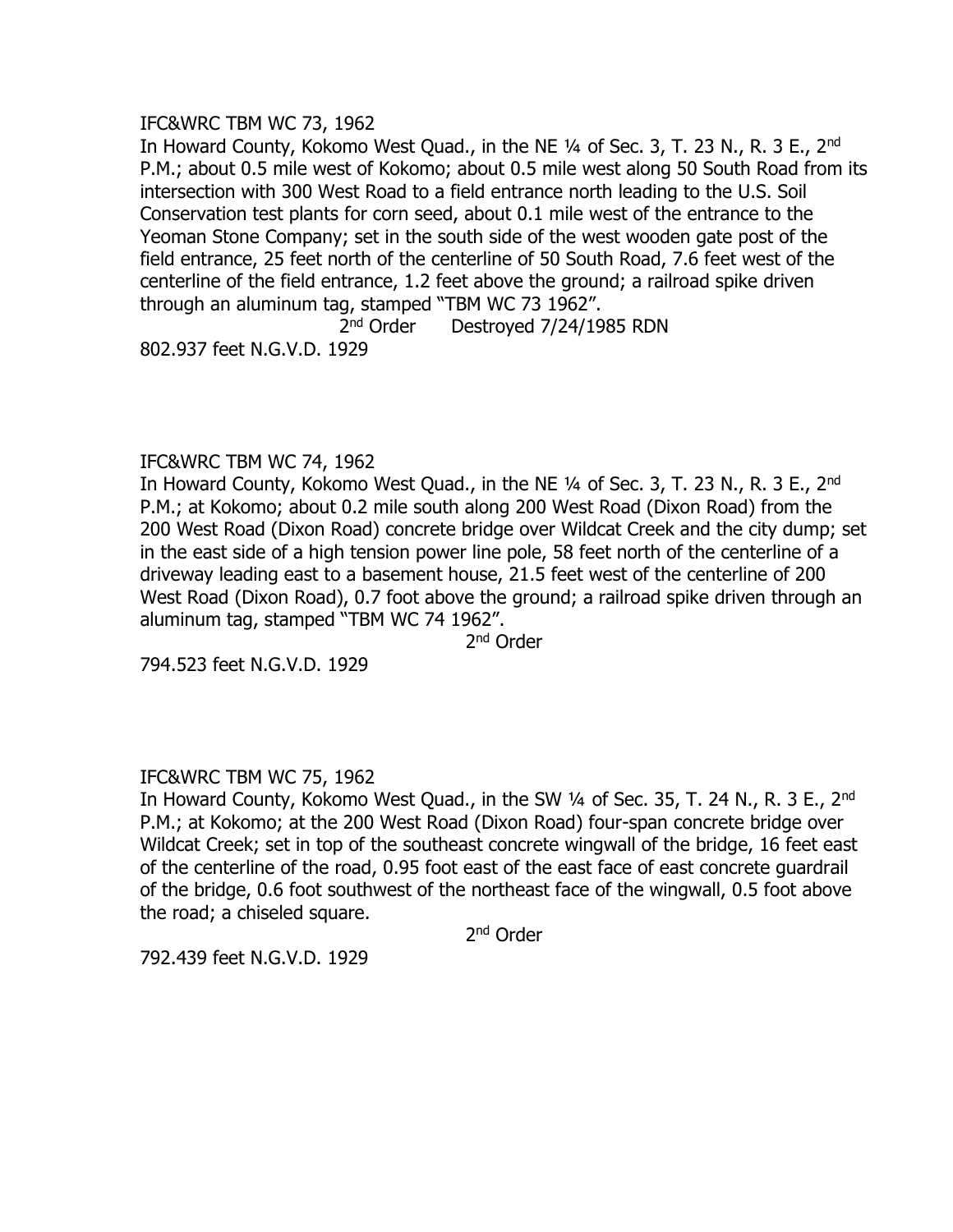#### IFC&WRC TBM WC 76, 1962

In Howard County, Kokomo West Quad., in the SW 1/4 of Sec. 35, T. 24 N., R. 3 E., 2<sup>nd</sup> P.M.; at Kokomo; at the 200 West Road (Dixon Road) four-span concrete bridge over Wildcat Creek; set in top of the second concrete guardrail post north of the south end of the bridge on the east concrete guardrail, 95 feet north of the south end of the bridge, 14.5 feet east of the centerline of the road, 3.7 feet above the road, 0.5 foot west of the east face of the post; a chiseled square.

> 2<sup>nd</sup> Order Destroyed 5/21/1985 JCS

795.960 feet N.G.V.D. 1929

# IFC&WRC TBM WC 77, 1962

In Howard County, Kokomo West Quad., in the SW 1/4 of Sec. 35, T. 24 N., R. 3 E., 2<sup>nd</sup> P.M.; at Kokomo; at the 200 West Road (Dixon Road) four-span concrete bridge over Wildcat Creek; set in top of the northeast concrete wingwall of the bridge, 16 feet east of the centerline of the road, 1.1 feet east of the east face of the east concrete guardrail, 0.7 foot northwest of the southeast face of the wingwall, 0.6 foot above the road; a chiseled square.

2<sup>nd</sup> Order Destroyed 7/24/1985 RDN

793.656 feet N.G.V.D. 1929

# IFC&WRC BM HOW 13, 1960

In Howard County, Kokomo West Quad., in the NE 1/4 of Sec. 2, T. 23 N., R. 3 E., 2<sup>nd</sup> P.M.; at Kokomo; at the Park Avenue one-span steel pony truss bridge over Kokomo Creek; set in top of the northwest concrete wingwall of the bridge, 14.5 feet west of the centerline of Park Avenue, 2.8 feet west of the north end of the west iron handrail of the bridge, 1.1 feet northeast of the southwest face of the wingwall, 0.6 foot north of the south face of the north bridge seat, 0.2 foot below the road; a Indiana Flood Control and Water Resources Commission bronze bench mark tablet, stamped "HOW 13 1960".

 $2<sup>nd</sup> Order$ Destroyed 7/24/1985 RDN

788.959 feet N.G.V.D. 1929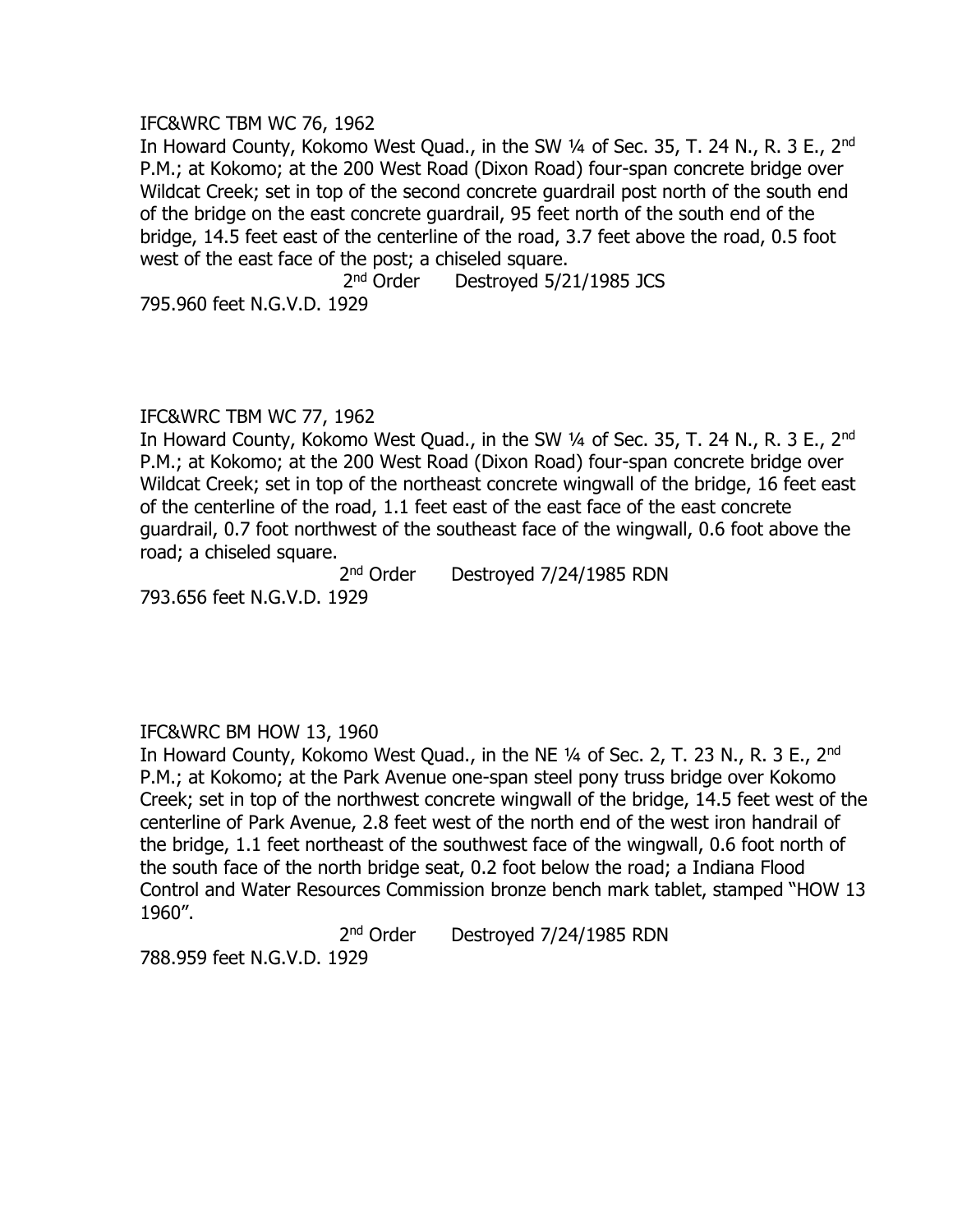#### IFC&WRC BM HOW 14, 1960

In Howard County, Kokomo West Quad., in the SE 1/4 of Sec. 35, T. 24 N., R. 3 E., 2<sup>nd</sup> P.M.; at Kokomo; at the Markland Avenue three-span concrete bridge over Wildcat Creek; set in top of the west end of the north concrete sidewalk of the bridge, 18.5 feet east of the west end of the north concrete guardrail, 15 feet north of the centerline of the road, 2.6 feet east of the west end of the north sidewalk of the bridge, 0.7 foot south of the south face of the north guardrail, 0.7 foot above the road; a Indiana Flood Control and Water Resources Commission bronze bench mark tablet, stamped "HOW 14 1960".

> 2<sup>nd</sup> Order Destroyed 4/24/84

796.695 feet N.G.V.D. 1929

# IFC&WRC BM HOW 15, 1961

In Howard County, Kokomo West Quad., in the SE 1/4 of Sec. 35, T. 24 N., R. 3 E., 2<sup>nd</sup> P.M.; at Kokomo; at the South Phillips Street three-span concrete arch bridge over Wildcat Creek; set in top of the north end of the west concrete guardrail of the bridge, 52 feet south of the north end of the bridge, 19 feet west of the centerline of South Phillips Street, 4.1 feet above the street, 0.75 foot east of the west face of the guardrail; a Indiana Flood Control and Water Resources Commission bronze bench mark tablet, stamped "HOW 15 1961".

2<sup>nd</sup> Order

801.879 feet N.G.V.D. 1929

# IFC&WRC BM HOW 16, 1961

In Howard County, Kokomo West Quad., in the SW 1/4 of Sec. 36, T. 24 N., R. 3 E., 2<sup>nd</sup> P.M.; at Kokomo; at the McCann Street two-span concrete arch bridge over Wildcat Creek; set in top of the south end of the west concrete guardrail of the bridge, 18 feet west of the centerline of McCann Street, 2.0 feet above the road, 1.6 feet north of the west face of the west guardrail; a Indiana Flood Control and Water Resources Commission bronze bench mark tablet, stamped "HOW 16 1961".

2<sup>nd</sup> Order Superseded see HOW 16 RESET 1963 803.694 feet N.G.V.D. 1929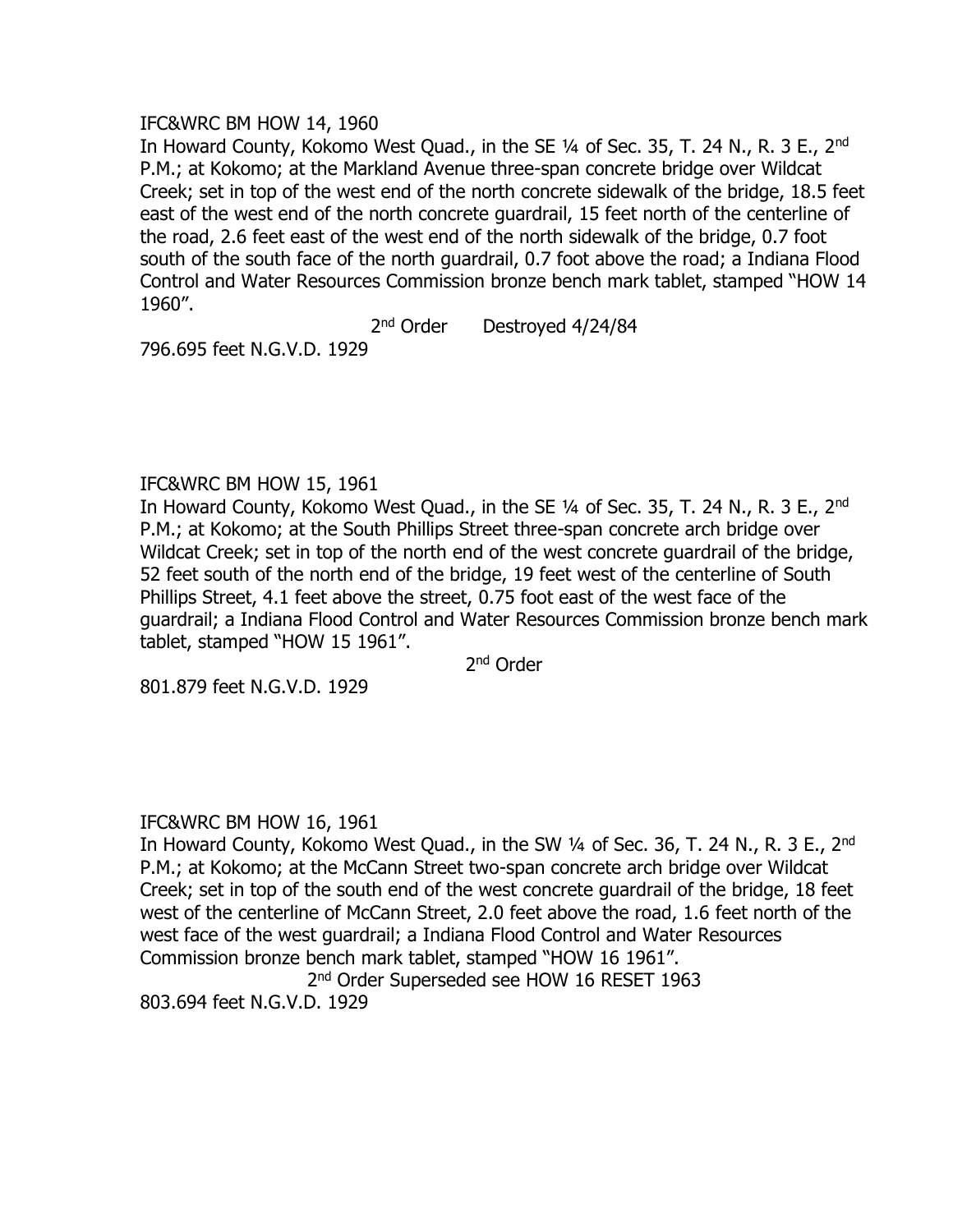#### IFC&WRC TBM WC 78, 1962

In Howard County, Kokomo West Ouad., in the SW 1/4 of Sec. 36, T. 24 N., R. 3 E., 2<sup>nd</sup> P.M.; at Kokomo; in the northwest corner of the Kokomo City Park, near the northwest corner of the swimming pool; set in the southwest side of a 30-inch Sycamore tree, 80.5 feet east of the centerline of McCann Street, about 70 feet southeast of the southeast corner of the McCann Street Bridge over Wildcat Creek, 66 feet east of a chain link fence around the park, 1.1 feet above the ground; a railroad spike driven through an aluminum tag, stamped "TBM WC 78 1962".

2<sup>nd</sup> Order

800.227 feet N.G.V.D. 1929

# IFC&WRC BM HOW 17, 1961

In Howard County, Kokomo West Quad., in the NE 1/4 of Sec. 36, T. 24 N., R. 3 E., 2<sup>nd</sup> P.M.; at Kokomo; at the South Washington Street Bridge over Wildcat Creek; set in top of the south end of the east concrete guardrail, 28 feet east of the centerline of Washington Street, 10 feet north of the south end of the guardrail, 4.5 feet north of an iron light post on top of the guardrail, 4.5 feet above the road; a Indiana Flood Control and Water Resources Commission bronze bench mark tablet, stamped "HOW 17 1961". 2<sup>nd</sup> Order

802.046 feet N.G.V.D. 1929

# USC&GS BM KOKOMO 1934

In Howard County, Kokomo West Quad., in the NE 1/4 of Sec. 36, T. 24 N., R. 3 E., 2<sup>nd</sup> P.M.; at Kokomo; at the City (Hall) Building, in the southeast quarter of the intersection of U.S. Highway 31 (North Washington Street) and West Walnut Street; set in the top of 0.6 foot square concrete post, 16.5 feet west of the center of the north entrance to the building, 6 inches north of the north foundation of the building, projecting 0.3 foot above the sidewalk; a U.S. Coast and Geodetic Survey bench mark tablet, stamped "KOKOMO 1934".

2<sup>nd</sup> Order

810.379 feet N.G.V.D. 1929 247.004 meters N.G.V.D. 1929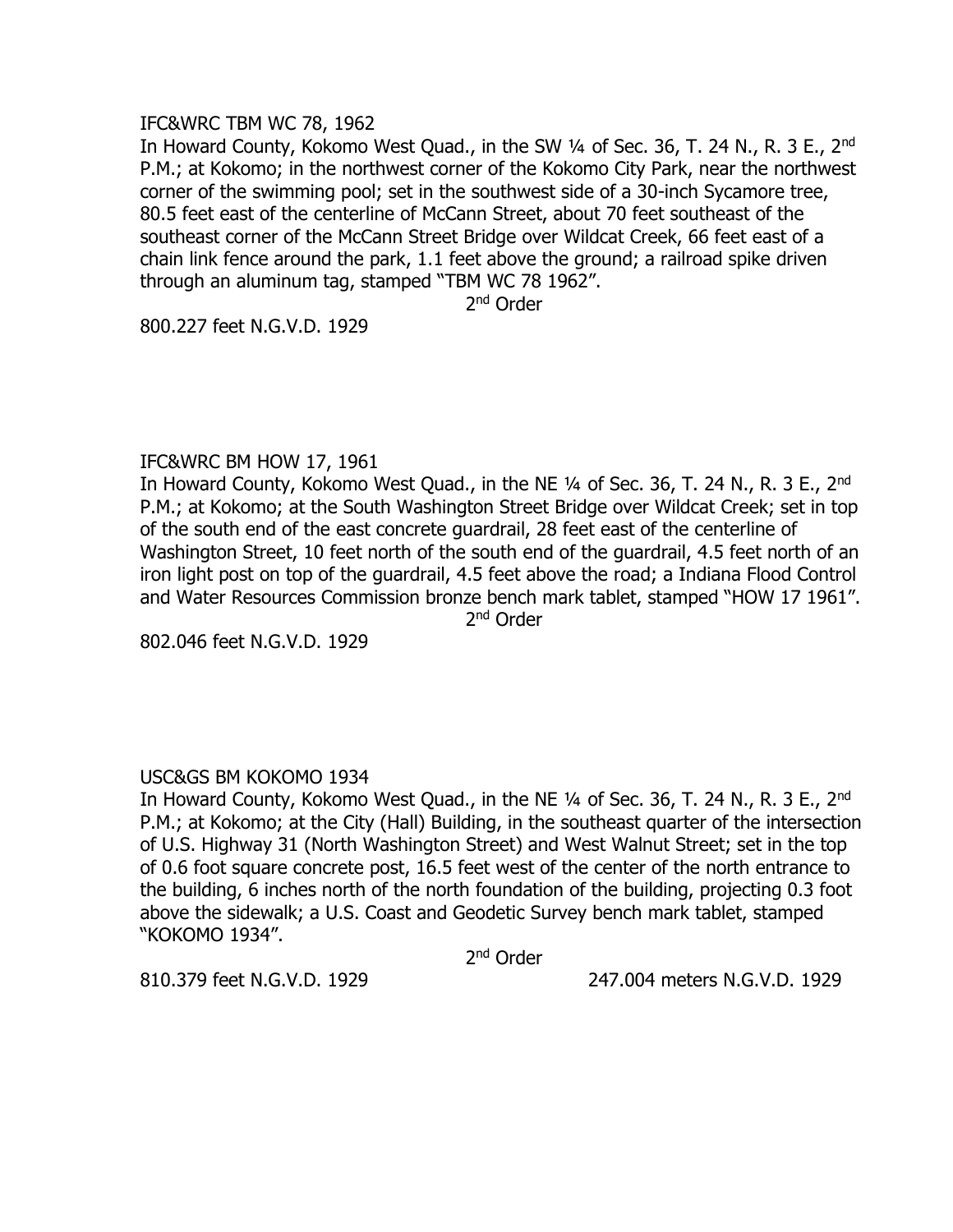#### IFC&WRC TBM WC 79, 1962

In Howard County, Kokomo West Quad., in the NE 1/4 of Sec. 36, T. 24 N., R. 3 E., 2<sup>nd</sup> P.M.; at Kokomo; at the Norfolk and Western (New York, Chicago and St. Louis) Railroad Bridge over Wildcat Creek; set in top of the west end of the south concrete bridge seat, 9.5 feet west of the west rail of the track, 5.1 feet below the top of the rails, 1.1 feet east of the west face of the bridge seat, 0.9 foot south of the north face of the bridge seat; a chiseled triangle.

2<sup>nd</sup> Order

803.686 feet N.G.V.D. 1929

#### IFC&WRC BM HOW 18, 1961

In Howard County, Kokomo West Quad., in the NE 1/4 of Sec. 36, T. 24 N., R. 3 E., 2<sup>nd</sup> P.M.; at Kokomo; at the south Main Street two-span concrete bridge over Wildcat Creek; set in top of the east end of the south concrete bridge seat, 31.5 feet east of the centerline of Main Street, 1.25 feet east of the southeast corner of the east concrete guardrail of the bridge, 0.9 foot below Main Street, 0.75 foot south of the north face of the bridge seat, 0.6 foot west of the east face of the bridge seat; a Indiana Flood Control and Water Resources Commission bronze bench mark tablet, stamped, stamped "HOW 18 1961".

2<sup>nd</sup> Order

798.677 feet N.G.V.D. 1929

# IFC&WRC TBM WC 80, 1962

In Howard County, Kokomo West Quad., in the NE 1/4 of Sec. 36, T. 24 N., R. 3 E., 2<sup>nd</sup> P.M.; at Kokomo; at the South Union Street two-span concrete bridge over Wildcat Creek; set in top of the northwest concrete wingwall of the bridge, 29 feet west of the centerline of Union Street, 0.85 foot above Union Street, 0.7 foot west of the northwest corner of the west concrete guardrail of the bridge, 0.5 foot north of the south face of the wingwall; a chiseled triangle.

2<sup>nd</sup> Order

801.165 feet N.G.V.D. 1929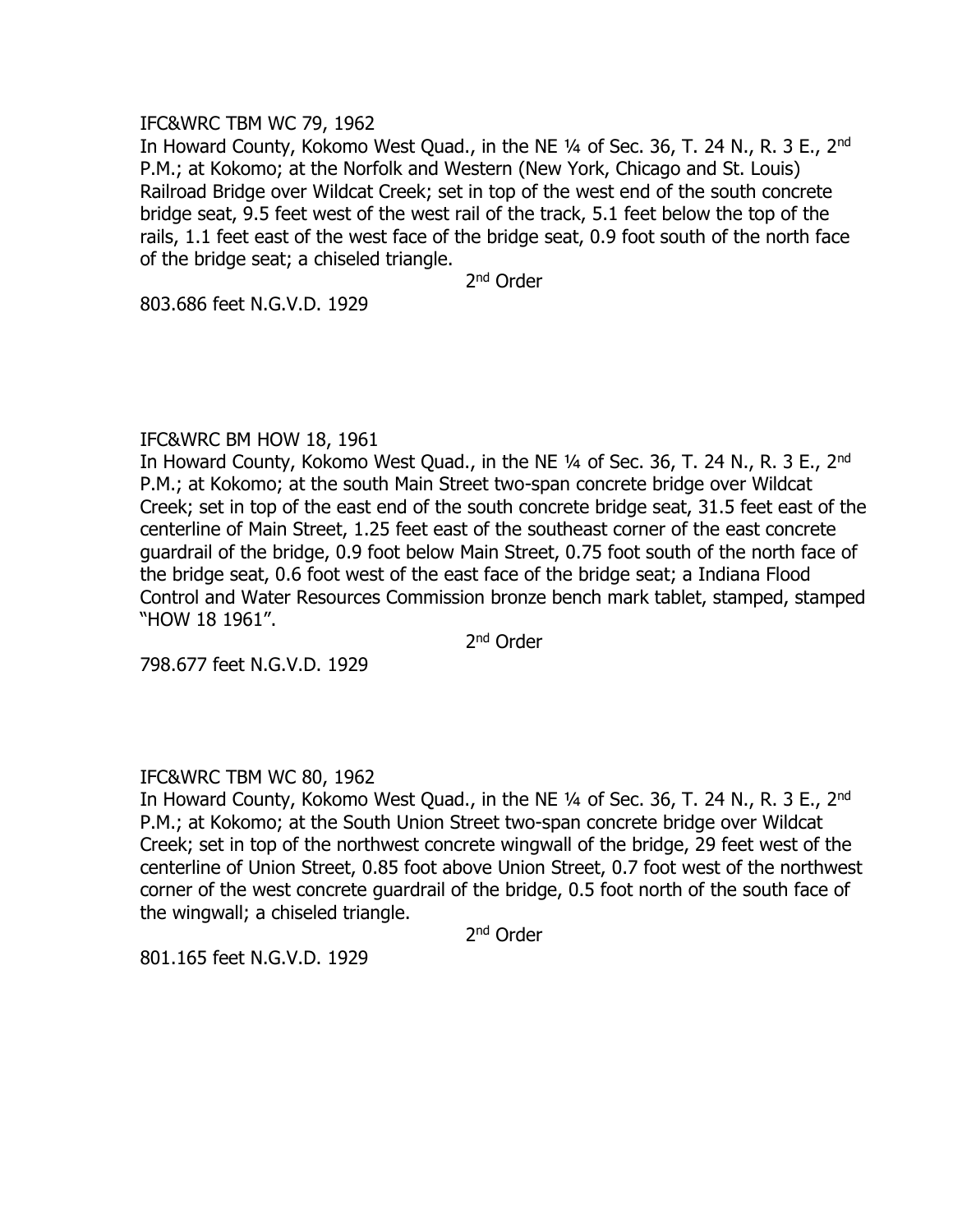#### IFC&WRC BM HOW 19, 1961

In Howard County, Kokomo West Quad., in the NW 1/4 of Sec. 31, T. 24 N., R. 4 E., 2<sup>nd</sup> P.M.; at Kokomo; at the south Apperson Way Street two-span concrete arch bridge over Wildcat Creek; set in top of the south end of the east concrete guardrail of the bridge, 29 feet east of the centerline of the street, 4.4 feet above the top of the sidewalk, 2.0 feet north of the south face of the guardrail, 0.8 foot west of the east face of the guardrail; a Indiana Flood Control and Water Resources Commission bronze bench mark tablet, stamped "HOW 19 1961".

2<sup>nd</sup> Order Reported Destroyed by  $3<sup>rd</sup>$  party 7/16/87 809.558 feet N.G.V.D. 1929

# IFC&WRC TBM WC 81, 1962

In Howard County, Kokomo East Quad., in the SW 1/4 of Sec. 31, T. 24 N., R. 4 E., 2<sup>nd</sup> P.M.; at Kokomo; at the Pennsylvania Railroad Bridge over Wildcat Creek; set in top of the southeast end of the southwest stone retaining wall of the bridge, 3.75 feet southwest of the southwest rail of the track, 2.25 feet northwest of the southeast face of the retaining wall, 1.25 feet northeast of the southwest face of the retaining wall, 0.7 foot below the top of the rails; a chiseled triangle.

2<sup>nd</sup> Order

810.369 feet N.G.V.D. 1929

# IFC&WRC BM HOW 20, 1961

In Howard County, Kokomo East Quad., in the SW 1/4 of Sec. 31, T. 24 N., R. 4 E., 2<sup>nd</sup> P.M.; at Kokomo; at the South Ohio Street four-span concrete bridge over Wildcat Creek; set in top of an 8-foot x 11-foot permanent concrete sewer housing located near the northeast corner of the bridge, in top of the southwest corner of the concrete structure with two sewer lids on top, 28 feet east of the centerline of Ohio Street, 11 feet south of the north end of the bridge, 5 feet east of the east face of the east concrete guardrail of the bridge, 5 feet east of the east face of the east concrete guardrail of the bridge, about 2.3 feet below Ohio Street, 0.85 foot north of the south face of the concrete sewer housing; a Indiana Flood Control and Water Resources Commission bronze bench mark tablet, stamped "HOW 20 1961".

2<sup>nd</sup> Order DESTROYED see HOW 20 RESET 1985 800.659 feet N.G.V.D. 1929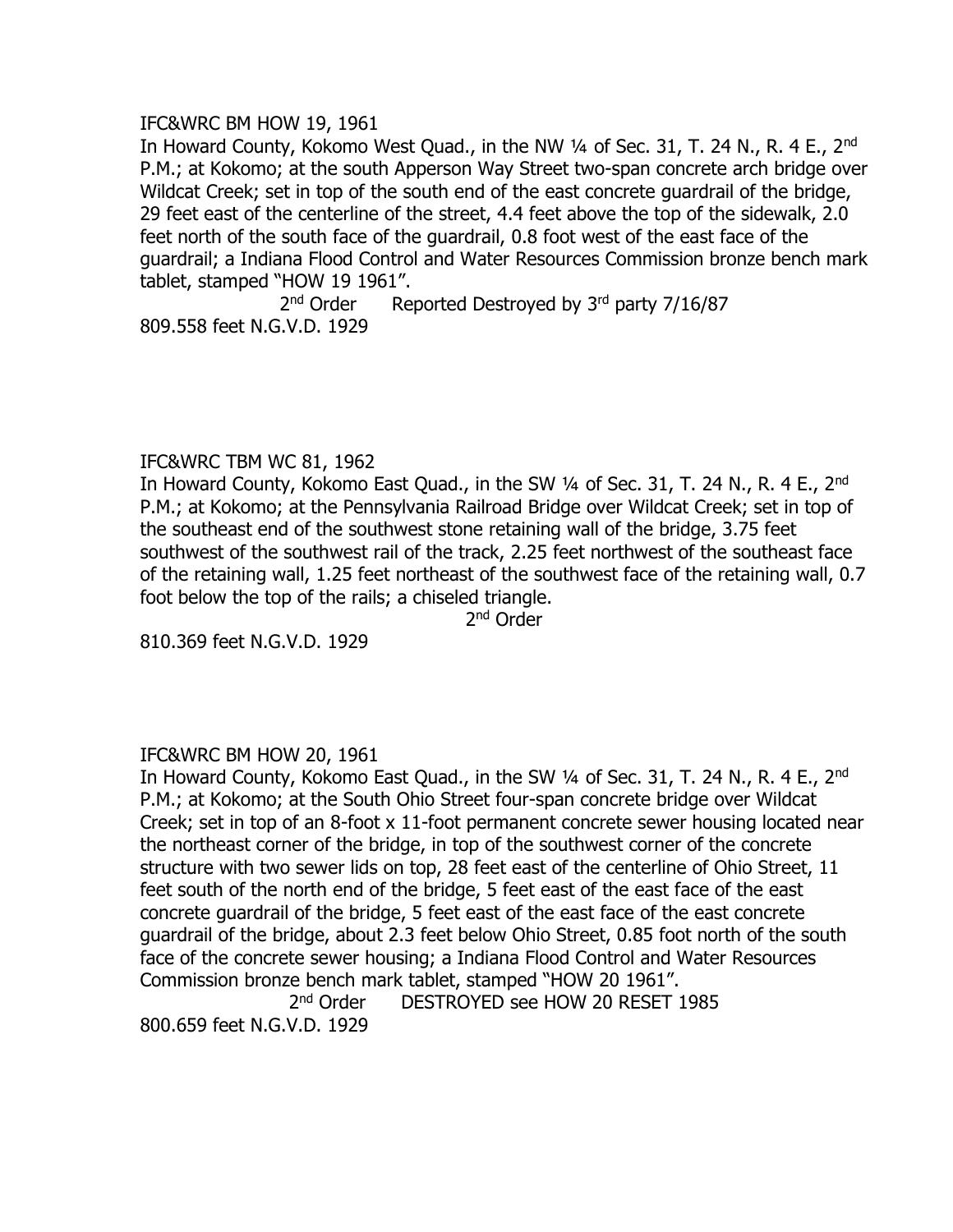#### DNR BM HOW 20 RESET 1985

In Howard County, Kokomo East Quad., in the SW 1/4 of Sec. 31, T. 24 N., R. 4 E., 2<sup>nd</sup> P.M.; at Kokomo; at the Ohio Street bridge over Wildcat Creek; set in the top at the north end of the east concrete guardrail base of the bridge, 24.0 feet east of the centerline of Ohio Street, 2.7 feet south of the north end of the concrete guardrail base, 0.4 foot above the sidewalk; a Indiana Department of Natural Resources benchmark tablet, stamped "HOW 20 RESET 1985".

803.358 feet N.G.V.D. 1929

# DNR TBM 112 WC 1985

In Howard County, Kokomo East Quad., in the SW 1/4 of Sec. 31, T. 24 N., R. 4 E., 2<sup>nd</sup> P.M.; at Kokomo; at the Ohio Street bridge over Wildcat Creek; set in the top of the northwest concrete wingwall of the bridge, 24.7 feet west of the centerline of the bridge, 1.8 feet south of the north end of the wingwall, 0.6 foot above the sidewalk; a chiseled triangle.

803.412 feet N.G.V.D. 1929

# IFC&WRC TBM WC 82, 1962

In Howard County, Kokomo East Quad., in the NE 1/4 of Sec. 31, T. 24 N., R. 4 E., 2<sup>nd</sup> P.M.; at Kokomo; at the East Carter Street one-span steel truss bridge over Wildcat Creek; set in the south side of the northeast 12-inch trunk of a triple trunk tree, 47.5 feet east of the east end of the bridge, 29 feet north of the centerline of Carter Street, 1.5 feet above the ground; a railroad spike driven through an aluminum tag, stamped "TBM WC 82 1962".

2<sup>nd</sup> Order Destroyed 5/14/85 JCS

801.811 feet N.G.V.D. 1929

# ISHC BM HOW G 6

In Howard County, Kokomo East Quad., in the NE 1/4 of Sec. 31, T. 24 N., R. 4 E., 2<sup>nd</sup> P.M.; at Kokomo; at the U.S. Highway 31 by-pass concrete bridge over Wildcat Creek; set in top of the south end of the west concrete guardrail base of the south bound traffic bridge, 25 feet west of the centerline of the south bound traffic lanes, 0.9 foot above the highway, 0.8 foot west of the east face of the west guardrail, 0.4 foot east of the west face of the guardrail, 0.35 foot south of the south face of the west guardrail; a Indiana State Highway Commission bronze bench mark tablet, stamped "HOW G 6".

2<sup>nd</sup> Order

811.195 feet N.G.V.D. 1929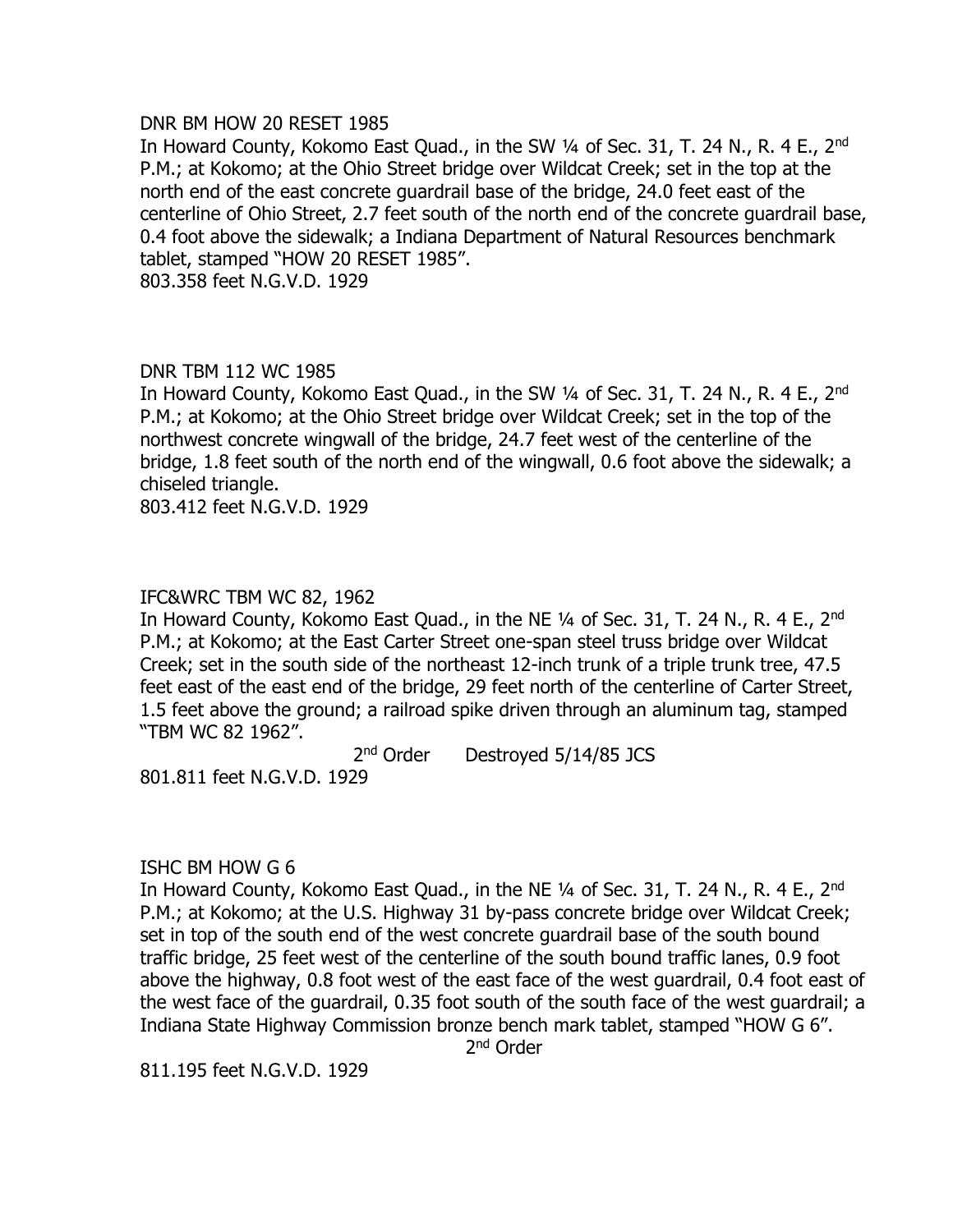#### ISHC BM HOW G 5

In Howard County, Kokomo East Quad., in the NW 1/4 of Sec. 32, T. 24 N., R. 4 E., 2<sup>nd</sup> P.M.; at Kokomo; at the U.S. Highway 31 by-pass concrete bridge over Wildcat Creek; set in top of the south end of the west concrete guardrail base of the north bound traffic bridge, 19.5 feet west of the centerline of the north bound traffic lanes, 0.7 foot west of the east face of the west concrete guardrail, 0.3 foot north of the south end of the west concrete guardrail base, 0.15 foot south of the south face of the west guardrail; a Indiana State Highway Commission bronze bench mark tablet, stamped "HOW G 5".

2<sup>nd</sup> Order

811.011 feet N.G.V.D. 1929

# IFC&WRC TBM WC 83, 1962

In Howard County, Kokomo East Quad., in the SW 1/4 of Sec. 29, T. 24 N., R. 4 E., 2<sup>nd</sup> P.M.; at Kokomo; about 0.5 mile northeast along 100 North Road from its intersection with U.S. 31 by-pass to a 12-inch pipe culvert under the road; set in top of and near the center of the northwest concrete headwall of the culvert, about 130 feet southwest of a driveway leading north to a farm house, 16 feet northwest of the centerline of the road, 3.3 feet northeast of the southwest face of the headwall, 0.6 foot southeast of the northwest face of the headwall, about level with the road; a chiseled triangle.

2<sup>nd</sup> Order

814.517 feet N.G.V.D. 1929

# IFC&WRC BM HOW 21, 1961

In Howard County, Kokomo East Quad., in the SE 1/4 of Sec. 29, T. 24 N., R. 4 E., 2<sup>nd</sup> P.M.; at Kokomo; about 1.0 mile northeast along 100 North Road from its intersection with U.S. 31 by-pass to a six-foot concrete box culvert under the road; set in top of the northeast end of the northwest concrete headwall of the culvert, 12 feet northwest of the centerline of the road, 1.4 feet southwest of the point where the north wingwall joins the northeast end of the northwest headwall, 0.5 foot southeast of the northwest face of the headwall, about 0.2 foot above the road; a Indiana Flood Control and Water Resources Commission bronze bench mark tablet, stamped "HOW 21 1961".

2<sup>nd</sup> Order

808.029 feet N.G.V.D. 1929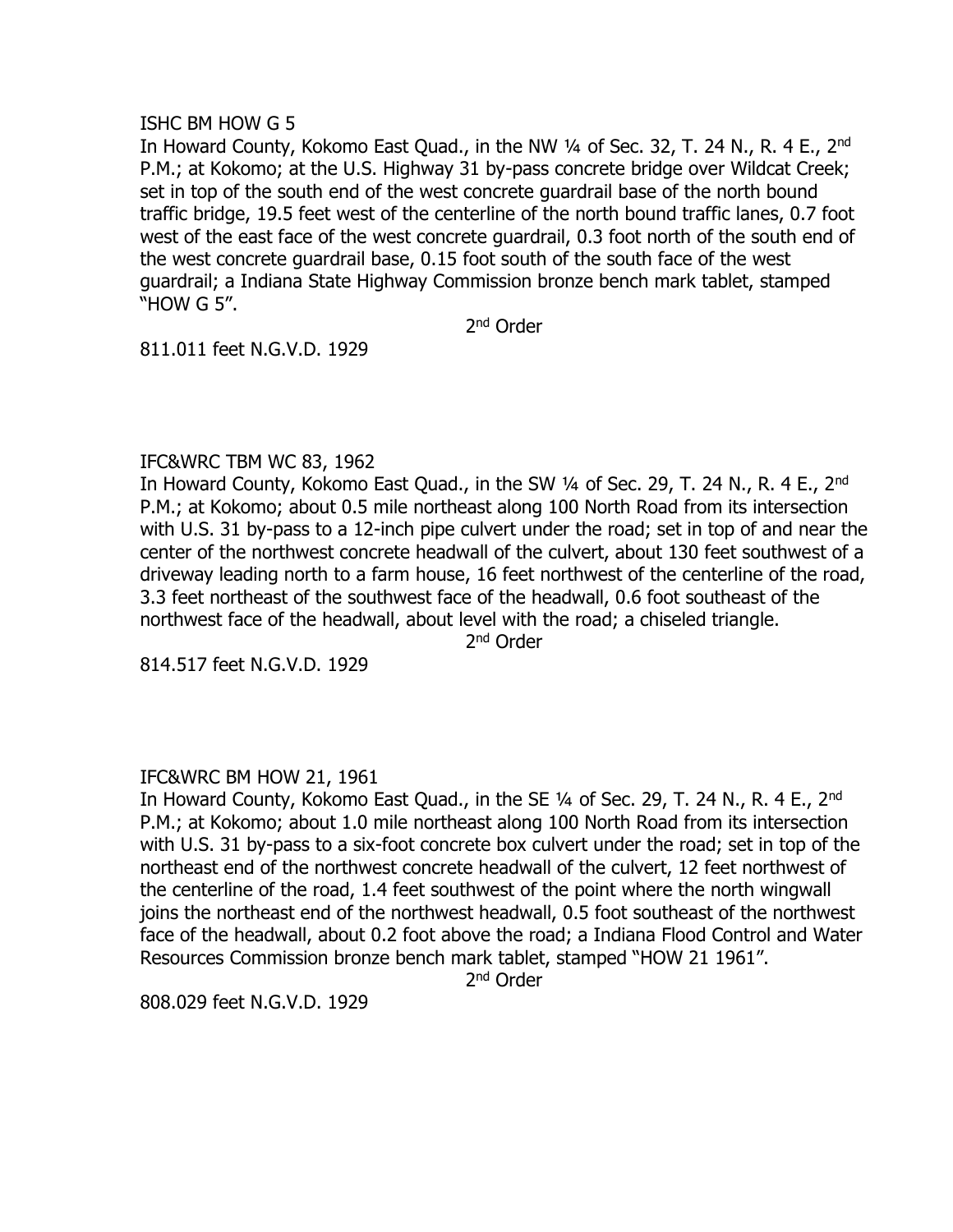# IFC&WRC TBM WC 84, 1962

In Howard County, Kokomo East Quad., in the SW 1/4 of Sec. 28, T. 24 N., R. 4 E., 2<sup>nd</sup> P.M.; at Kokomo; about 1.4 mile northeast along 100 North Road from its intersection with U.S. 31 by-pass; set in the southeast side of a 36-inch Maple tree, 110 feet northeast of the centerline of a driveway leading northwest to the T.D. Peck farm house, 22 feet northwest of the centerline of the paved road, 11 feet northeast of the centerline of a driveway leading to a barn, 0.8 foot above the ground; a railroad spike driven through an aluminum tag, stamped "TBM WC 84 1962".

2<sup>nd</sup> Order Destroyed 3/8/72

821.403 feet N.G.V.D. 1929

#### IFC&WRC BM HOW 22, 1961

In Howard County, Kokomo East Quad., in the SE 1/4 of Sec. 28, T. 24 N., R. 4 E., 2<sup>nd</sup> P.M.; at Kokomo; at the 300 East Road three-span concrete bridge over Wildcat Creek; set in top of the south end of the west concrete guardrail base of the bridge, 13.5 feet west of the centerline of the road, 4.5 feet northwest of the southeast corner of the west concrete guardrail base, 0.7 foot above the road, 0.6 foot east of the east face of the west concrete and aluminum guardrail of the bridge; a Indiana Flood Control and Water Resources Commission bronze bench mark tablet, stamped "HOW 22 1961".

2<sup>nd</sup> Order

808.258 feet N.G.V.D. 1929

# IFC&WRC TBM WC 85, 1962

In Howard County, Kokomo East Quad., in the SW 1/4 of Sec. 27, T. 24 N., R. 4 E., 2<sup>nd</sup> P.M.; at Kokomo; about 0.05 mile south along 300 East Road from its intersection with 100 North Road to a 15-foot concrete arch culvert under the road, about 200 feet north of the 300 East Road three-span concrete bridge over Wildcat Creek; set in top of the east concrete headwall of the culvert, 9 feet east of the centerline of the road, 7.35 feet north of the south face of the east headwall, 0.6 foot west of the east face of the headwall, about 0.3 foot above the centerline of the road; a chiseled triangle.

2<sup>nd</sup> Order

804.563 feet N.G.V.D. 1929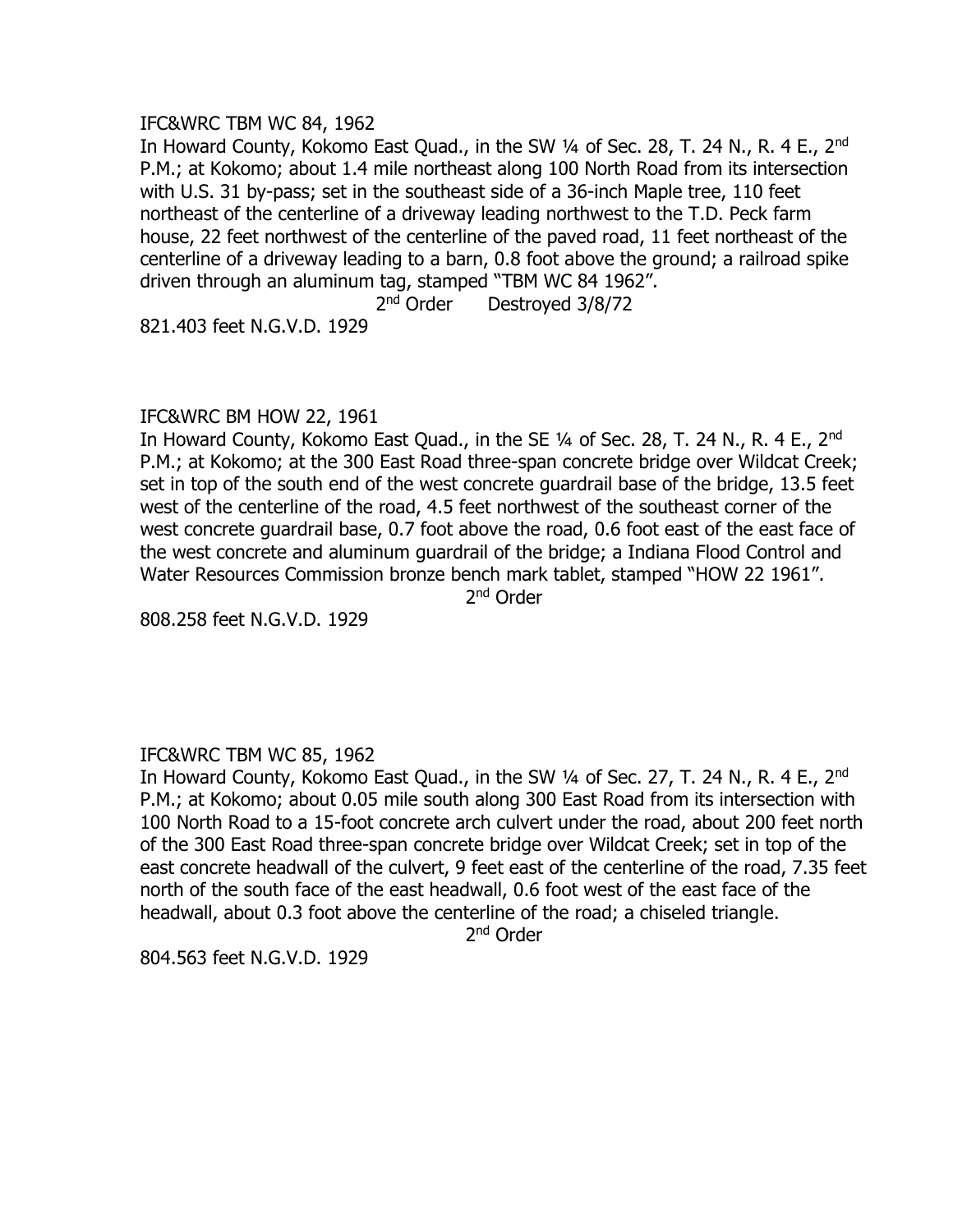#### USC&GS BM C 27, 1934

In Howard County, Kokomo East Quad., in the SW 1/4 of Sec. 27, T. 24 N., R. 4 E., 2<sup>nd</sup> P.M.; at Kokomo; at the intersection of 300 East Road and the Norfolk and Western Railroad (New York, Chicago and St. Louis), in the southwest 1/4 of the intersection; set in top of concrete post, 26 feet west of the centerline of 300 East Road, 23 feet south of the south rail of the tracks, 5 feet northwest of a fence corner, 1.0 foot above the tracks, 0.2 foot above the ground; a U.S. Coast and Geodetic Survey bench mark tablet, stamped "C 27 1934".

2<sup>nd</sup> Order

822.190 feet N.G.V.D. 1929 250.604 meters N.G.V.D. 1929 822.038 feet N.G.V.D. 1929 IFC&WRC elevation

#### USC&GS F 211, 1946

In Howard County, Kokomo East Quad., in the SE 1/4 of Sec. 27, T. 24 N., R. 4 E., 2<sup>nd</sup> P.M.; about 1.0 mile east of Kokomo; at the intersection of 400 East Road and the Norfolk and Western Railroad (New York, Chicago and St. Louis), in the northwest quarter of the intersection; set in top of concrete post, two poles east of pole 176/30, 97 feet west of the centerline of 400 East Road, 25 feet south of the centerline of a gravel road paralleling the tracks, 21 feet north of the north rail of the tracks, 11 feet east of a pole, 5 feet below the tracks, 0.4 foot above the ground; a U.S. Coast and Geodetic Survey bench mark tablet, stamped "F 211 1946".

2<sup>nd</sup> Order

823.404 feet N.G.V.D. 1929 250.974 meters N.G.V.D. 1929 823.564 feet N.G.V.D. 1929 IFC&WRC elevation

#### IFC&WRC BM HOW 23, 1961

In Howard County, Kokomo East Quad., in the NE 1/4 of Sec. 34, T. 24 N., R. 4 E., 2<sup>nd</sup> P.M.; about 1.0 mile east of Kokomo; at the 400 East Road concrete arch bridge over Wildcat Creek; set in top of the northeast concrete wingwall of the bridge, 9 feet east of the centerline of the road, about 1.1 feet above the centerline of the road, 0.9 foot north of the north face of the east concrete guardrail of the bridge, 0.5 foot northwest of the southeast face of the wingwall; a Indiana Flood Control and Water Resources Commission bronze bench mark tablet, stamped "HOW 23 1961".

> 2<sup>nd</sup> Order DESTROYED 5/13/1985 JCS

809.786 feet N.G.V.D. 1929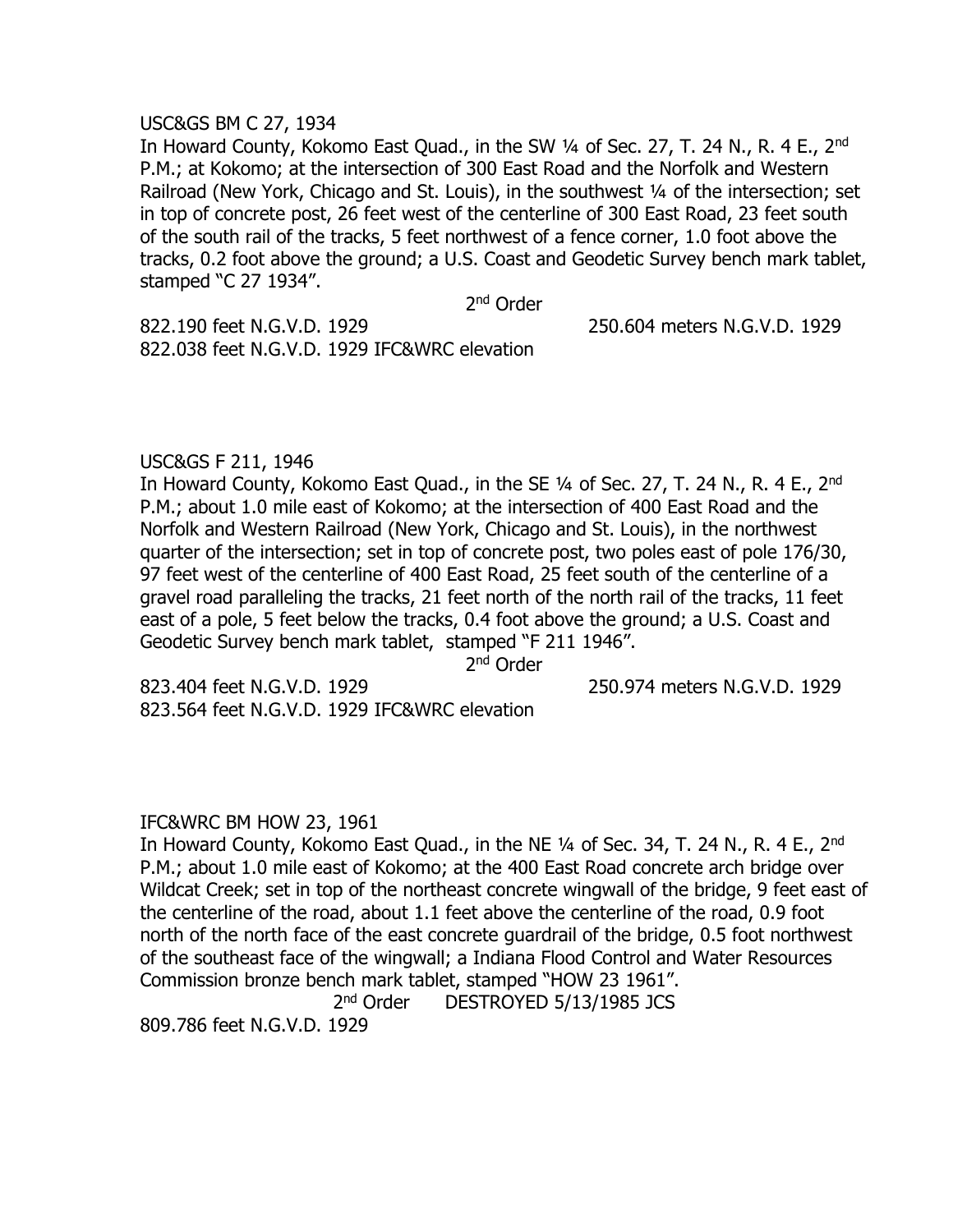#### IFC&WRC TBM WC 3

In Howard County, Kokomo East Quad., in the NW 1/4 of Sec. 35, T. 24 N., R. 4 E., 2<sup>nd</sup> P.M.; about 1.0 mile east of Kokomo; at the 400 East Road concrete arch bridge over Wildcat Creek; set in top of at the east corner of the southeast wingwall of the bridge, 14 feet east of the centerline of the road, 10.4 feet southeast of the south end of the east bridge handrail, 1.5 feet above the road, a chiseled square.

2<sup>nd</sup> Order

808.542 feet N.G.V.D. 1929 superseded 9/20/62 808.710 feet N.G.V.D. 1929 new elevation

# IFC&WRC RP #2

In Howard County, Kokomo East Quad., in the NE 1/4 of Sec. 34, T. 24 N., R. 4 E., 2<sup>nd</sup> P.M.; about 1.0 mile east of Kokomo; at the 400 East Road concrete arch bridge over Wildcat Creek; set in top at the north end of the west concrete guardrail, at the southwest corner of the north guardrail post of the west guardrail.

2<sup>nd</sup> Order

812.830 feet N.G.V.D. 1929 Superseded 813.004 feet N.G.V.D. 1929 new elevation

IFC&WRC RP #3

In Howard County, Kokomo East Quad., in the NW 1/4 of Sec. 35, T. 24 N., R. 4 E., 2<sup>nd</sup> P.M.; about 1.0 mile east of Kokomo; at the 400 East Road concrete arch bridge over Wildcat Creek; set on the west face of the west concrete guardrail of the bridge, 35.7 feet south of the north end of the bridge, 9.7 feet west of the centerline of the road, 3.2 feet above the road, 0.7 foot angle iron bolted to the west face of the west guardrail; a filed "V" in top of the angle iron.

2<sup>nd</sup> Order

813.124 feet N.G.V.D. 1929 Superseded 813.301 feet N.G.V.D. 1929 new elevation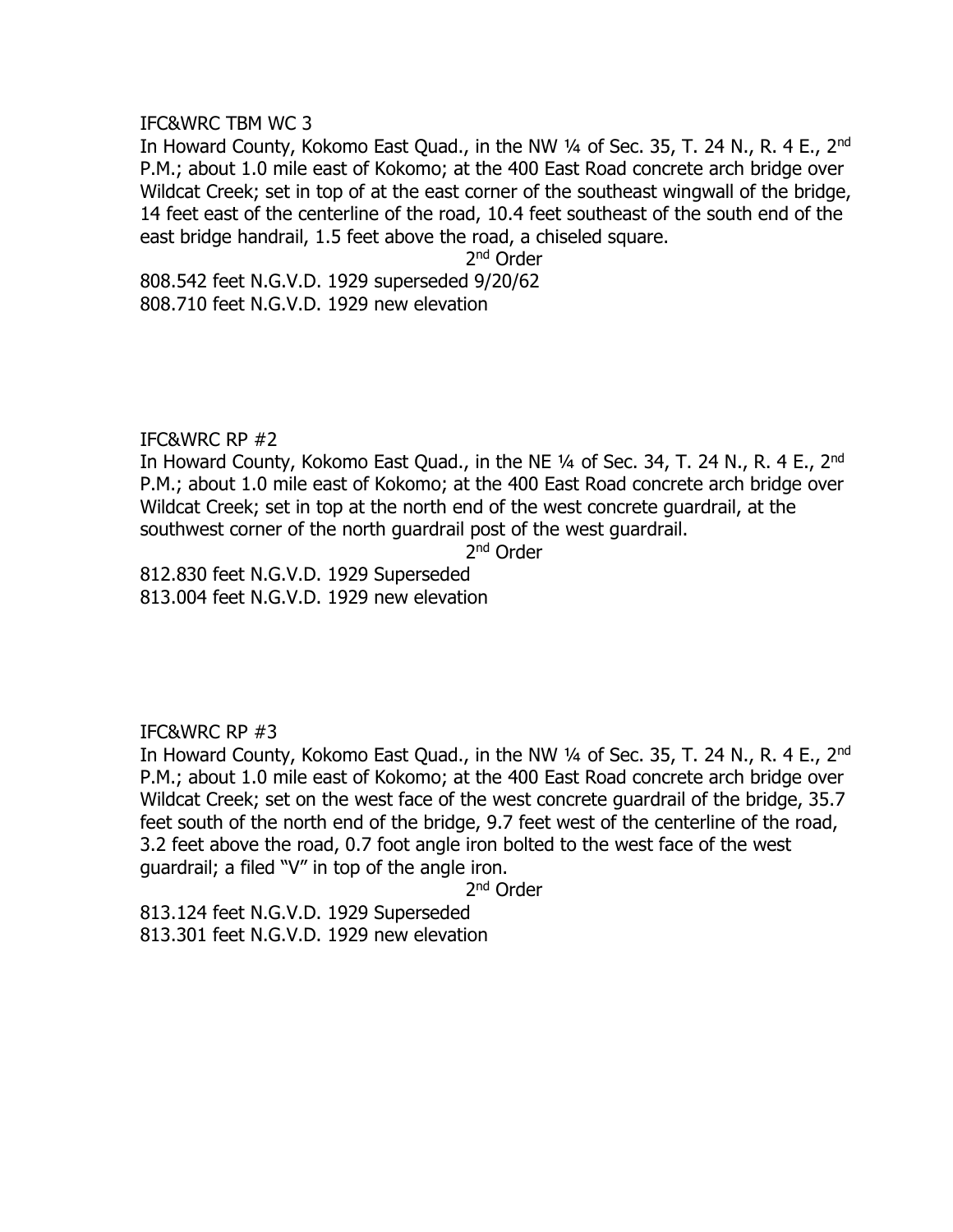## IFC&WRC TBM WC 86, 1962

In Howard County, Kokomo East Quad., in the NE 1/4 of Sec. 35, T. 24 N., R. 4 E., 2<sup>nd</sup> P.M.; about 1.9 miles east of Kokomo; about 0.15 mile west along 50 North Road from its intersection with 500 East Road to a 4-foot concrete arch culvert under the road, about 125 feet west of an abandoned farm house on the north side of the road; set in top of and near the center of the north concrete headwall of the culvert, 14 feet north of the centerline of the road, 6.5 feet west of the east face of the north headwall, 0.5 foot south of the north face of the headwall, about 0.5 foot above the centerline of the road; a chiseled triangle.

2<sup>nd</sup> Order

825.922 feet N.G.V.D. 1929

# IFC&WRC BM HOW 24, 1961

In Howard County, Kokomo East Quad., in the NW 1/4 of Sec. 36, T. 24 N., R. 4 E., 2<sup>nd</sup> P.M.; about 2.0 miles east of Kokomo; at the 500 East Road concrete bridge over the Wildcat Reservoir; set in top of the southeast wingwall of the bridge, 14.5 feet east of the centerline of the road, 2.1 feet north of the south face of the east guardrail of the bridge, 0.9 foot south of the north face of the wingwall, 0.8 foot above the road, 0.75 foot east of the east face of the east guardrail of the bridge; a Indiana Flood Control and Water Resources Commission bronze bench mark tablet, stamped "HOW 24 1961".

2<sup>nd</sup> Order

824.923 feet N.G.V.D. 1929

# USGS UE 824.9

In Howard County, Kokomo East Ouad., in the NW 1/4 of Sec. 36, T. 24 N., R. 4 E., 2<sup>nd</sup> P.M.; about 2.0 miles east of Kokomo; at the 500 East Road concrete bridge over the Wildcat Reservoir; set in top of the northeast concrete wingwall of the bridge, 15 feet east of the centerline of the road, 0.7 foot east of the east face of the east concrete guardrail of the bridge, 0.6 foot north of the south face of the wingwall, 0.5 foot above the road, 0.4 foot south of the north face of the east guardrail; a chiseled triangle.

2<sup>nd</sup> Order

824.920 feet N.G.V.D. 1929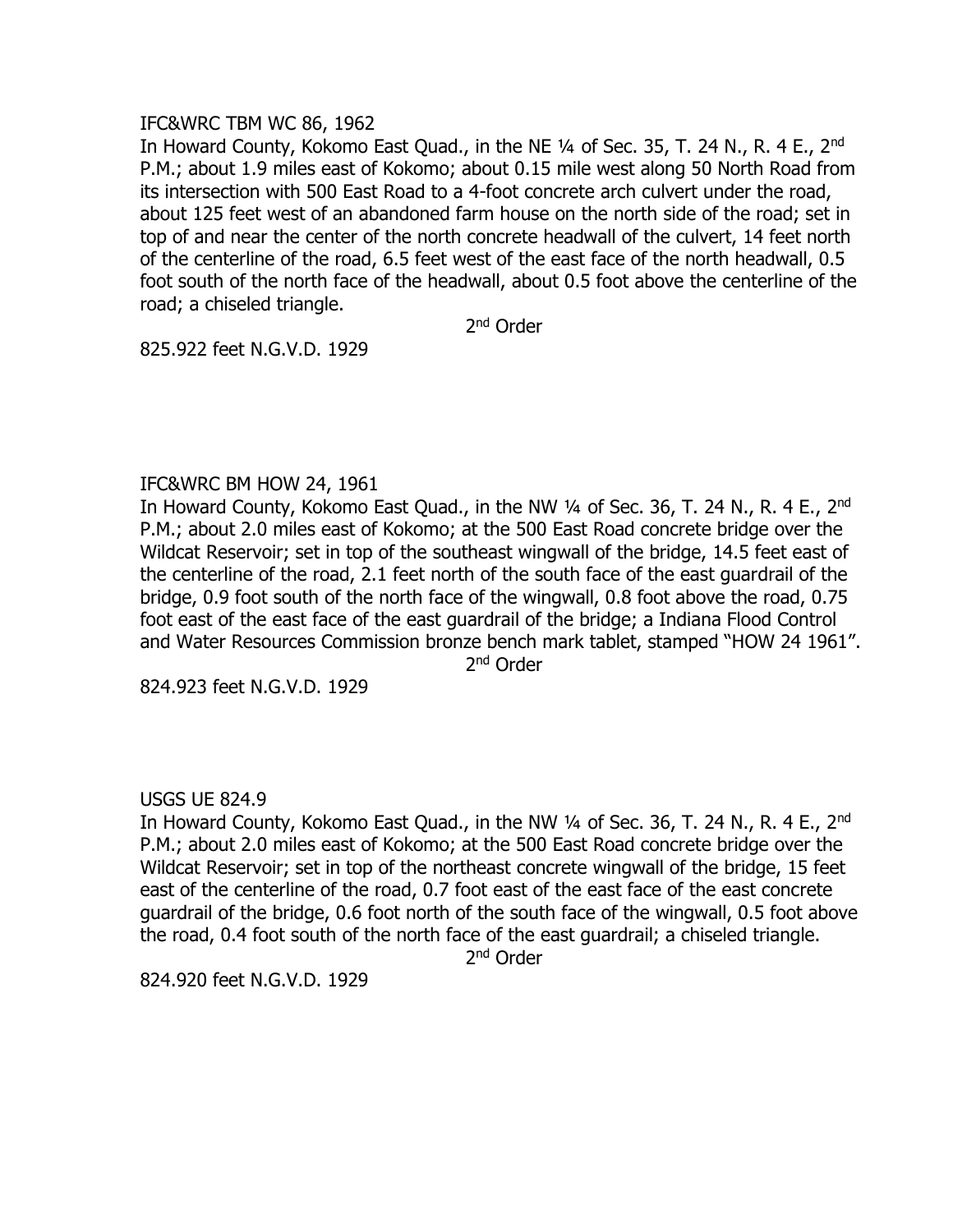## IFC&WRC TBM WC 87, 1962

In Howard County, Kokomo East Quad., in the SW 1/4 of Sec. 25, T. 24 N., R. 4 E., 2<sup>nd</sup> P.M.; about 2.5 miles east of Kokomo; about 0.55 mile east along 100 North Road from its intersection with 500 East Road, about 0.15 mile west of a large white barn on the north side of the road and a house on the south side of the road; set in the north side of a "T"-fence corner post, 25 feet south of the centerline of the road, 0.8 foot above the ground; a railroad spike driven through an aluminum tag, stamped "TBM WC 87 1962".

2<sup>nd</sup> Order

838.536 feet N.G.V.D. 1929

# IFC&WRC TBM WC 88, 1962

In Howard County, Kokomo East Quad., in the SE 1/4 of Sec. 36, T. 24 N., R. 4 E., 2<sup>nd</sup> P.M.; about 3.0 miles east of Kokomo; at the intersection of 50 North Road and 600 East Road, in the southwest 1/4 of the intersection; set in the east side of a fence corner and gate post, 25.5 feet west of the centerline of600 East Road, 24 feet south of the centerline of 50 North Road, 0.75 foot above the ground; a railroad spike driven through an aluminum tag, stamped "TBM WC 88".

2<sup>nd</sup> Order

827.514 feet N.G.V.D. 1929

# IFC&WRC BM HOW 25, 1961

In Howard County, Kokomo East Quad., in the NE 1/4 of Sec. 36, T. 24 N., R. 4 E., 2<sup>nd</sup> P.M.; about 3.0 miles east of Kokomo; at the600 East Road two-span (one span concrete and one span steel truss) bridge over the Wildcat Reservoir; set in top of the west end of the south concrete bridge seat of the steel truss span, at the point where the southwest wingwall joining the centerline of the road, 1.75 feet south of the north face of the south bridge seat, 1.2 feet west of the west face of the south end of the west truss of the bridge, 1.1 feet below the top of the bridge floor; a Indiana Flood Control and Water Resources Commission bronze bench mark tablet, stamped "HOW 25 1961".

> $2<sup>nd</sup> Order$ To be destroyed 4/5/74

824.599 feet N.G.V.D. 1929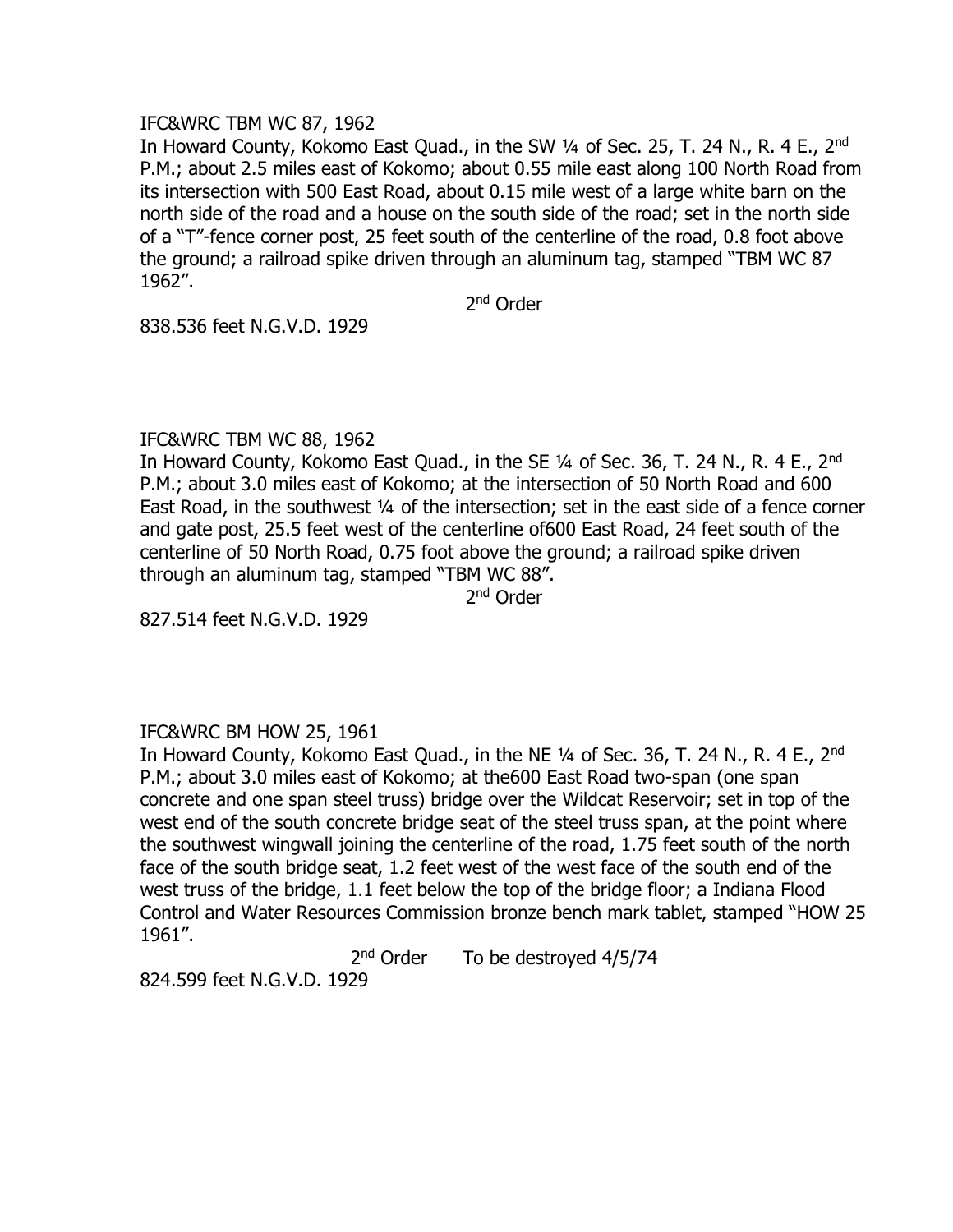#### IFC&WRC TBM WC 89, 1962

In Howard County, Greentown Quad., in the NE 1/4 of Sec. 31, T. 24 N., R. 5 E., 2<sup>nd</sup> P.M.; about 1.7 miles northwest of Greentown; 0.1 mile west along 50 North Road from its "T" road intersection with 700 East Road to the Elmer Graf farm on the north side of the road; set in the west side of a 24-inch Catalpa tree, 24 feet north of the centerline of the road, 10 feet east of the centerline of a driveway leading to the farm house, 9 feet west of the centerline of a drive leading to a barn, 1.0 foot above ground; a railroad spike driven through an aluminum tag, stamped "TBM WC 89 1962".

2<sup>nd</sup> Order

830.761 feet N.G.V.D. 1929

# IFC&WRC BM HOW 26, 1961

In Howard County, Greentown Quad., in the NW 1/4 of Sec. 32, T. 24 N., R. 5 E., 2<sup>nd</sup> P.M.; about 1.5 miles northwest of Greentown; at the 50 North Road three-span concrete bridge over Wildcat Reservoir; set in top of the southwest concrete wingwall of the bridge, 15.5 feet south of the centerline of the road, 2.35 feet south of the north face of the south concrete guardrail base, 1.4 feet east of the west end of the south concrete guardrail base, 0.85 foot above the road; a Indiana Flood Control and Water Resources Commission bronze bench mark tablet, stamped "HOW 26 1961".

2<sup>nd</sup> Order

825.361 feet N.G.V.D. 1929

# IFC&WRC TBM WC 90, 1962

In Howard County, Greentown Quad., in the SE  $\frac{1}{4}$  of Sec. 31, T. 24 N., R. 5 E., 2<sup>nd</sup> P.M.; about 1.7 miles west of Greentown; at the intersection of 700 East Road and U.S. 35/State Road 22; set in top of the north concrete headwall of a 10-foot concrete culvert under U.S. 35/State Road 22, about 60 feet west of the centerline of 700 East Road, 19.5 feet north of the centerline of U.S. 35/State Road 22, 6.3 feet west of the east face of the north headwall, 0.7 foot above the road, 0.6 foot south of the north face of the north headwall; a chiseled triangle.

2<sup>nd</sup> Order

834.818 feet N.G.V.D. 1929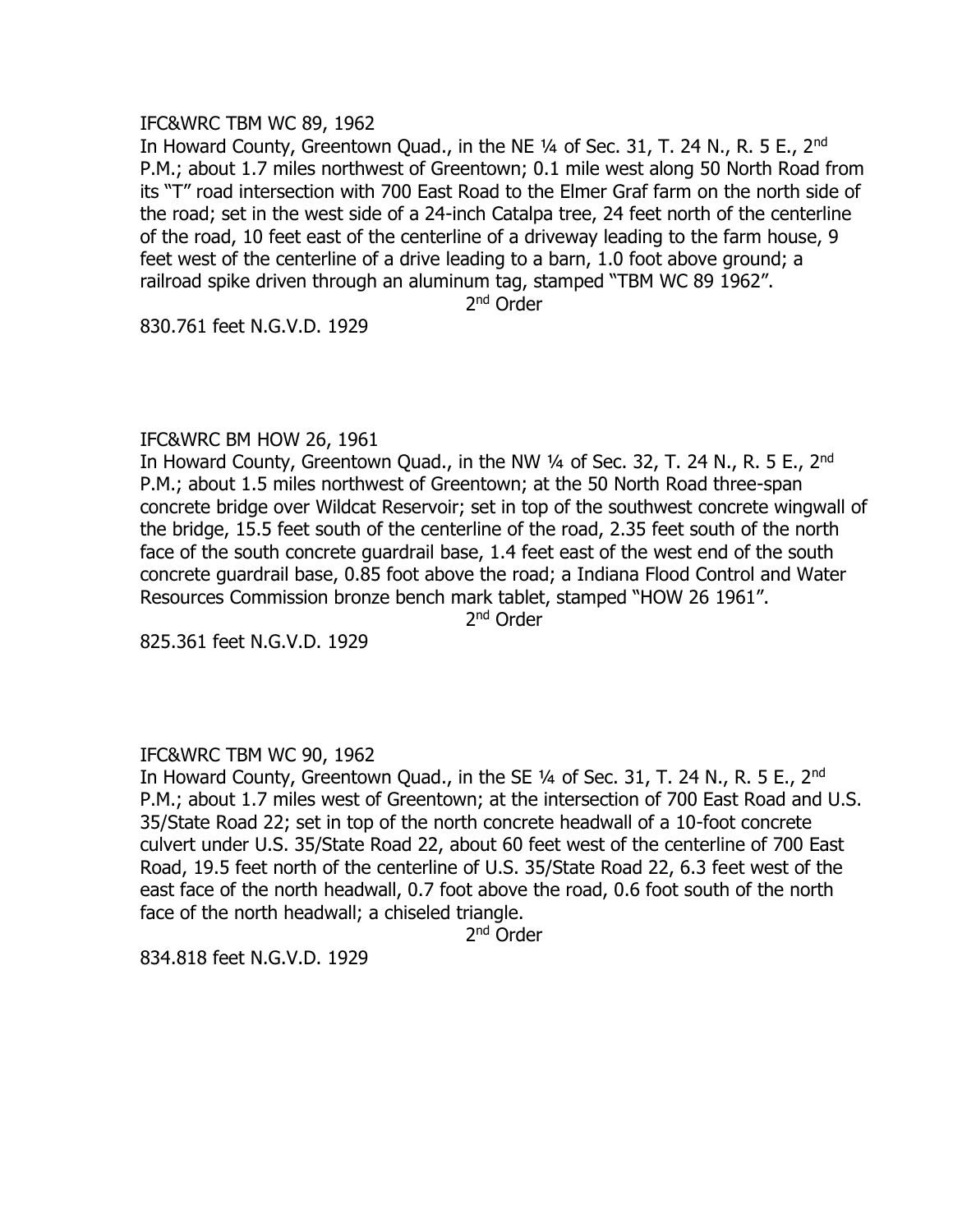#### IFC&WRC BM HOW 27, 1961

In Howard County, Greentown Quad., in the NE  $\frac{1}{4}$  of Sec. 5, T. 23 N., R. 5 E., 2<sup>nd</sup> P.M.; about 0.6 mile west of Greentown, at the U.S. 35/State Road 22 one-span steel pony truss bridge over the Wildcat Reservoir; set in top of the east end of the southeast concrete guardrail of the bridge, 16 feet south of the centerline of the highway, 3.5 feet above the highway, 1.8 feet west of the east face of the southeast guardrail, 0.75 foot north of the south face of the southeast guardrail; a Indiana Flood Control and Water Resources Commission bronze bench mark tablet, stamped "HOW 27 1961".

 $2<sup>nd</sup> Order$ To be destroyed  $5/4/70$ 

828.470 feet N.G.V.D. 1929

# IFC&WRC TBM WC 91 and USGS RM#2 GREENTOWN

In Howard County, Greentown Quad., in the NE  $\frac{1}{4}$  of Sec. 5, T. 23 N., R. 5 E., 2<sup>nd</sup> P.M.; about 0.6 mile west of Greentown, at the U.S. 35/State Road 22 one-span steel pony truss bridge over the Wildcat Reservoir; set in top of the southeast concrete guardrail of the bridge, near the southeast corner of the west concrete guardrail post of the southeast concrete guardrail, 14 feet south of the centerline of the highway, 3.5 feet above the highway, 3.25 feet east of the west face of the southeast concrete guardrail of the bridge, 0.4 foot north of the south face of the southeast guardrail; a chiseled square.

2<sup>nd</sup> Order

828.637 feet N.G.V.D. 1929

# USC&GS BM Z 26, 1934

In Howard County, Greentown Quad., in the SW 1/4 of Sec. 33, T. 24 N., R. 5 E., 2<sup>nd</sup> P.M.; at Greentown; on the Norfolk and Western (New York, Chicago and St. Louis) Railroad; set in top of a concrete post, 238 feet west of and across a north-south street from the northwest corner of the station, 140 feet west of the street crossing, 68 feet southwest of and across the track from pole #171/40, 21 feet north of the centerline of a cinder road paralleling the track, 7 feet south of the south rail of a side track, about 0.5 foot higher than the track, projecting 0.1 foot above the ground; a U.S. Coast and Geodetic Survey bench mark tablet, stamped "Z 26 1934".

2<sup>nd</sup> Order DESTROYED 12/8/1986 RDN

843.765 feet N.G.V.D. 1929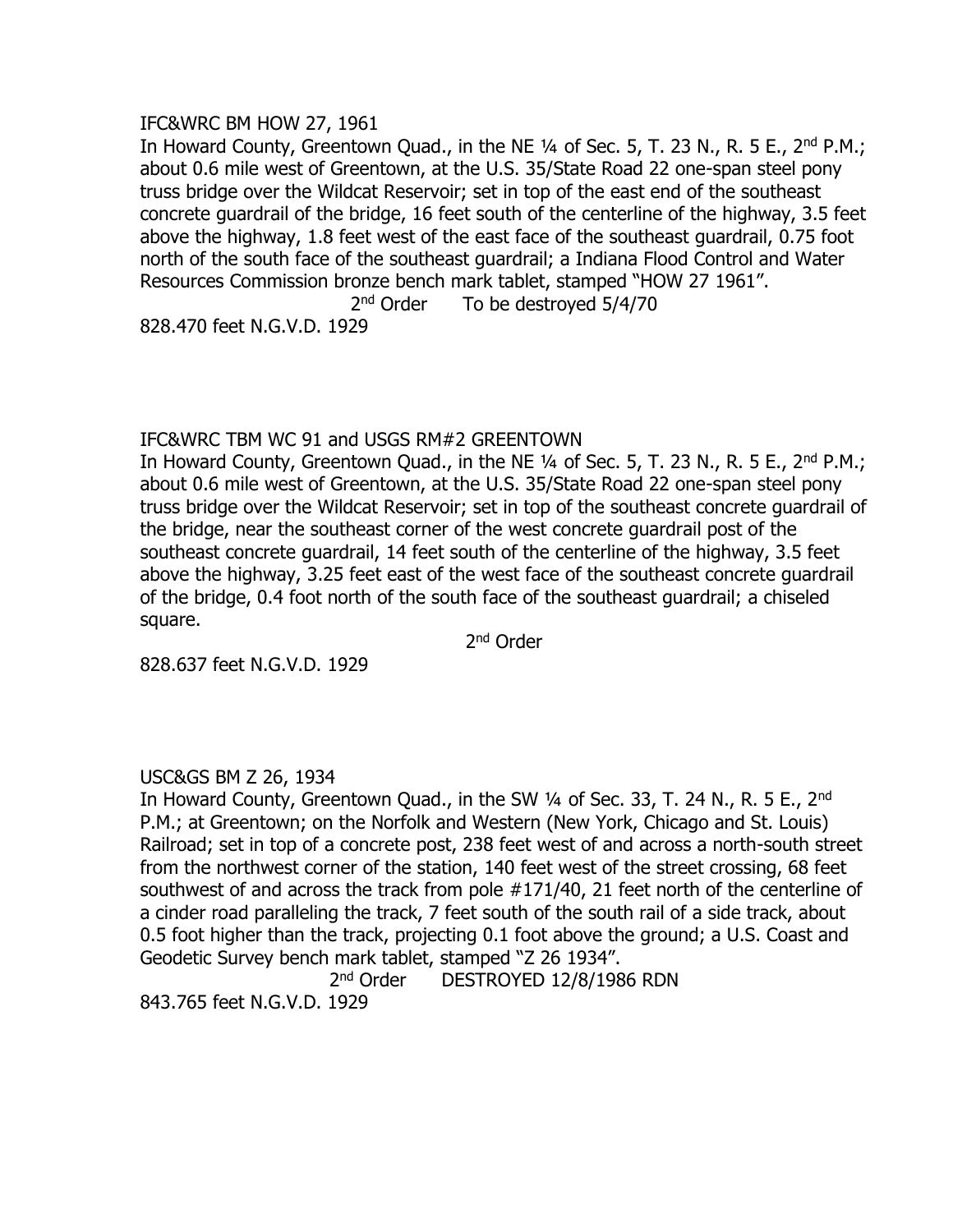#### IFC&WRC BM HOW 28, 1961

In Howard County, Greentown Quad., in the NW 1/4 of Sec. 4, T. 23 N., R. 5 E., 2<sup>nd</sup> P.M.; at the south edge of Greentown; at the 850 East Road (South Meridian Street) one-span steel pony truss bridge over Brunk Ditch; set in top of the southwest concrete wingwall of the bridge, 12.5 feet west of the centerline of the road, 1.1 feet west of the west face of the south end of the west truss, 0.9 foot below the road, 0.45 foot south of the north face of the south concrete bridge seat; a Indiana Flood Control and Water Resources Commission bronze bench mark tablet, stamped "HOW 28 1961".  $2<sup>nd</sup> Order$ Destroyed by construction of new bridge. 1/24/67

827.092 feet N.G.V.D. 1929

# IFC&WRC TBM WC 92, 1962

In Howard County, Greentown Quad., in the SE  $\frac{1}{4}$  of Sec. 4, T. 23 N., R. 5 E., 2<sup>nd</sup> P.M.; at the south edge of Greentown; at the "T"-road intersection of 850 East Road (South Meridian Street) and 50 South Road; set in the west side of a wooden fence and gate corner post, 17.5 feet east of the centerline of 850 East Road (South Meridian Street), 15.5 feet south of the extended centerline of 50 South Road, 9 feet south of the centerline of the field entrance, 0.75 foot above the ground; a railroad spike driven through an aluminum tag, stamped "TBM WC 92 1962".

2<sup>nd</sup> Order not found 4/25/1990 SGM 840.000 feet N.G.V.D. 1929

# IFC&WRC BM HOW 29, 1961

In Howard County, Greentown Quad., in the SW 1/4 of Sec. 4, T. 23 N., R. 5 E., 2<sup>nd</sup> P.M.; at the south edge of Greentown; at the 50 South Road three-span concrete bridge over Wildcat Creek; set in top of the southeast concrete wingwall of the bridge, 15 feet south of the centerline of the bridge, 2.35 feet south of the north face of the south concrete wheel guard of the bridge, 0.7 foot above the ground, 0.5 foot east of the west face of the southeast wingwall; a Indiana Flood Control and Water Resources Commission bronze bench mark tablet, stamped "HOW 29 1961".

2<sup>nd</sup> Order recovered 4/26/1990 SGM

827.066 feet N.G.V.D. 1929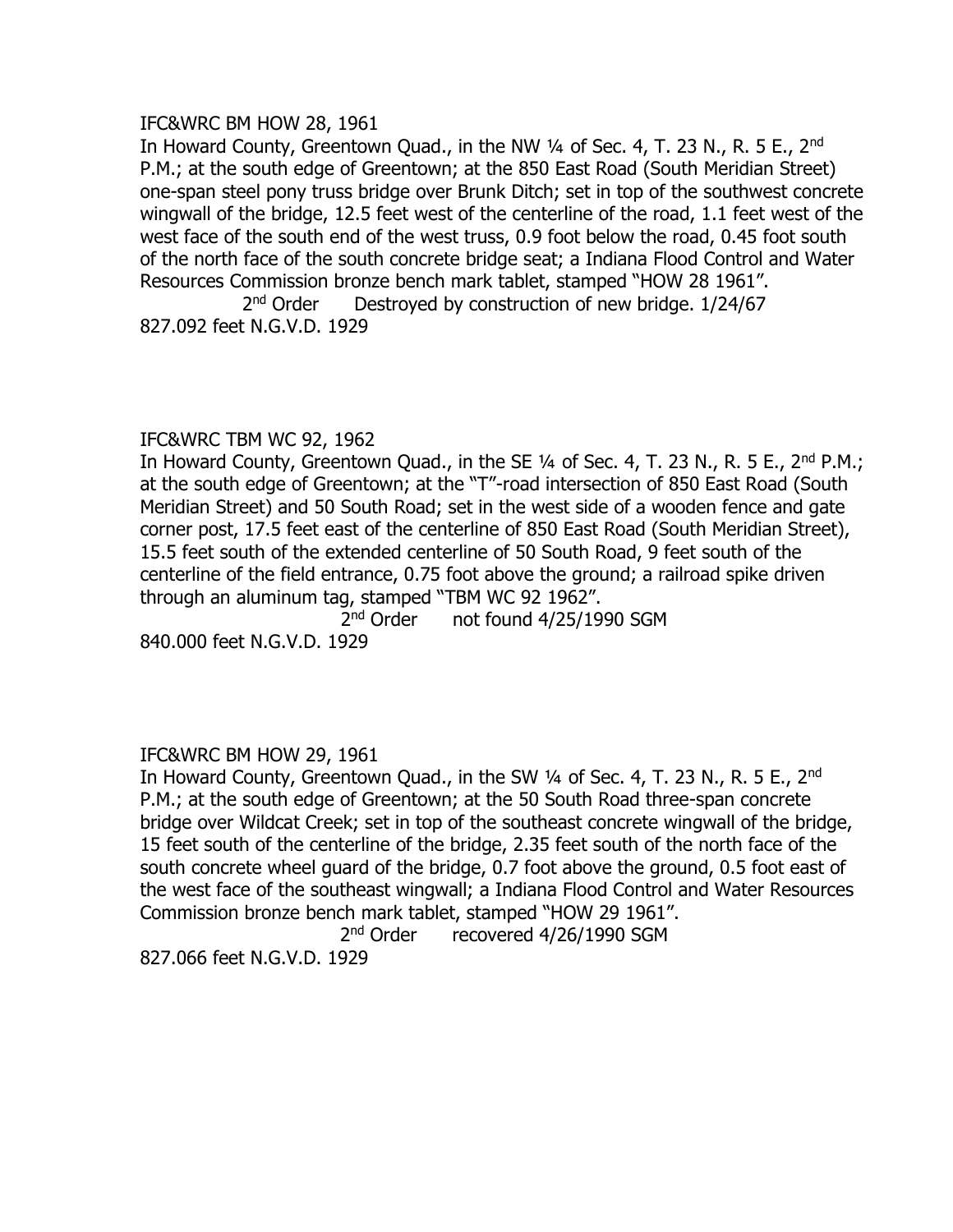#### IFC&WRC TBM WC 93, 1962

In Howard County, Greentown Quad., in the SE 1/4 of Sec. 4, T. 23 N., R. 5 E., 2<sup>nd</sup> P.M.; about 0.5 mile south of Greentown; about 0.45 mile generally south along 850 East Road (South Meridian Street) from its "T" road intersection with 50 South Road to a three-foot pipe culvert under the road; set in top of the south end of the east concrete headwall of the culvert, 16 feet east of the centerline of the road, about 2.8 feet below the road, 0.45 foot west of the east face of the east headwall, 0.35 foot north of the south face of the east headwall; a chiseled triangle.

2<sup>nd</sup> Order recovered 4/25/1990 SGM

827.274 feet N.G.V.D. 1929

#### USC&GS BM W 204, 1946

In Howard County, Greentown Quad., in the NE  $\frac{1}{4}$  of Sec. 9, T. 23 N., R. 5 E., 2<sup>nd</sup> P.M.; about 0.5 mile south of Greentown; at the intersection of 100 South Road and State Road 213 (900 East Road), in the southwest 1/4 of the intersection; set in top of the north end of the west concrete headwall of a 16-inch pipe culvert under State Road 213 (900 East Road), 45 feet south of the centerline of 100 South Road, about 0.5 foot below the State Road 213 (900 East Road); a U.S. Coast and Geodetic Survey bench mark tablet, stamped "W 204 1946".

2<sup>nd</sup> Order recovered 4/25/1990 SGM

840.687 feet N.G.V.D. 1929 256.242 meters N.G.V.D. 1929

# ISHC BM HOW G 2

In Howard County, Greentown Quad., in the SE 1/4 of Sec. 9, T. 23 N., R. 5 E., 2<sup>nd</sup> P.M.; about 1.0 mile south of Greentown; at the State Road 213 (900 East Road) five-span concrete bridge over Wildcat Creek; set in top of the south end of the west concrete guardrail base, 17.2 feet west of the centerline of State Road 213 (900 East Road), 0.6 foot above the highway, 0.4 foot north of the south face of the west concrete guardrail base, 0.2 foot east of the east face of the west concrete guardrail; a Indiana State Highway Commission bronze bench mark tablet, stamped "HOW G 2".

2<sup>nd</sup> Order

829.786 feet N.G.V.D. 1929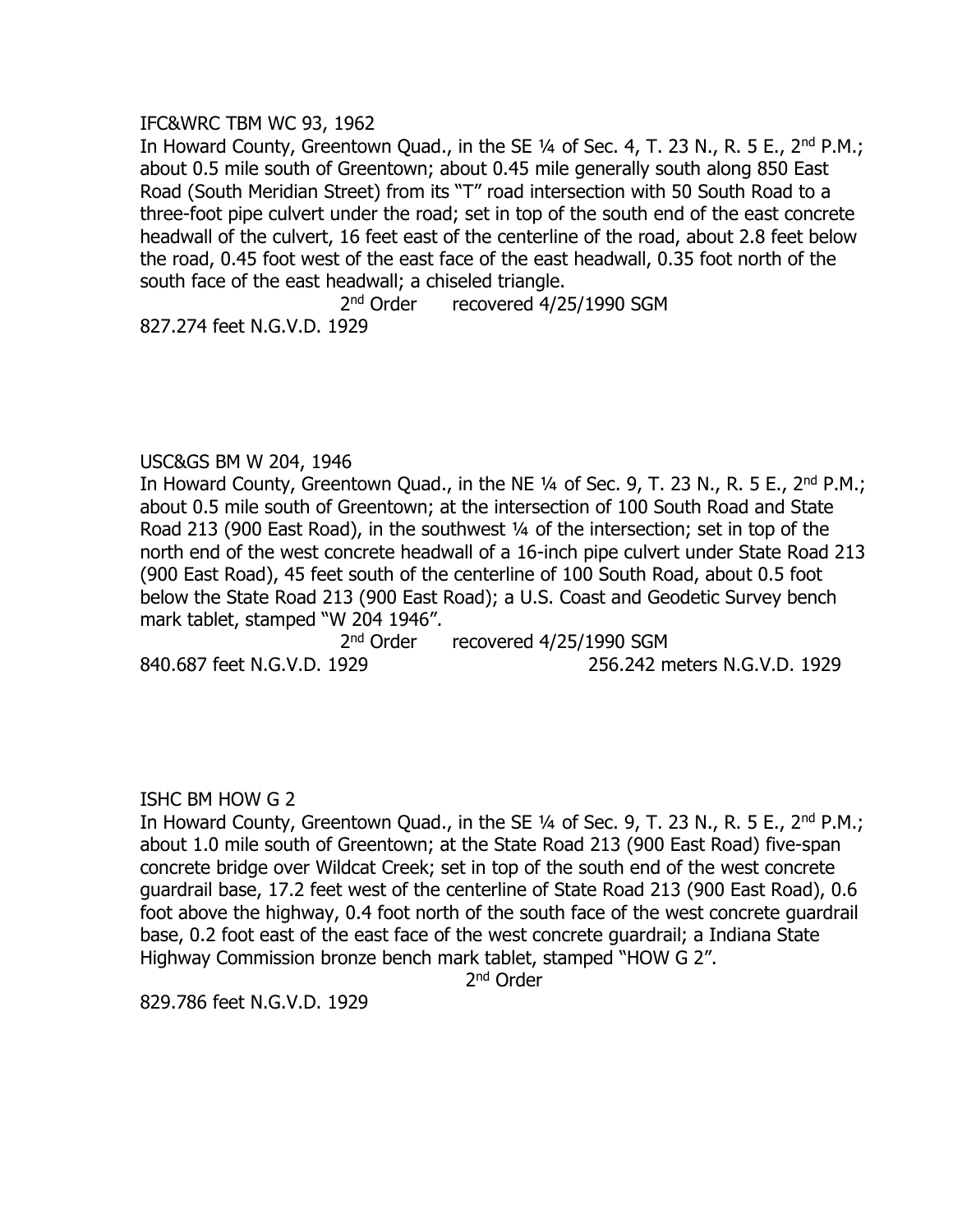## USGS RM #5 GREENTOWN

In Howard County, Greentown Quad., in the SW 1/4 of Sec. 10, T. 23 N., R. 5 E., 2<sup>nd</sup> P.M.; about 1.0 mile south of Greentown; at the State Road 213 (900 East Road) five span concrete bridge over Wildcat Creek; set in top of the south end of the east concrete guardrail base of the bridge, 17.5 feet east of the centerline of the highway, 0.7 foot above the road, 0.4 foot north of the south face of the east concrete guardrail base, 0.25 foot west of the west face of the east concrete guardrail; a chiseled square. 2<sup>nd</sup> Order

829.734 feet N.G.V.D. 1929

#### USGS RM #6 GREENTOWN

In Howard County, Greentown Quad., in the SW 1/4 of Sec. 10, T. 23 N., R. 5 E., 2<sup>nd</sup> P.M.; about 1.0 mile south of Greentown; at the State Road 213 (900 East Road) five span concrete bridge over Wildcat Creek; set in top of the east concrete guardrail base of the bridge, 33.5 feet north of the south face of the east concrete guardrail, 14.5 feet east of the centerline of the highway, 0.7 foot above the highway, 0.25 foot west of the northwest corner of the second concrete guardrail pilaster on the east guardrail from the south end of the bridge; a chiseled square.

2<sup>nd</sup> Order

802.902 feet N.G.V.D. 1929

# IFC&WRC TBM WC 94, 1962

In Howard County, Greentown Quad., in the SE  $\frac{1}{4}$  of Sec. 9, T. 23 N., R. 5 E., 2<sup>nd</sup> P.M.; about 1.2 miles south of Greentown; at the "T: road intersection of 180 South Road and State Road 213, and a gravel drive leading east to the Eastern Howard County Sanity Land Fill; set in top of the east leg of an "L" shaped concrete headwall of an 18-inch pipe culvert under 180 South Road, 25.5 feet west of the centerline of State Road 213, 25.5 feet north of the centerline of 180 South Road, 1.8 feet south of the north face of the headwall, about 1.0 foot below the centerline of the highway; a chiseled triangle.

2<sup>nd</sup> Order

830.808 feet N.G.V.D. 1929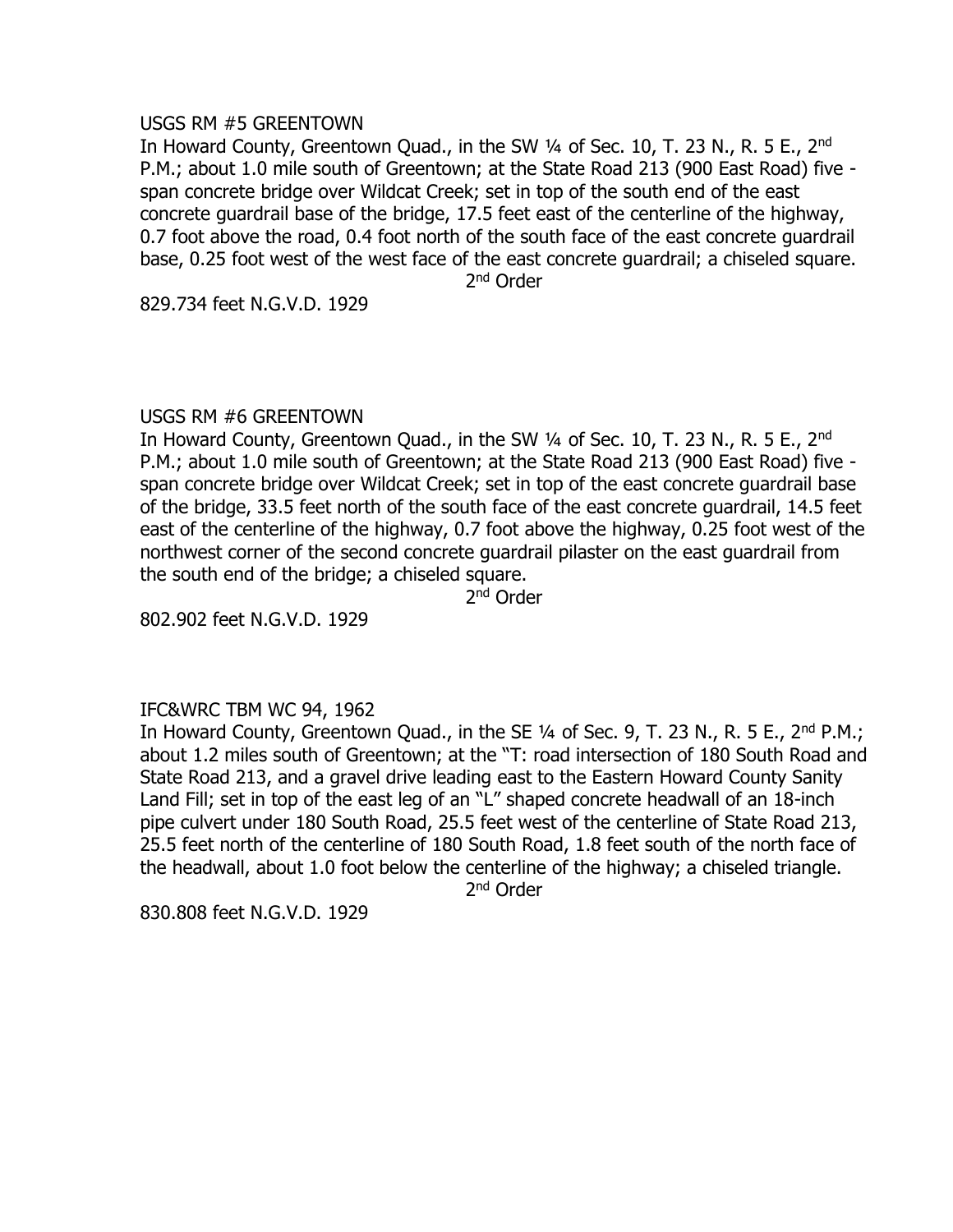#### USC&GS BM V 204, 1946

In Howard County, Greentown Quad., in the SE  $1/4$  of Sec. 9, T. 23 N., R. 5 E., 2<sup>nd</sup> P.M.; about 1.5 miles south of Greentown; at the intersection of 200 South Road and State Road 213, in the northwest one-quarter of the intersection; set in top of a concrete post, 51 feet north of the centerline of 200 South Road, 38 feet west of the centerline of State Road 213, 3.0 feet east of power pole #25-043, 2.3 feet north of a highway right-of-way marker post, 1.0 foot east of a fence line, about level with the centerline of State Road 213, projecting 0.2 foot above the ground; a U.S. Coast and Geodetic Survey bench mark tablet, stamped "V 204 1946".

2<sup>nd</sup> Order

843.443 feet N.G.V.D. 1929 257.082 meters N.G.V.D. 1929

#### USC&GS BM U 204, 1946

In Howard County, Greentown Quad., in the NE  $\frac{1}{4}$  of Sec. 21, T. 23 N., R. 5 E., 2<sup>nd</sup> P.M.; about 2.5 miles south of Greentown; at the intersection of 300 South Road and State Road 213, in the southwest 1/4 of the intersection; set in top of the north end of the west concrete headwall of a twin 24-inch pipe culvert under State Road 213, 50 feet south of the centerline of State Road 213, 1.3 feet south of the north face of the headwall, about level with the centerline of State Road 213; a U.S. Coast and Geodetic Survey bench mark tablet, stamped "U 204 1946".

2<sup>nd</sup> Order

845.510 feet N.G.V.D. 1929 257.712 meters N.G.V.D. 1929

# IFC&WRC TBM WC 102, 1962

In Howard County, Greentown Quad., in the SE  $\frac{1}{4}$  of Sec. 15, T. 23 N., R. 5 E., 2<sup>nd</sup> P.M.; about 2.5 miles south-southeast of Greentown; about 0.75 mile east along 300 South Road from its intersection with State Road 213, 0.05 mile west of 980 East Road; set in the south side of a power pole, 17.5 feet north of the centerline of the road, 1.5 feet south of a fence line, 0.6 foot above the ground; a railroad spike driven through an aluminum tag, stamped "TBM WC 102 1962".

2<sup>nd</sup> Order

849.410 feet N.G.V.D. 1929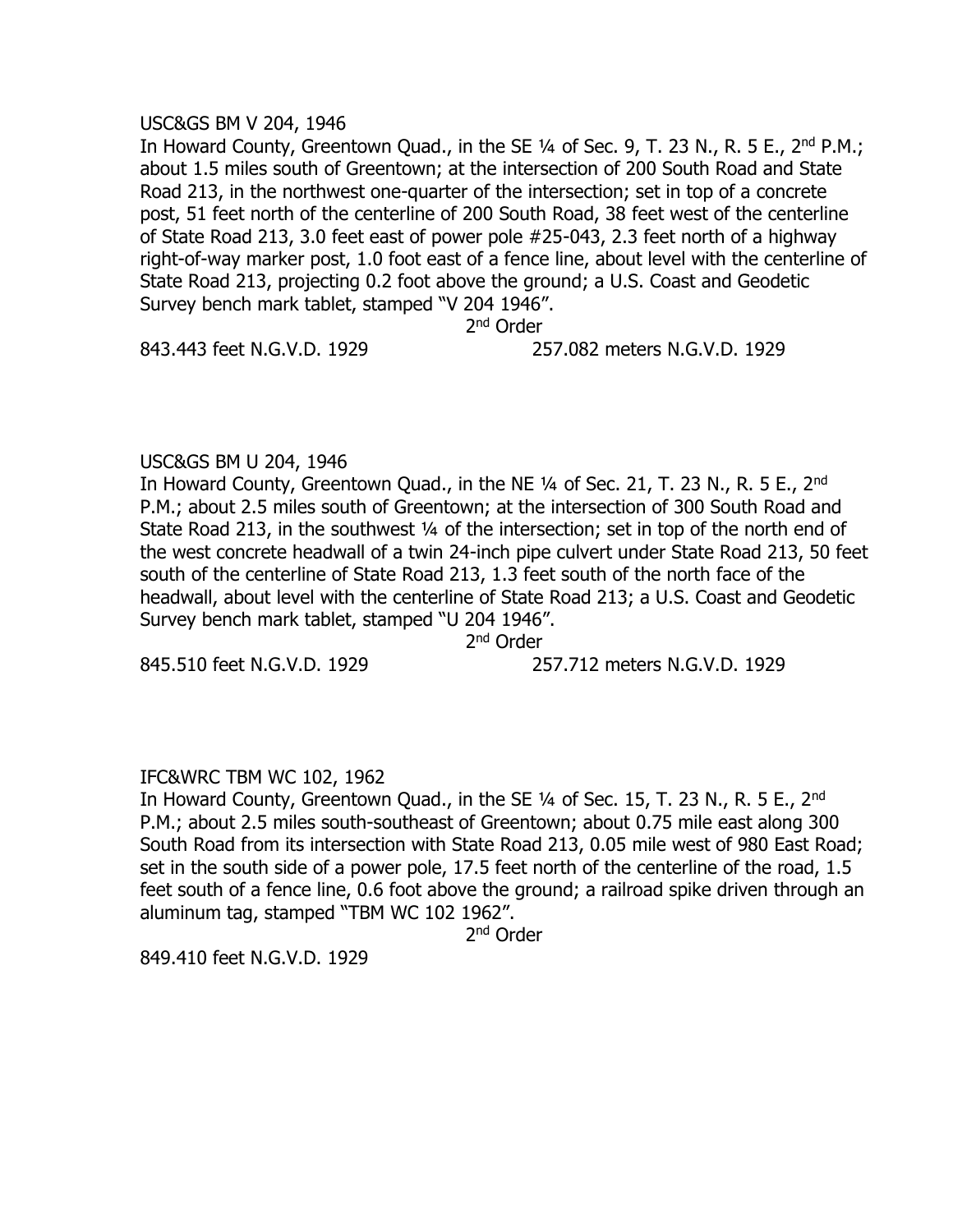#### IFC&WRC TBM WC 95, 1962

In Howard County, Greentown Quad., in the NE 1/4 of Sec. 15, T. 23 N., R. 5 E., 2<sup>nd</sup> P.M.; about 1.5 miles southeast of Greentown; about 0.2 mile west along 200 South Road from its "T" road intersection with 1000 East Road to a field entrance north; set in the east side of a lone 32-inch Shagbark Hickory tree, 20 feet south of the centerline of 200 South Road, 15 feet west of the extended centerline of the field entrance, 3.5 feet south of a fence line, 1.0 foot above the ground; a railroad spike driven through an aluminum tag, stamped "TBM WC 95 1962".

2<sup>nd</sup> Order

843.563 feet N.G.V.D. 1929

# IFC&WRC BM HOW 30, 1961

In Howard County, Greentown Quad., in the SW 1/4 of Sec. 11, T. 23 N., R. 5 E., 2<sup>nd</sup> P.M.; about 0.1 mile south of Jerome; 0.05 mile generally southwest along 1000 East Road from the church in Jerome to a one-span steel truss bridge over Wildcat Creek; set in top of the west concrete wingwall of the bridge, 11 feet northwest of the centerline of the road, 5 feet west of the east face of the west wingwall, 1.35 feet south of the north face of the west wingwall, about level with the top of the bridge floor; a Indiana Flood Control and Water Resources Commission bronze bench mark tablet, stamped "HOW 30 1961".

2<sup>nd</sup> Order

830.805 feet N.G.V.D. 1929

# IFC&WRC TBM WC 96, 1962

In Howard County, Greentown Quad., in the SW  $\frac{1}{4}$  of Sec. 11, T. 23 N., R. 5 E., 2<sup>nd</sup> P.M.; about 0.1 mile south of Jerome; 0.05 mile generally southwest along 1000 East Road from the church in Jerome to a one-span steel truss bridge over Wildcat Creek; set in top of the south concrete wingwall of the bridge, 9.5 feet southeast of the centerline of the road, 1.6 feet south of the south end of the southwest end of the southeast turn of the bridge, 0.4 foot south of the north face of the wingwall, 0.3 foot east of the west face of the wingwall; a chiseled square.

2<sup>nd</sup> Order

830.775 feet N.G.V.D. 1929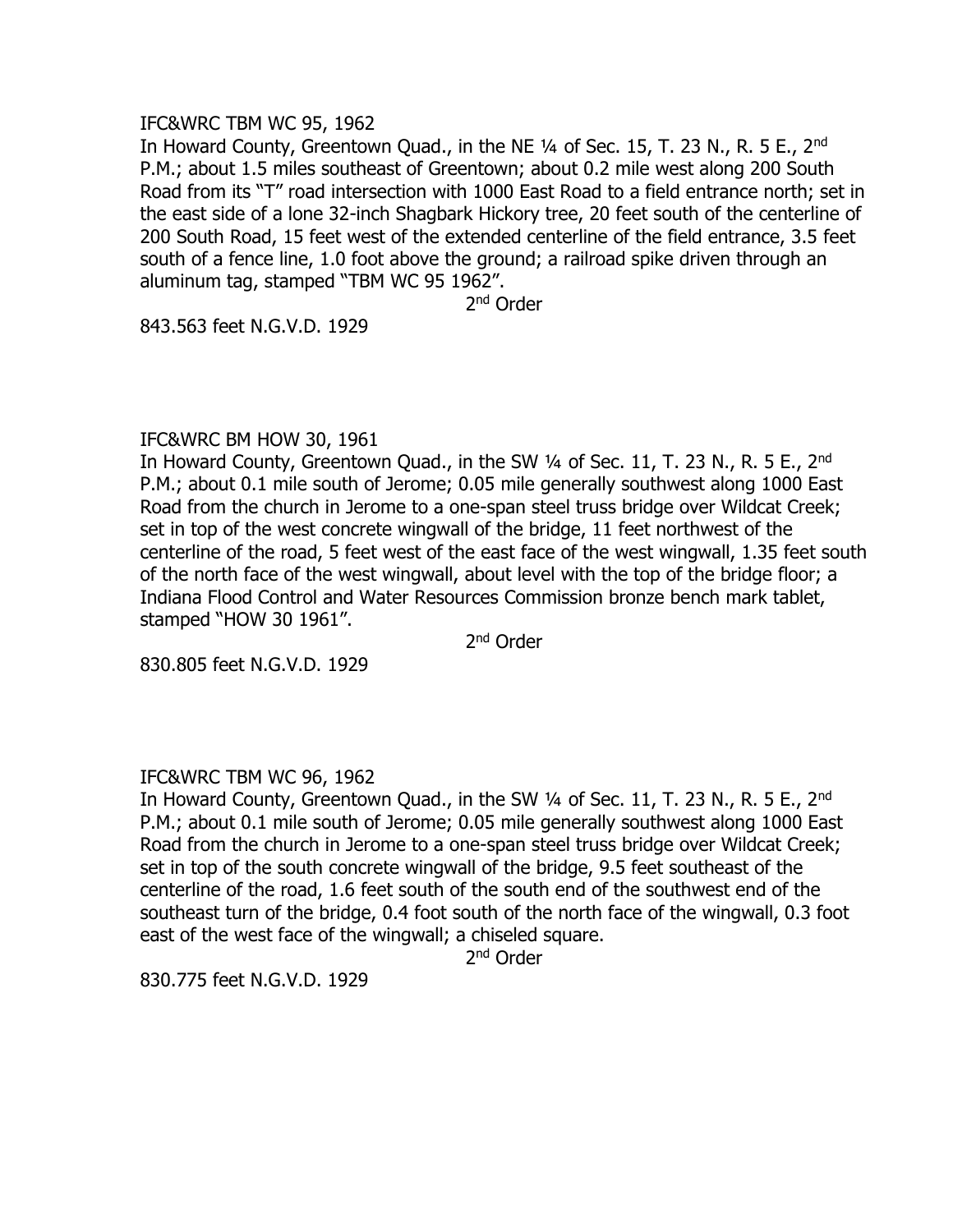#### IFC&WRC TBM WC 97, 1962

In Howard County, Greentown Quad., in the SE 1/4 of Sec. 14, T. 23 N., R. 5 E., 2<sup>nd</sup> P.M.; about 1.0 mile south of Jerome; at the "T"-road intersection of 250 South Road and 1050 East Road, and a farm on the east side of 1050 East Road; set in the west of a 24-inch Maple tree in the front lawn of the farm house, 31.5 feet east of the centerline of 1050 East Road, 27 feet south of the extended centerline of 250 South Road, 17.5 feet south of the centerline of the driveway, 0.5 foot above the ground; a railroad spike driven through an aluminum tag, stamped "TBM WC 97 1962".

2<sup>nd</sup> Order

850.402 feet N.G.V.D. 1929

#### IFC&WRC TBM WC 101, 1962

In Howard County, Greentown Quad., in the NE 1/4 of Sec. 23, T. 23 N., R. 5 E., 2<sup>nd</sup> P.M.; about 1.1 miles northwest of Phlox, about 0.4 mile west along 300 South Road from its intersection with 1100 East Road; set in the north side of a wooden fence corner post, 28.6 feet northeast of and across the driveway from a mailbox, 19 feet east of the centerline of a driveway leading south to the T.C. Dewitt farm, 18 feet south of the centerline of 300 South Road, 0.8 foot above the ground; a railroad spike driven through an aluminum tag, stamped "TBM WC 101 1962".

2<sup>nd</sup> Order

850.220 feet N.G.V.D. 1929

# USGS RM #1 JEROME

In Howard County, Greentown Quad., in the SE 1/4 of Sec. 14, T. 23 N., R. 5 E., 2<sup>nd</sup> P.M.; about 1.5 miles north of Phlox; at the 1100 East Road three-span concrete bridge over Wildcat Creek; set in top of the northwest concrete wingwall of the bridge, 15.1 feet west of the center line of the road, 0.9 foot west of the west face of the west concrete wingwall, 0.8 foot above the road, 0.6 foot northeast of the southwest face of the wingwall; a U.S. Geological Survey bronze reference mark tablet, stamped "GAGING STATION."

2<sup>nd</sup> Order

844.108 feet N.G.V.D. 1929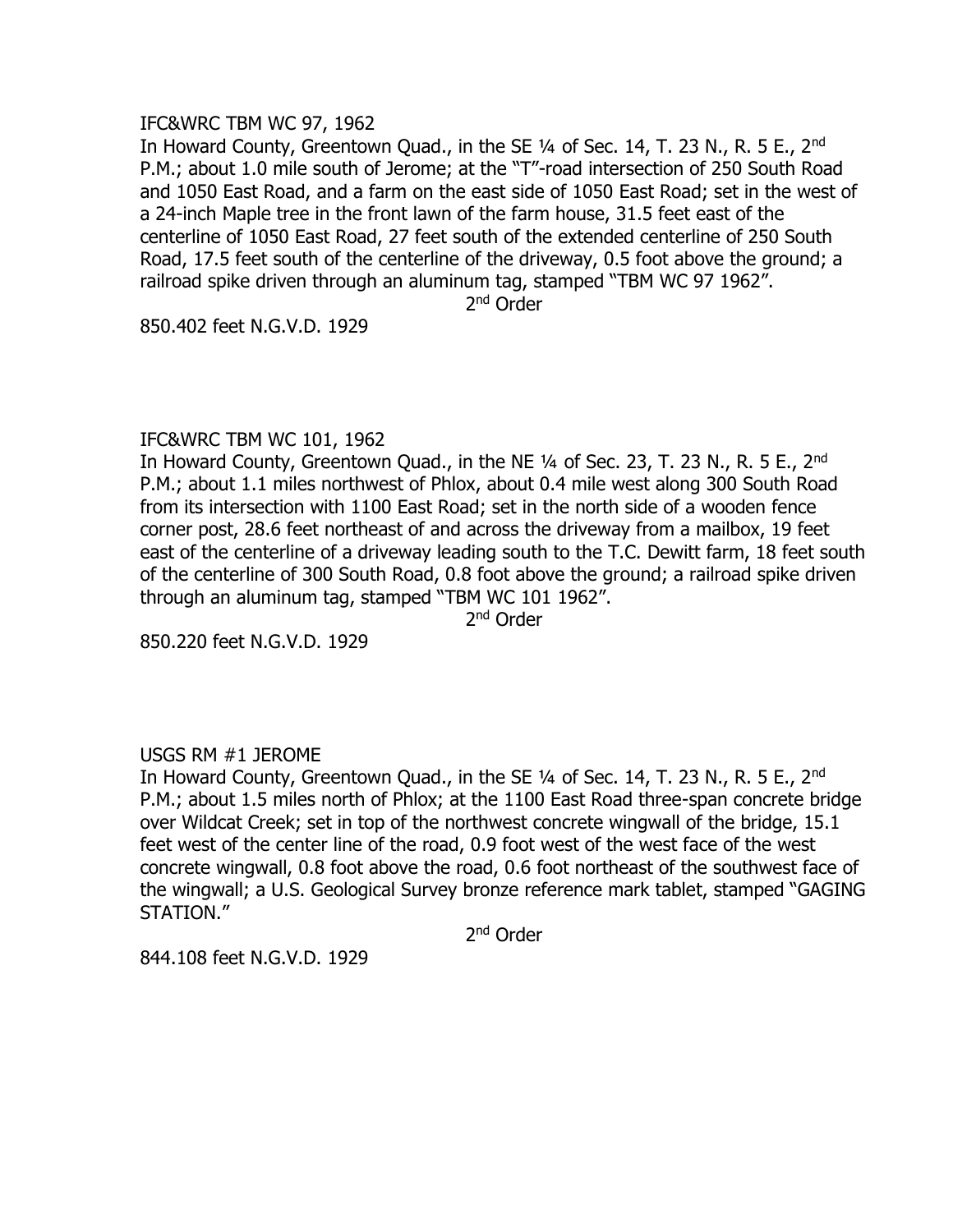#### USGS RM # 2 JEROME

In Howard County, Greentown Quad, in the SW 1/4 of Sec. 13, T. 23 N., R. 5 E., 2<sup>nd</sup> P.M.; about 1.5 miles north of Phlox; at the 1100 East Road three-span concrete bridge over Wildcat Creek; set in the top of the northeast concrete wingwall of the bridge, 17.5 feet east of the centerline of 1100 East Road, 3.5 feet east of the east edge of the concrete guardrail base; 0.6 foot southwest of the northeast face of the concrete wingwall; 0.5 foot above the level of the concrete bridge deck; a U.S. Geological Survey bronze reference mark tablet, not stamped.

2<sup>nd</sup> Order

844.003 feet N.G.V.D. 1929 843.595 feet N.A.V.D. 1988

#### USGS RM # 3 JEROME

In Howard County, Greentown Quad, in the SE 1/4 of Sec. 14, T. 23 N., R. 5 E., 2<sup>nd</sup> P.M.; about 1.5 miles north of Phlox; at the 1100 East Road three-span concrete bridge over Wildcat Creek; set in top of the northwest corner at the north end of the west concrete guardrail base of the bridge, 14 feet west of the centerline of the road, 1.6 feet above the road, 1.55 feet north of the most northern aluminum guardrail past the west guardrail; a chiseled square.

2<sup>nd</sup> Order

844.951 feet N.G.V.D. 1929

# IFC&WRC TBM WC 98, 1962

In Howard County, Greentown Quad, in the SW 1/4 of Sec. 13, T. 23 N., R. 5 E., 2<sup>nd</sup> P.M.; about 1.6 miles northeast of Phlox; 1.0 mile north along 1100 East Road from its junction with State Road 26 at the crossroads in Phlox to an east-west crossroad (300 South Road), thence 0.8 mile east to a gravel "T"-road northwest (1150 East Road), thence 0.8 mile generally north to a ten-foot concrete arch culvert under the road, about 0.05 mile south of a farm house on the east side of the road; set in top of the north end of the east concrete headwall of the culvert, 11.5 feet east of the centerline of the road, 2.0 feet above the road, 0.8 foot south of the north face of the headwall, 0.8 foot west of the east face of the headwall; a chiseled triangle.

2<sup>nd</sup> Order

851.506 feet N.G.V.D. 1929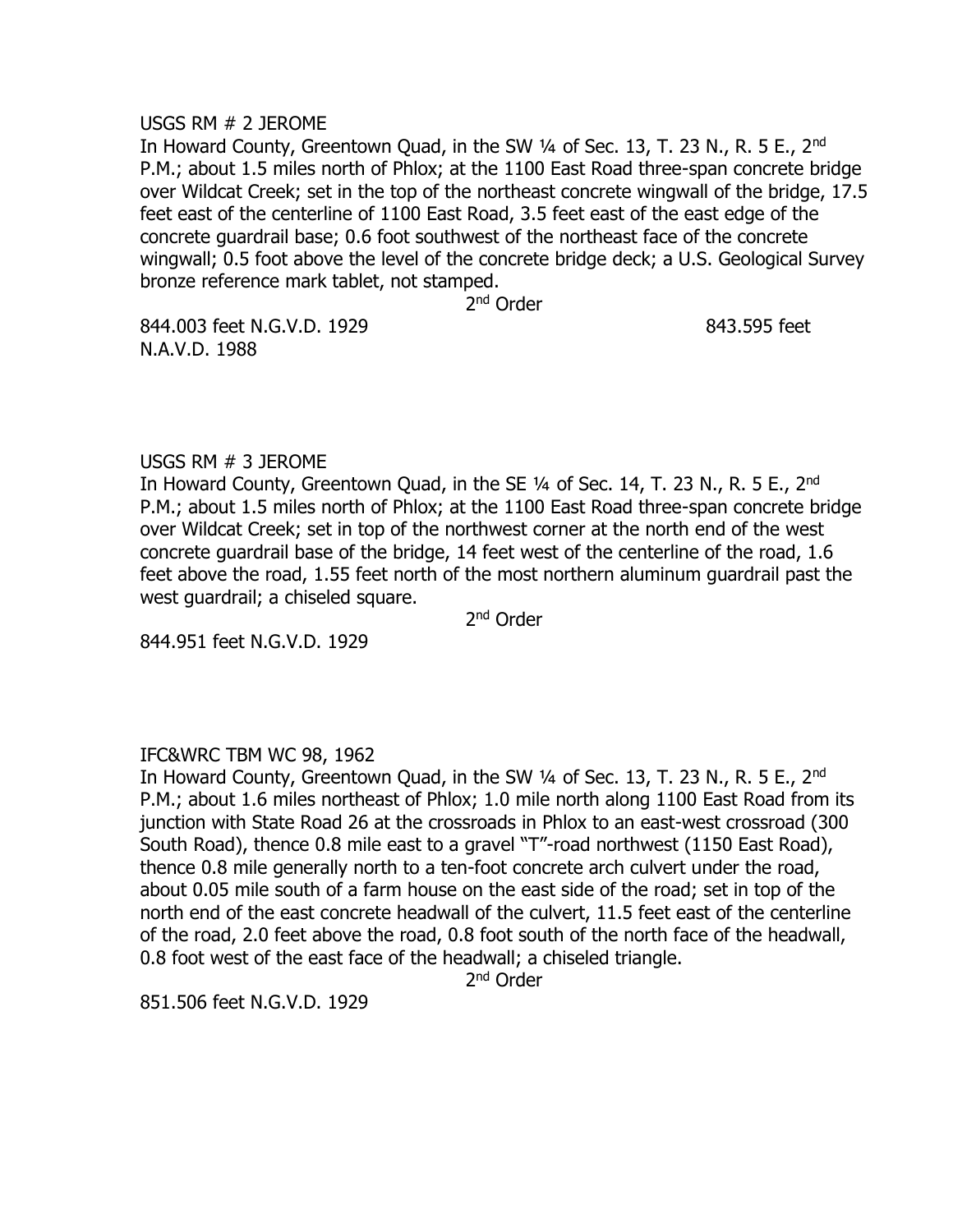#### IFC&WRC TBM WC 100, 1962

In Howard County, Greentown Ouad, in the SW 1/4 of Sec. 13, T. 23 N., R. 5 E., 2<sup>nd</sup> P.M.; about 1.0 mile north-northeast of Phlox; at the 300 South Road multi-span concrete bridge over Mud Creek; set in top of the west end of the north concrete guardrail base of the bridge, about 59 feet east of the centerline of a gravel "T"-road south (1150 East Road), 11.5 feet north of the centerline of the east-west road, 0.8 foot above the road, 0.35 foot east of the west face of the north guardrail base; a chiseled triangle.

2<sup>nd</sup> Order

842.667 feet N.G.V.D. 1929

# IFC&WRC TBM WC 99, 1962

In Howard County, Greentown Quad, in the NE  $\frac{1}{4}$  of Sec. 24, T. 23 N., R. 5 E., 2<sup>nd</sup> P.M.; about 1.2 miles northeast of Phlox; about 0.6 mile east along 300 South Road from its intersection with 1100 East Road to the Omer E. Brown residence on the south side of the road, about 0.1 mile west of a concrete bridge over Wildcat Creek; set in the northwest root of a 28-inch Maple tree, 39 feet east of the centerline of the driveway leading to the house, 22 feet south of the centerline of the road, 20 feet west of the centerline of the drive leading to a three car garage, about 1.5 feet below the level of the lawn, about 1.0 foot above the centerline of the road; a railroad spike driven through an aluminum tag, stamped "TBM WC 99 1962".

2<sup>nd</sup> Order

842.155 feet N.G.V.D. 1929

# IFC&WRC BM HOW 31, 1961

In Howard County, Greentown Quad, in the NE 1/4 of Sec. 24, T. 23 N., R. 5 E., 2<sup>nd</sup> P.M.; about 1.3 miles northeast of Phlox; at the 300 South Road three-span concrete bridge over Wildcat Creek; set in top of the west end of the south concrete guardrail base of the bridge, 12 feet south of the centerline of the road, 0.8 foot above the road, 0.55 foot east of the west face of the south guardrail base; a Indiana Flood Control and Water Resources Commission bronze bench mark tablet, stamped "HOW 31 1961".

2<sup>nd</sup> Order

842.362 feet N.G.V.D. 1929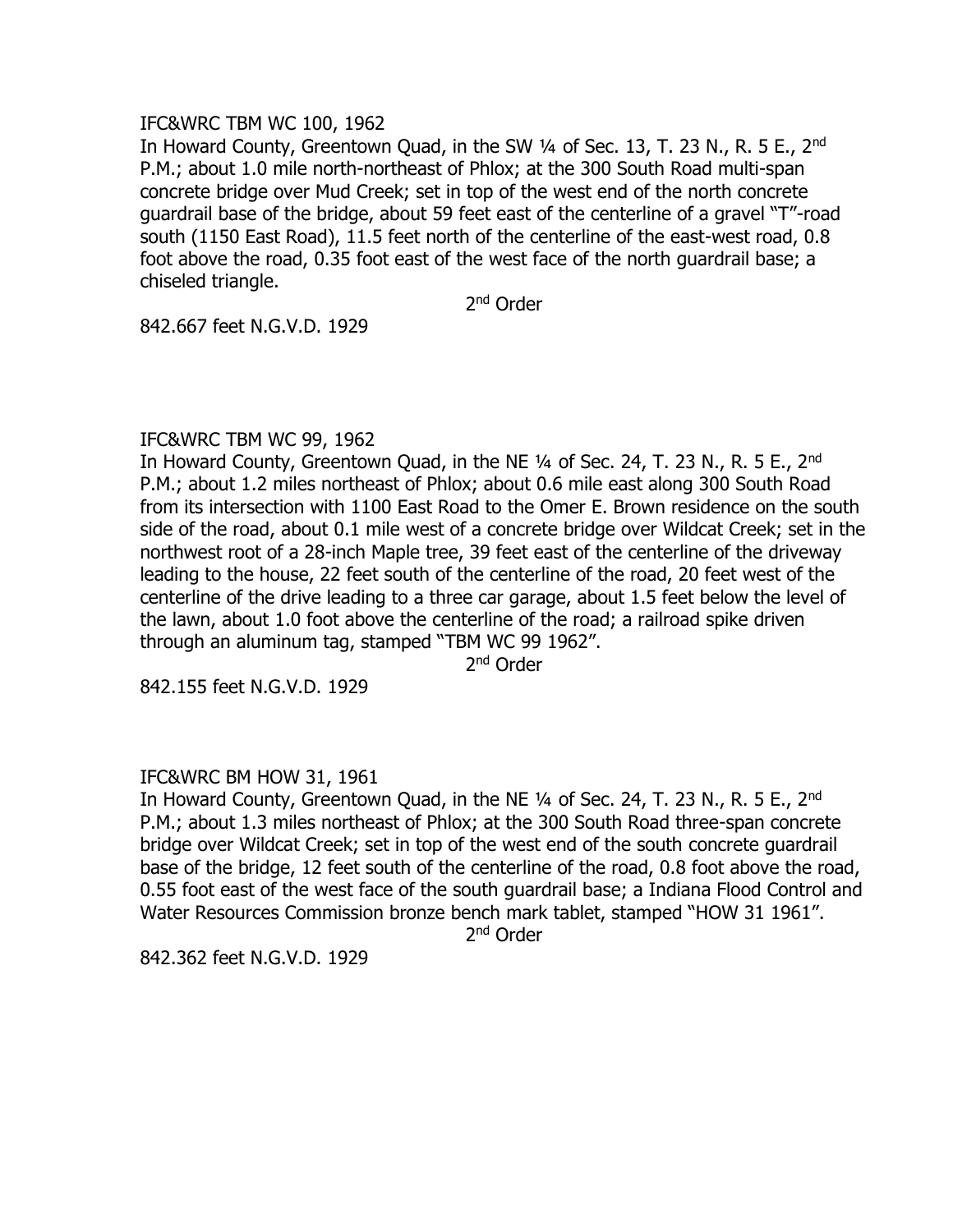The elevations of TBM WC 1 and TBM WC 2, published previously based on leveling done December 28, 1958, have been revised during the leveling of September 20, 1962.

#### IFC&WRC TBM WC 1, 1962

In Howard County, Kokomo East Quad., in the NE 1/4 of Sec. 34, T. 24 N., R. 4 E., 2<sup>nd</sup> P.M.; about 1.1 miles southwest of Vermont; about 0.2 mile south along 400 East Road from its intersection with to a field entrance road west, set in top of the south headwall of a 10-inch culvert under the field entrance road, 1.7 feet west of the east end of the culvert, 1.0 foot above the road, 0.5 foot north from the south edge of the culvert, a chiseled triangle.

2<sup>nd</sup> Order 809.468 feet N.G.V.D. 1929 superseded 9/20/62 809.634 feet N.G.V.D. 1929 new elevation

# IFC&WRC TBM WC 2, 1962

In Howard County,, Kokomo East Quad., in the NE 1/4 of Sec. 34, T. 24 N., R. 4 E., 2<sup>nd</sup> P.M.; about 1.2 miles southwest of Vermont; about 0.35 mile south along 400 East Road from its intersection with 100 North Road; set in the west side of an 8-inch Elm tree, 21 feet east of the centerline of the road, 1.0 foot north of a thorn tree used as fence corner, 1.0 foot above the road; a railroad spike driven through a brass plate, stamped "TBM WC 2 1956".

2<sup>nd</sup> Order

802.996 feet N.G.V.D. 1929 superseded 9/20/62 803.163 feet N.G.V.D. 1929 new elevation

#### DNR BM HOW 33, 1985

In Howard County, Kokomo East Quad., in the NE 1/4 of Sec. 34, T. 24 N., R. 4 E., 2<sup>nd</sup> P.M.; about 6.8 miles northwest of Russiaville; at the State Road 22 bridge over Wildcat Creek; set in the top of the southwest concrete headwall of the bridge, 23.5 feet south of the centerline of the road, 4.0 feet east of the west end of headwall, and level with the road; a Indiana Department of Natural Resources Commission brass control station tablet, stamped "HOW 33 1985".

2<sup>nd</sup> Order

724.793 feet N.G.V.D. 1929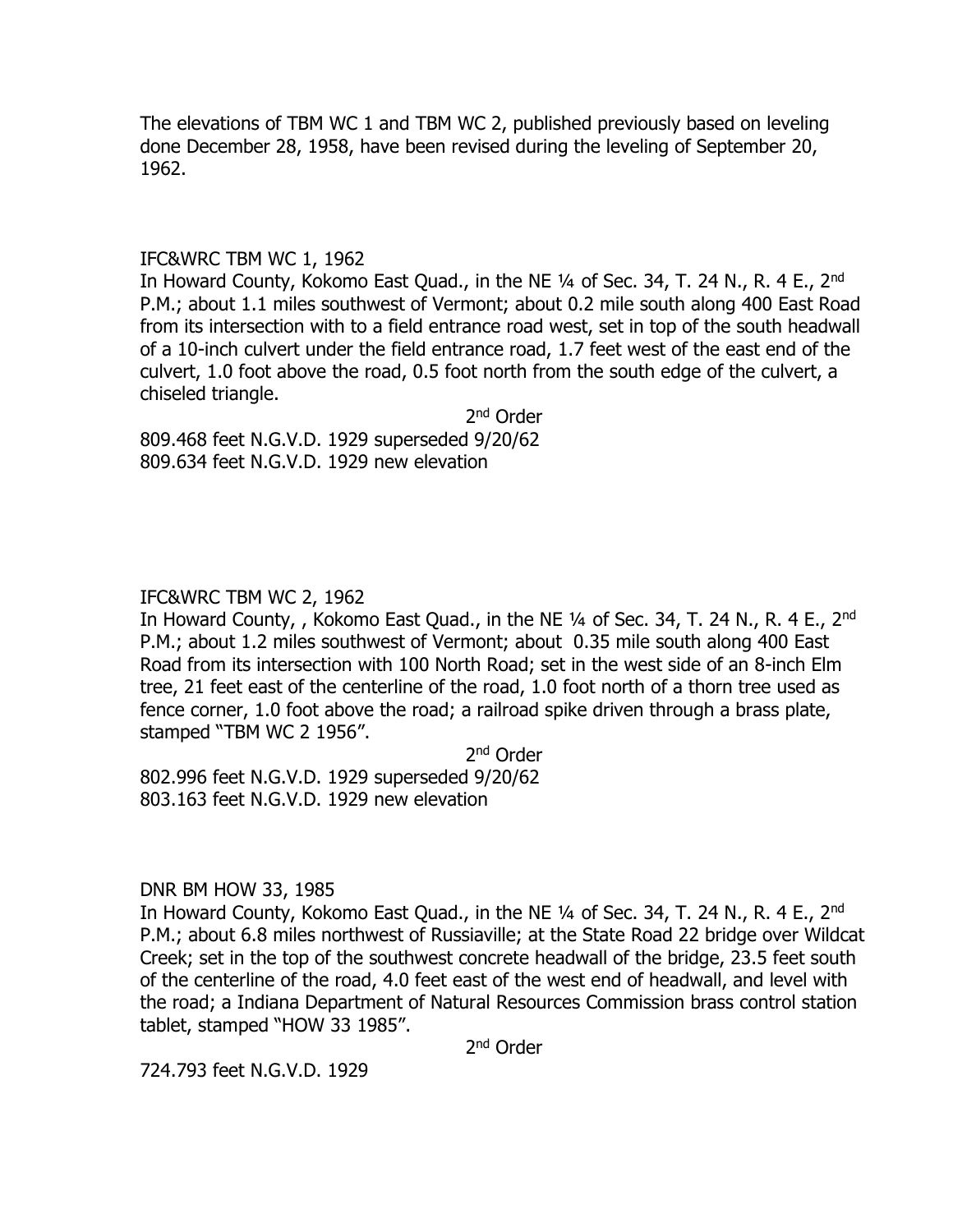#### IFC&WRC HOW 4, 1960

In Howard County, Russiaville Quad., in the NW 1/4 of Sec. 4, T. 23 N., R. 2 E., 2<sup>nd</sup> P.M.; about 3.8 miles northwest of Russiaville; at the 950 West Road one-span steel truss bridge over Wildcat Creek; set in top of the southeast concrete wingwall of the bridge, 12 feet east of the centerline of the road, 3.0 feet south of the southeast end of the truss of the bridge, 1.45 feet southwest of the northeast face of the southeast wingwall, about 0.8 foot below the top of the bridge floor; a Indiana Flood Control and Water Resources Commission bronze bench mark tablet, stamped "HOW 4 1960".

2<sup>nd</sup> Order

741.350 feet N.G.V.D. 1929 Superseded see HOW 4 RESET 1985

# DNR BM HOW 4 RESET 1985

In Howard County, Russiaville Quad., in the NW 1/4 of Sec. 4, T. 23 N., R. 2 E., 2<sup>nd</sup> P.M.; about 3.8 miles northwest of Russiaville; at the 950 West Road Bridge over Wildcat Creek; set in top of the northeast concrete abutment of the bridge, 15.0 feet east of the centerline of the road, 1.6 feet south of the north end of the abutment, 0.3 foot above the road; an Indiana Department of Natural Resources bench control station tablet, stamped "HOW 4 RESET 1985".

2<sup>nd</sup> Order

747.514 feet N.G.V.D. 1929

# DNR TBM 114 WC 1985

In Howard County, Russiaville Quad., in the NW 1/4 of Sec. 4, T. 23 N., R. 2 E., 2<sup>nd</sup> P.M.; about 3.8 miles northwest of Russiaville; at the 950 West Road Bridge over Wildcat Creek; set in the top of the southwest concrete abutment of the bridge, 14.0 feet west of the centerline of the bridge, 3.5 feet south of the north end of the wingwall, 0.85 foot north of the north face of a concrete pedestal for a "1972 GORDEN ROAD BRIDGE" plaque and 0.7 foot below the top of curbing; a chiseled triangle.

3 rd Order 714.12 feet N.G.V.D. 1929 revised 8/17/07 742.072 feet N.G.V.D. 1929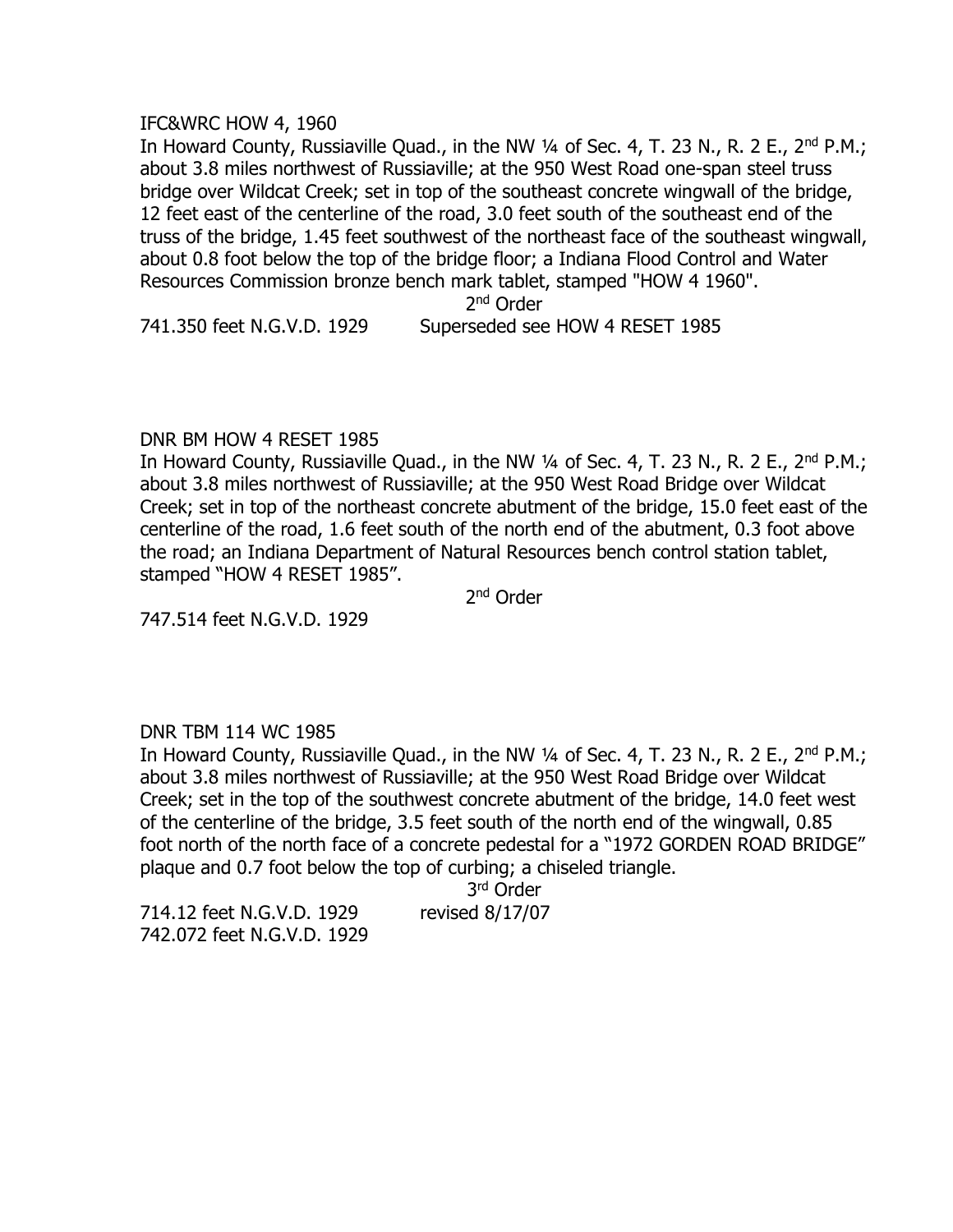#### IFC&WRC BM HOW 9, 1960

In Howard County, Kokomo West Quad., in the SE 1/4 of Sec. 32, T. 24 N., R. 3 E., 2<sup>nd</sup> P.M.; about 2.6 miles west of Kokomo; at the 440 West Road one-span steel truss bridge over Wildcat Creek; set in top of the southeast concrete wingwall of the bridge, 10.5 feet east of the centerline of the road, 2.35 feet south of the north face of the south bridge seat, 1.3 feet below the road, 1.1 feet southwest of the northeast face of the wingwall, 1.05 feet east of the southeast corner of the south end of the east truss of the bridge; a Indiana Flood Control and Water Resources Commission bronze bench mark tablet, stamped "HOW 9 1960".

2<sup>nd</sup> Order

Superseded see HOW 9 RESET 1985

759.733 feet N.G.V.D. 1929

# DNR BM HOW 9 RESET 1985

In Howard County, Kokomo West Quad., in the SE 1/4 of Sec. 32, T. 24 N., R. 3 E., 2<sup>nd</sup> P.M.; about 2.6 miles west of Kokomo; at the 440 West Road one-span steel truss bridge over Wildcat Creek; set in the top at the south end of the west concrete curbing of bridge; 12.0 feet west of the centerline of the bridge, 2.4 feet north of the south end of the curbing; and 0.8 foot above the road; a Indiana Department of Natural Resources benchmark tablet, stamped "HOW 9 RESET 1985". 764.471 feet N.G.V.D. 1929

# IFC&WRC BM HOW 11, 1960

In Howard County, Kokomo West Quad., in the NW 1/4 of Sec. 3, T. 23 N., R. 3 E., 2<sup>nd</sup> P.M.; about 1.0 mile west of Kokomo; at the 300 West Road two-span steel truss bridge over Wildcat Creek; set in top of the east end of the center concrete pier of the bridge, 10.5 feet east of the centerline of the road, 1.3 feet below the top of the bridge floor, 1.0 foot southeast of the northwest face of the pier, 1.0 foot northwest of the southeast face of the pier; a Indiana Flood Control and Water Resources Commission bronze bench mark tablet, stamped "HOW 11 1960".

2<sup>nd</sup> Order

772.671 feet N.G.V.D. 1929 Superseded see HOW 11 RESET 1985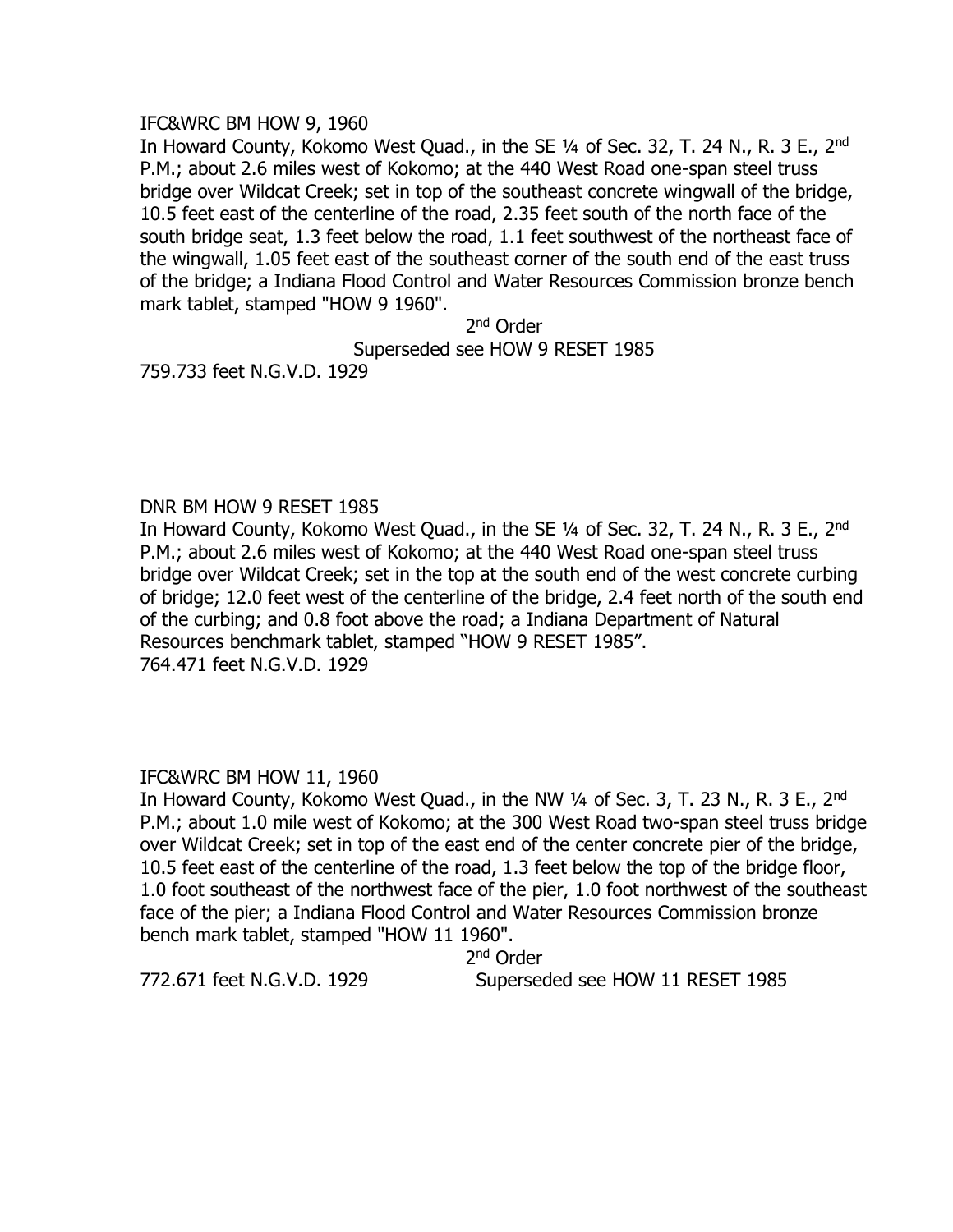#### DNR BM HOW 11 RESET 1985

In Howard County, Kokomo West Ouad., in the NE 1/4 of Sec. 4, T. 23 N., R. 3 E., 2<sup>nd</sup> P.M.; about 1.0 mile west of Kokomo; at the 300 West Road bridge over Wildcat Creek; set in the top of the northwest concrete wingwall of the bridge, 17.5 feet west of the centerline of the road, 0.5 foot south of the north face of the headwall, 0.5 foot north of the south face of headwall, about level with the road; a Indiana Department of Natural Resources control station tablet, stamped "HOW 11 RESET 1985". 782.580 feet N.G.V.D. 1929

# DNR TBM 113 WC 1985

In Howard County, Kokomo West Quad., in the NW  $\frac{1}{4}$  of Sec. 3, T. 23 N., R. 3 E., 2<sup>nd</sup> P.M.; about 1.0 mile west of Kokomo; at the 300 West Road bridge over Wildcat Creek; set in the top of the northeast concrete wingwall of the bridge, 17.5 feet east of the centerline of the bridge, 0.5 foot below the curbing of the bridge; a chiseled triangle. 782.554 feet N.G.V.D. 1929

# IFC&WRC BM HOW 12, 1960

In Howard County, Kokomo West Quad., in the SW 1/4 of Sec. 35, T. 24 N., R. 3 E., 2<sup>nd</sup> P.M.; at Kokomo; at the 200 West Road (Dixon Road) four-span concrete bridge over Wildcat Creek; set in top of the northwest concrete wingwall of the bridge, 16 feet west of the centerline of the road, 0.85 foot west of the west face of the west concrete guardrail, 0.7 foot above the road, 0.6 foot north of the south face of the wingwall, about 0.2 foot south of the north face of the west concrete guardrail; a Indiana Flood Control and Water Resources Commission bronze bench mark tablet, stamped "HOW 12 1960".

2<sup>nd</sup> Order 793.676 feet N.G.V.D. 1929 Superseded see HOW 12 RESET 1985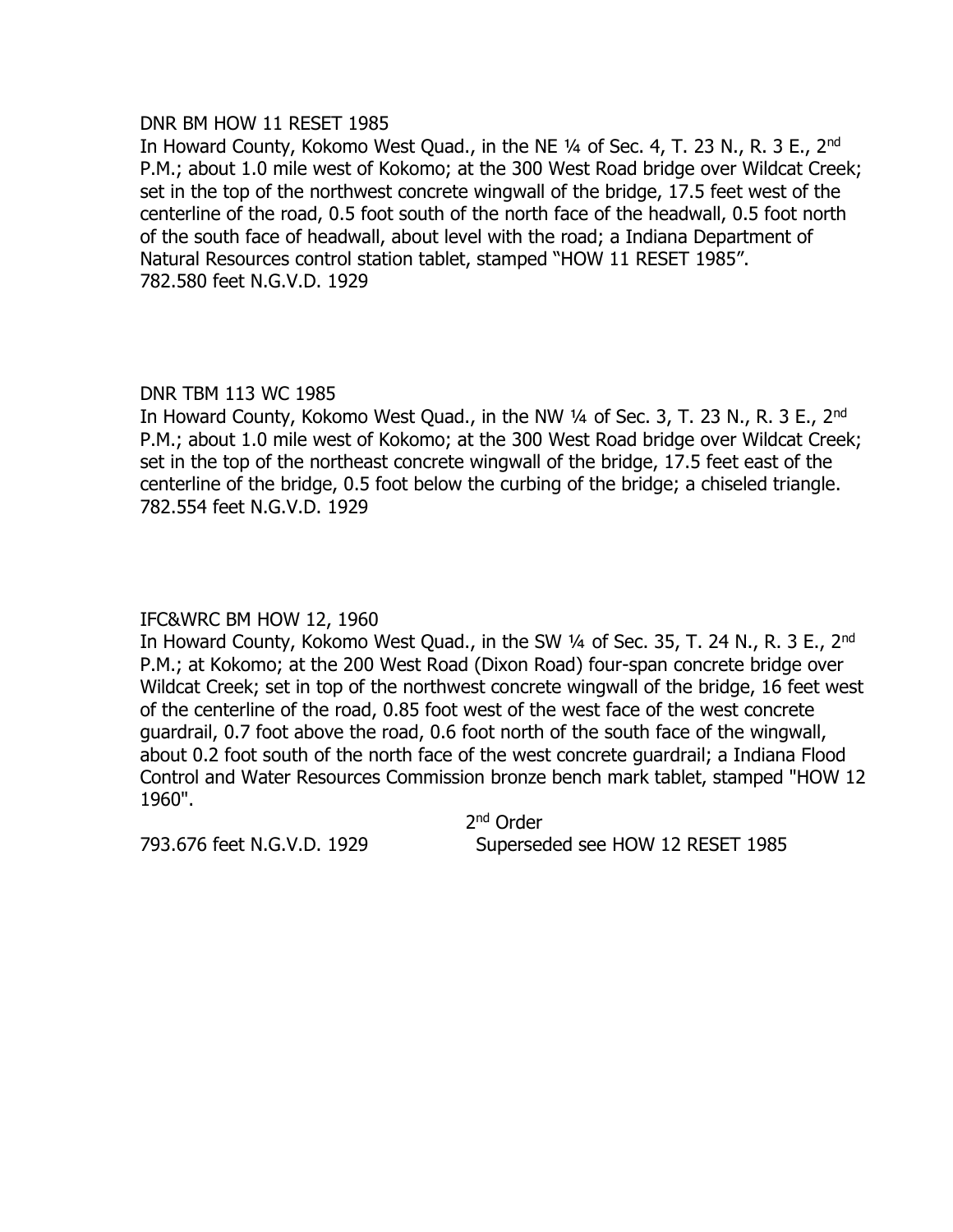#### DNR BM HOW 12 RESET 1985

In Howard County Kokomo West Quad., in the SW 1/4 of Sec. 35, T. 24 N., R. 3 E., 2<sup>nd</sup> P.M.; at Kokomo; at the 200 West Road (Dixon Road) over Wildcat Creek; set in the top of the northeast concrete wingwall of the bridge, 17 feet east of the centerline of the road, 0.6 foot northwest of the southeast face of the wingwall, 0.5 foot above the road; a Indiana Department of Natural Resources control station tablet, stamped "HOW 12 RESET 1985".

793.671 feet N.G.V.D. 1929

#### DNR BM HOW 34, 1985

In Howard County, Kokomo East Quad., in the SE 1/4 of Sec. 31, T. 24 N., R. 4 E., 2<sup>nd</sup> P.M.; at Kokomo; at the east Carter Street Bridge over Wildcat Creek; set in the top of the southwest concrete wingwall of the bridge, 14.5 feet south of the centerline of the road, 0.6 foot northwest of the southeast face of the wingwall, and about level with the road; a Indiana Department of Natural Resources control station tablet, stamped "HOW 34 1985".

807.349 feet N.G.V.D. 1929

# DNR TBM 111 WC 1985

In Howard County, Kokomo East Quad., in the SE 1/4 of Sec. 31, T. 24 N., R. 4 E., 2<sup>nd</sup> P.M.; at Kokomo; at the east Carter Street Bridge over Wildcat Creek; set in the top of the southwest concrete wingwall of the bridge, 15.0 feet south of the centerline of the bridge, 0.8 foot southeast of the northwest face of the wingwall, level with the road; a chiseled square.

Third Order

807.31 feet N.G.V.D. 1929

#### ISHC BM Stamping illegible

In Howard County, Kokomo East Quad., in the NE 1/4 of Sec. 34, T. 24 N., R. 4 E., 2<sup>nd</sup> P.M.; about 1.0 mile east of Kokomo; at the 400 East Road Bridge over Wildcat Creek; set in the top of the southeast concrete wingwall of the bridge, about level with road; a Indiana State Highway bench mark tablet, stamping illegible. 817.735 feet N.G.V.D. 1929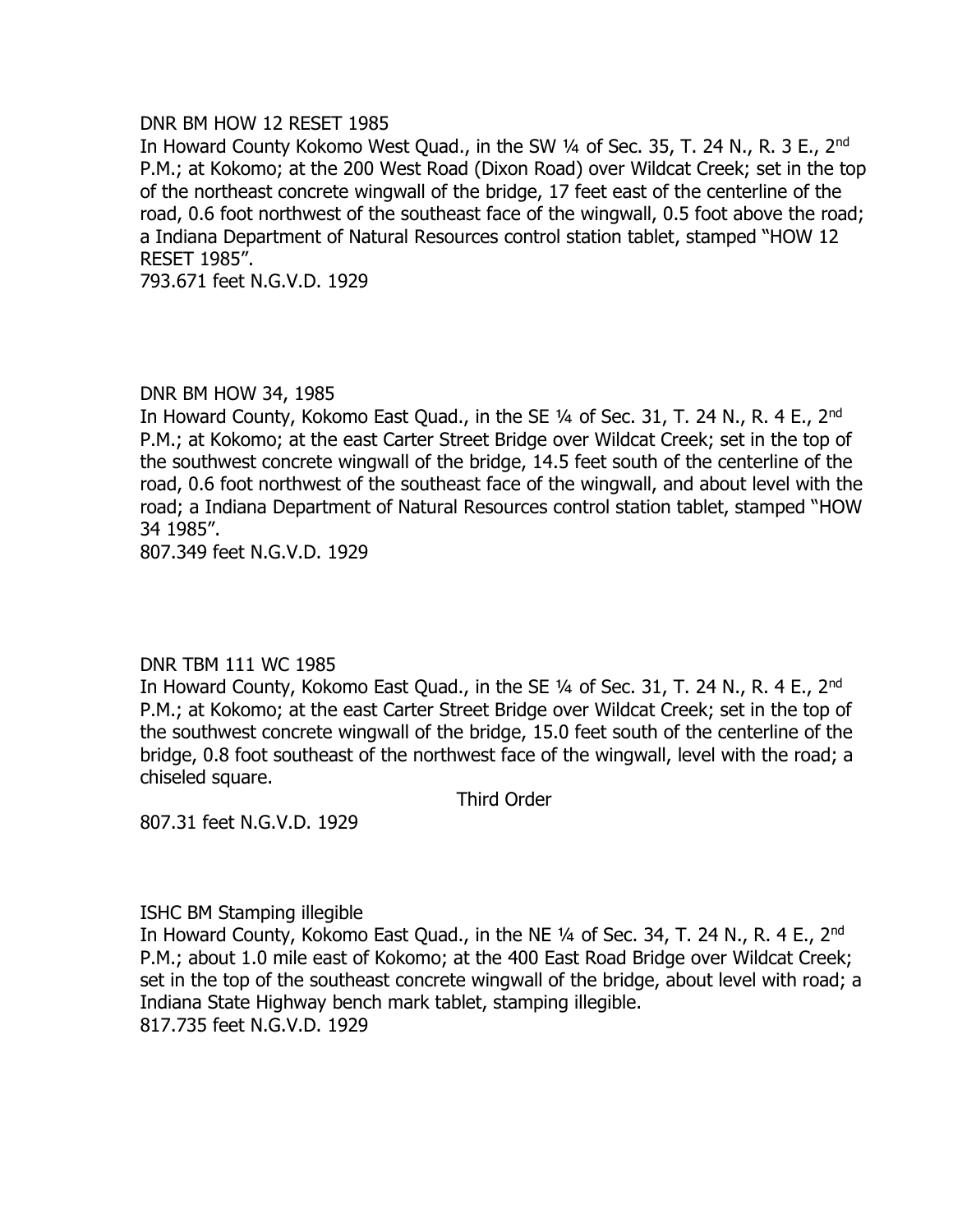#### INDOT BM HOW G 2

In Howard County, Greentown Quad., in the SE  $1/4$  of Sec. 9, T. 23 N., R. 5 E., 2<sup>nd</sup> P.M.; about 1.5 miles south of Greentown; at the State Highway 213 bridge over Wildcat Creek; set in the southwest corner of the bridge, 17.5 feet west of the centerline of State Road 213, about 0.6 foot above the level of the bridge deck, 0.4 foot north of the south end of the concrete curb, 0.15 foot east of the east face of the concrete guardrail; a Indiana State Highway Commission benchmark tablet, stamped "HOW G 2".

2<sup>nd</sup> order

829.786 feet N.G.V.D. 1929 829.377 feet N.A.V.D. 1988

#### DNR BM HOW 50, 1998

In Howard County, Greentown Quad, in the SW 1/4 of Sec. 11, T. 23 N., R. 5 E., 2<sup>nd</sup> P.M.; about 2 miles southeast of Greentown; at the 1030 East Road bridge over Wildcat Creek; set in the top of the northwest wingwall of the bridge, 13.0 feet west of the centerline of 1030 East Road, 4.6 feet southeast of the north corner of the concrete wingwall, 0.8 foot west of the west face of the concrete curb, about 0.8 foot below the top of the curb; a Indiana Department of Natural Resources control station tablet, stamped "HOW 50 1998".

G.P.S. Elevation

834.501 feet N.A.V.D. 1988

#### DNR TBM HOW 51, 1998

In Howard County, Greentown Quad., in the NW  $\frac{1}{4}$  of Sec. 24, T. 23 N., R. 5 E., 2<sup>nd</sup> P.M.; about 3 miles southeast of Greentown; at the 300 South Road bridge over Mud Creek; set in the top of the concrete curb, in the southwest corner of the bridge, 11.6 feet south of the centerline of 300 South Road, 6.6 feet northeast of power pole number D 2/3 (with riser box), 0.5 foot east of the west face of the curb, 0.5 foot north of the south face of the curb; about 0.7 foot above the level of the road; a "PK" nail.

3<sup>rd</sup> order

842.627 feet N.G.V.D. 1929 842.219 feet N.A.V.D. 1988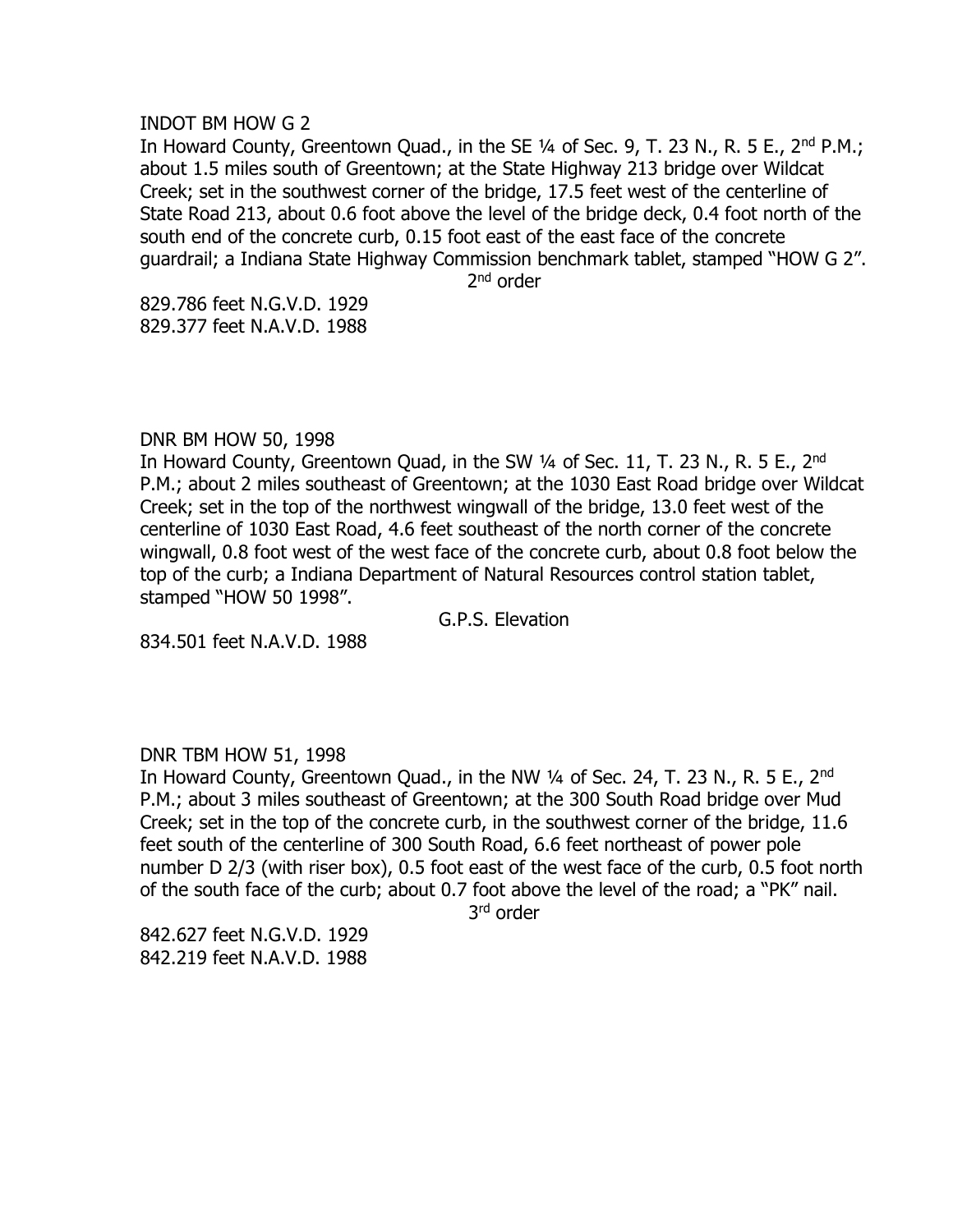#### INDOT BM HOW G 1

In Howard County, Greentown Quad., in the SE  $\frac{1}{4}$  of Sec. 24, T. 23 N., R. 5 E., 2<sup>nd</sup> P.M.; about 4.5 miles southeast of Greentown; at the State Road 26 bridge over Mud Creek; set in the concrete guardrail, in the northwest corner of the bridge, 15.4 feet north of the centerline of State Road 26, 4.8 feet east of the west end of the concrete guardrail, about 2.9 feet above the level of the concrete bridge deck, 0.4 foot south of the north face of the concrete guardrail; a Indiana Department of Transportation bench mark tablet, stamped "HOW G 1".

G.P.S. Elevation

848.601 feet N.A.V.D. 1988

# DNR TBM HOW 52, 1998

In Howard County, Greentown Quad., in the SE 1/4 of Sec 26, T. 23 N., R. 5 E., 2<sup>nd</sup> P.M.; about 5.2 miles southeast of Greentown; at the 1100 East Road bridge over Mud Creek; set in the top of the northwest concrete wingwall, in the northwest corner of the bridge, 25.3 feet south of the end of the guardrail, 8.5 feet west of the centerline of 1100 East Road, 0.8 foot northeast of the southeast face of the concrete wingwall, about level with the road; a "PK" nail.

G.P.S. Elevation

842.741 feet N.A.V.D. 1988

# DNR TBM HOW 53, 1998

In Howard County, Greentown Quad., in the SE 1/4 of Sec 27, T. 23 N., R. 5 E., 2<sup>nd</sup> P.M.; about 5 miles south-southeast of Greentown; at the 980 East Road bridge over Mud Creek; set in the northeast corner of the bridge, 10.0 feet east of the centerline of 980 East Road, 1.5 feet west of the east face of the concrete bridge deck, 1.0 foot south of and about level with the north edge of the bridge deck; a "PK" nail.

G.P.S. Elevation

845.078 feet N.A.V.D. 1988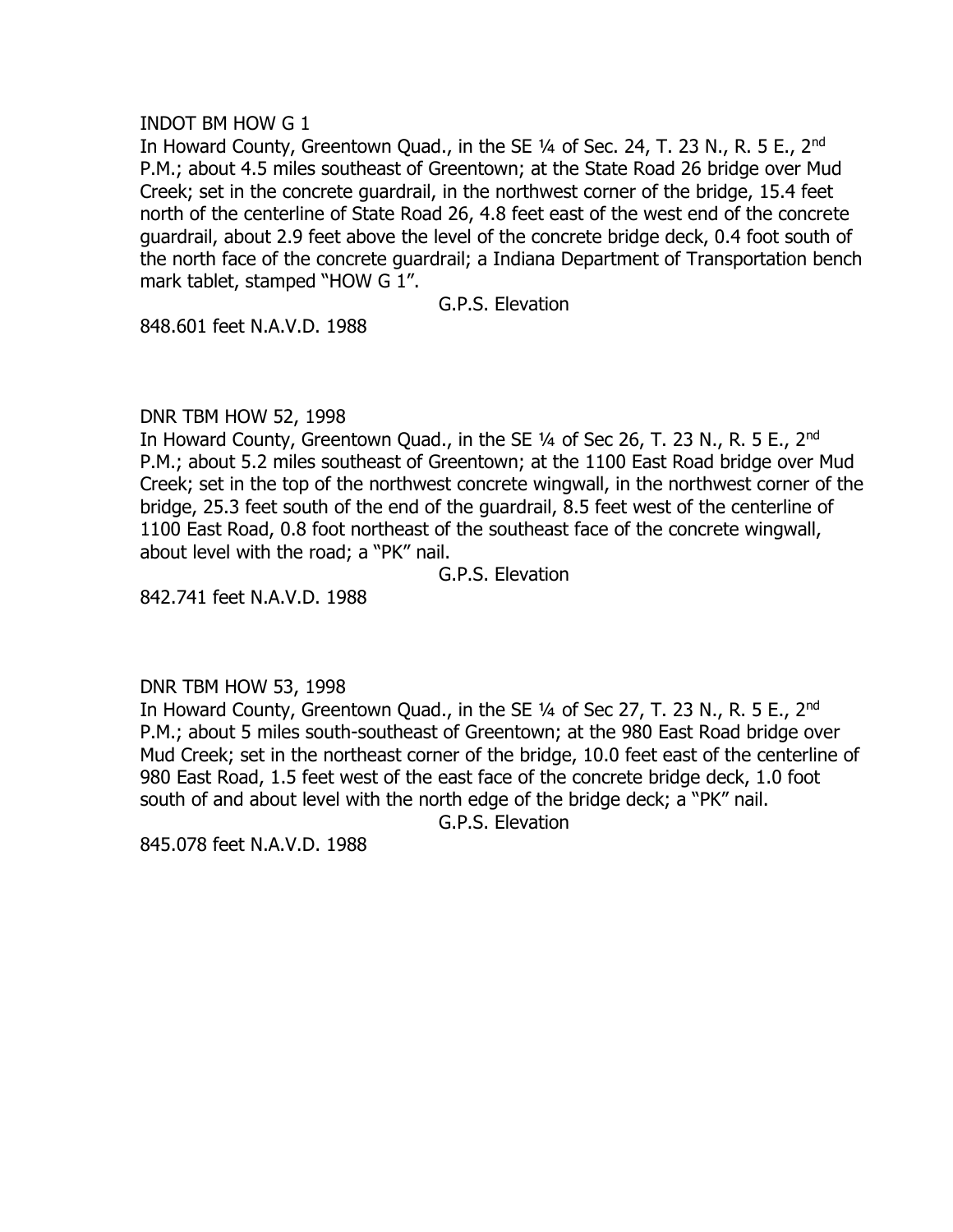#### DNR BM HOW 54, 1998

In Howard County, Greentown Quad, in the SE 1/4 of Sec. 27, T. 23 N., R. 5 E., 2<sup>nd</sup> P.M.; about 5.0 miles south of Greentown; at the 500 South Road bridge over Mud Creek, in the northeast corner of the bridge; set in the top of the northeast wingwall of the bridge, 14.5 feet north of the centerline of 500 South Road, 1.2 feet south of the northwest face of the concrete wingwall; 6.5 feet northeast of the northeast corner of the concrete bridge deck; a Department of Natural Resources control station tablet, stamped "HOW 54 1998".

# G.P.S. Elevation

847.764 feet N.A.V.D. 1988

# IDOT BM HOW G 29

In Howard County, Amboy Quad, in the NW  $\frac{1}{4}$  of Sec. 18, T. 24 N., R. 6 E., 2<sup>nd</sup> P.M.; about 2.8 miles south-southwest of Converse; at the 400 North Road bridge over Little Pipe Creek; set in the top of the east end of the south concrete guardrail of the bridge, 14.0 feet south of the centerline of 400 North Road, 3.0 feet west of the east end of the guardrail, 2.8 feet above the concrete bridge deck, 0.9 foot east of the west end of the metal guardrail attached to the concrete guardrail, 0.4 foot north of the south edge of the concrete guardrail, 0.4 foot south of the north edge of the concrete guardrail; a Indiana Department of Transportation bench mark tablet, stamped "HOW G 29". 3 rd Order

843.549 feet N.G.V.D. 1929

# DNR TBM HOWARDCO 1, 2004

In Howard County, Amboy Quad, in the NW  $\frac{1}{4}$  of Sec. 8, T. 24 N., R. 6 E., 2<sup>nd</sup> P.M.; about 1.8 miles south of Converse; at the 500 North Road bridge over Little Pipe Creek; set in the top of the south end of the west concrete bridge seat, 13.0 feet south of the centerline of 500 North Road, 4.25 feet southwest of the south face of the concrete bridge deck, 1.1 feet below the top of the concrete bridge deck, 0.2 foot northeast of the southwest end of the bridge seat, 0.2 foot northwest of the southeast face of the bridge seat; a cut square.

3 rd Order

831.990 feet N.G.V.D. 1929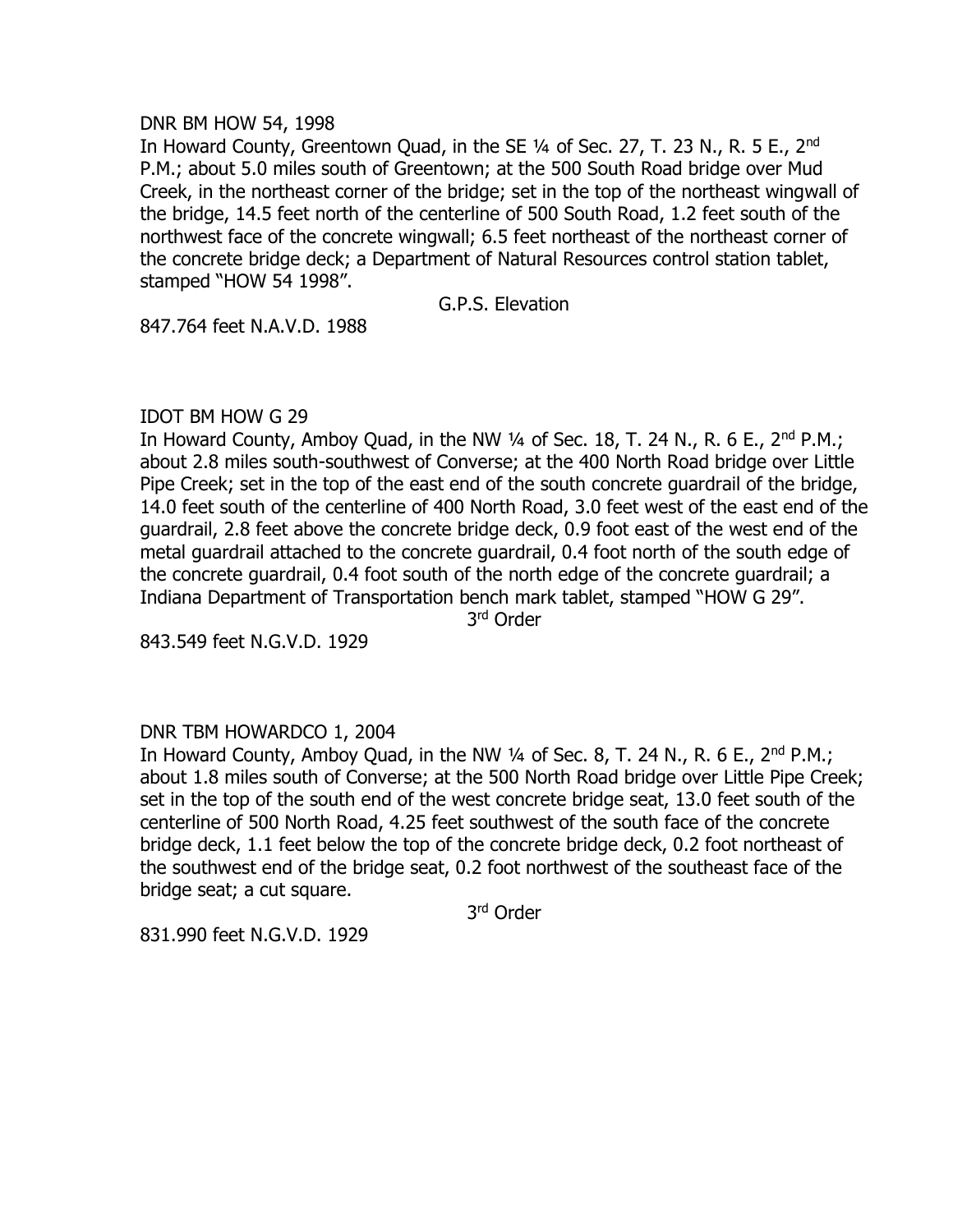#### DNR TBM HOWARDCO 2, 2004

In Howard County, Amboy Quad, in the NE  $\frac{1}{4}$  of Sec. 7, T. 24 N., R. 6 E., 2<sup>nd</sup> P.M.; about 1.5 miles south of Converse; at the 1300 East Road bridge over Little Pipe Creek; set in the top of the southwest corner of the concrete bridge deck, 10.0 feet west of the centerline of 1300 East Road, 1.2 feet north of the south end of the concrete bridge deck, 1.0 foot east of the west face of the concrete bridge deck; a cut triangle.

3 rd Order

834.914 feet N.G.V.D. 1929

# DNR TBM HOWARDCO 3, 2004

In Howard County, Amboy Quad, in the SW  $\frac{1}{4}$  of Sec. 7, T. 24 N., R. 6 E., 2<sup>nd</sup> P.M.; about 2.8 miles south-southwest of Converse; at the 400 North Road bridge over Little Pipe Creek; set in the top of the north end of the west concrete pier of the bridge, 20.8 feet east of the west end of the north concrete guardrail of the bridge, 16.7 feet north of the centerline of 400 North Road, 1.5 feet below the top of the concrete bridge deck, 1.4 feet north of the north face of the concrete bridge deck, 0.35 foot southeast of the northwest end of the concrete pier, level with the low cord/concrete of the bridge; a cut triangle.

3 rd Order

839.612 feet N.G.V.D. 1929

# DNR TBM HOWARDCO 4, 2004

In Howard County, Amboy Quad, in the SW  $\frac{1}{4}$  of Sec. 17, T. 24 N., R. 6 E., 2<sup>nd</sup> P.M.; about 3.7 miles south of Converse; at the 1300 East Road bridge over Little Pipe Creek; set in the top of the northeast corner of the lowest south concrete bridge seat, 9.4 feet east of the centerline of 1300 East Road, 2.9 feet below the top of the concrete bridge deck, 1.1 feet east of the east face of the concrete bridge deck, 0.6 foot north of the north face of the high bridge seat; a cut line forming a triangle.

3 rd Order

840.306 feet N.G.V.D. 1929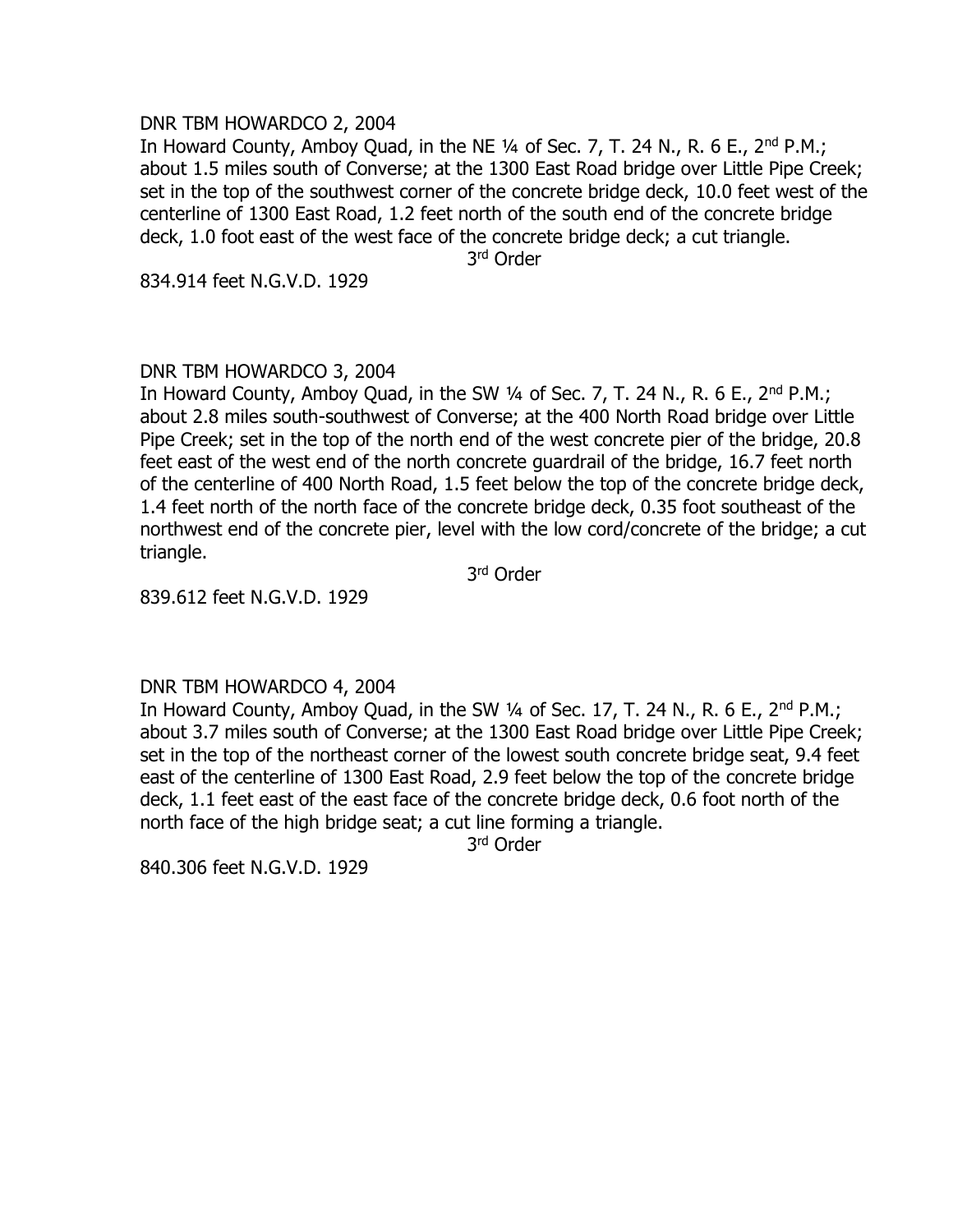#### DNR TBM HOWARDCO 5, 2004

In Howard County, Amboy Quad, in the NW 1/4 of Sec. 20, T. 24 N., R. 6 E., 2<sup>nd</sup> P.M.; about 3.8 miles south of Converse; at the 300 North Road bridge over Little Pipe Creek; set in the top of the southwest corner of the concrete bridge deck, 11.5 feet south of the centerline of 300 North Road, 3.5 feet east of the west end of the concrete bridge deck, 2.0 feet east of the east face of the concrete bridge seat, 1.0 foot east of the west face of the concrete bridge deck, 0.8 foot north of the south face of the concrete bridge deck; a cut triangle.

3 rd Order

845.414 feet N.G.V.D. 1929

# DNR TBM HOWARDCO 6, 2004

In Howard County, Amboy Quad., in the SE  $\frac{1}{4}$  of Sec. 19, T. 24 N., R. 6 E., 2<sup>nd</sup> P.M.; about 4.8 miles south of Converse; at the 200 North Road bridge over Little Pipe Creek; set in the north end of the wood block on top of the east wood bridge seat, 13.8 feet north of the centerline of 300 North Road, 1.7 feet southwest of the northeast end of the wood bridge seat, 0.55 foot west of the southwest corner of the northeast wood wingwall cap, 0.5 foot southeast of the northwest face of the wood bridge seat, 0.4 foot north of the north face of the wood wheel guard of the bridge, about 0.2 foot below the centerline of the asphalt road; a cut triangle on top of a anchor bolt.

3 rd Order

850.859 feet N.G.V.D. 1929

# DNR TBM HOWARDCO 7, 2004

In Howard County, Sweetser Quad., in the NW 1/4 of Sec. 20, T. 24 N., R. 6 E., 2<sup>nd</sup> P.M.; about 2.4 miles west-northwest of Swayzee; about 0.5 mile south along State Road 513 (1350 East Road) from its intersection with 300 North Road to power pole # 243/941 on the west side of State Road 513 (1350 East Road); set in the east side of power pole # 243/941, 160 feet south of the centerline of a rock and broken asphalt drive to the west, 147.0 feet north of the top of the west end of a pipe culvert under State Road 513 (1350 East Road), 144.5 feet north of the top of the center of a drop inlet (north most inlet), 27.5 feet west of the centerline of State Road 513 (1350 East Road), 1.0 foot below the centerline of State Road 513 (1350 East Road), 0.4 foot above the ground; a railroad spike driven through a aluminum tag, stamped "IDNR TBM HOWARDCO 7 2004".

3 rd Order

853.143 feet N.G.V.D. 1929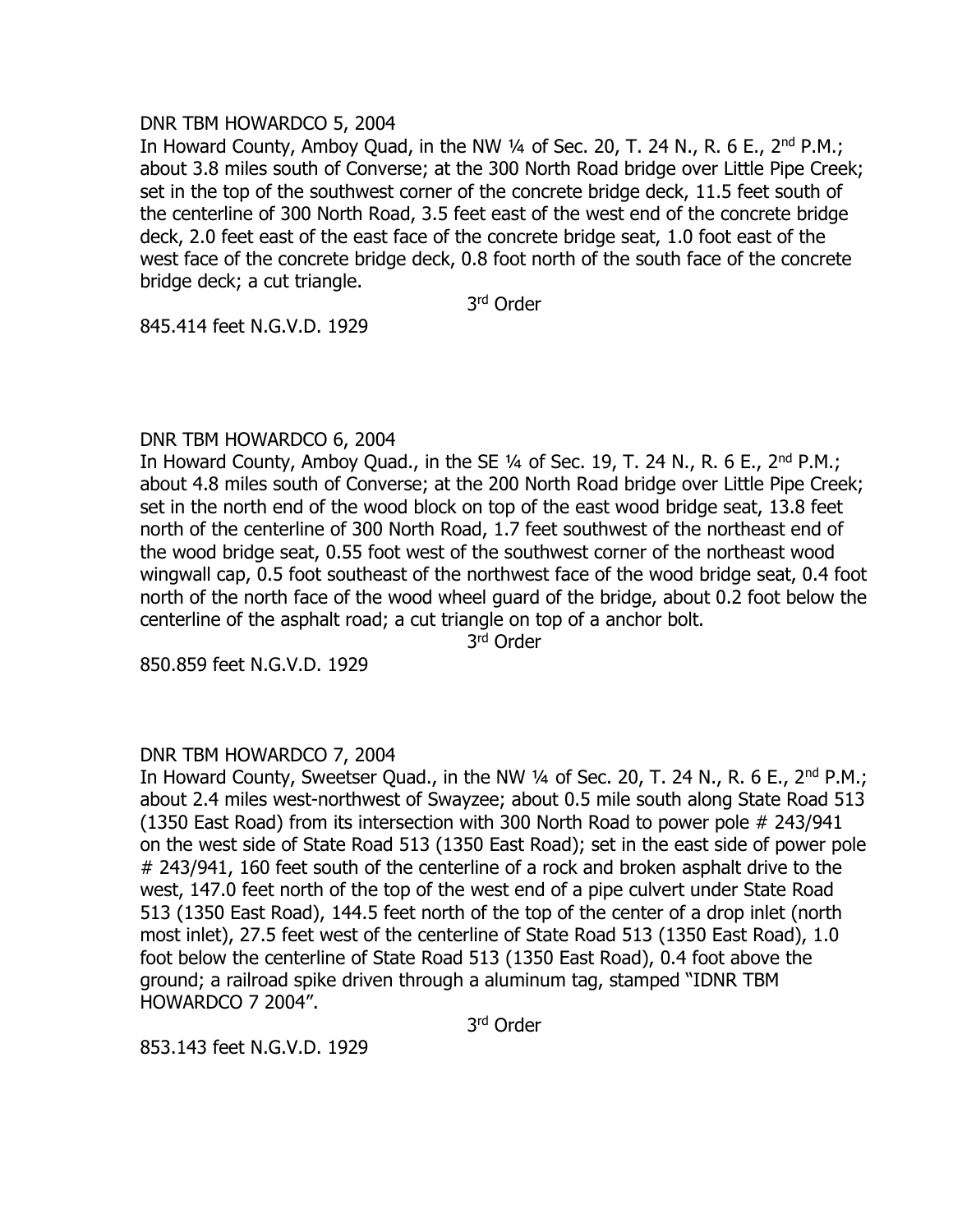#### DNR TBM HOWARDCO 8, 2004

In Howard County, Amboy Quad., in the SE  $\frac{1}{4}$  of Sec. 7, T. 24 N., R. 6 E., 2<sup>nd</sup> P.M.; about 2.8 miles south of Converse; at the intersection of 400 North Road and 1300 East Road, in the northwest  $\frac{1}{4}$  of the intersection; set in the south side of power pole # 19/475 with a guy wire to the north, 23.0 feet north of the centerline of 400 North Road, 20.5 feet west of the centerline of 1300 East Road, 11.7 feet southwest of a metal "400N – 1300E" road sign post, 3.3 feet west-southwest of a metal well pipe, 1.2 feet above the ground, 0.6 foot east of a metal telephone pedestal, about level with the road intersection; a railroad spike.

3 rd Order

843.442 feet N.G.V.D. 1929

# DNR TBM 15, 2006

In Howard County, Kokomo East Quad., in the NE 1/4 of Sec. 17, T. 23 N., R. 4 E., 2<sup>nd</sup> P.M.; about 1.0 mile southeast of Kokomo; at the 200 East Road bridge over East Fork Little Wildcat Creek Kokomo Creek; set in the top of the southeast corner of the northeast northwest concrete wingwall of the bridge, 13.8 feet west of the centerline of the road, 0.9 foot east of a utility pipe, 0.3 foot west of the west face of the concrete bridge deck, about 0.1 foot below the asphalt on the concrete bridge deck; two cut lines forming a square.

3 rd Order

822.44 feet N.G.V.D. 1929 822.04 feet N.A.V.D. 1988 Corps conversion Elevation

# SHCOI BM 300 East Road

In Howard County, Kokomo East Quad., in the NW 1/4 of Sec. 15, T. 23 N., R. 4 E., 2<sup>nd</sup> P.M.; about 2.0 miles southeast of Kokomo; at the 300 East Road bridge over East Fork Little Wildcat Creek Kokomo Creek; set in the top of the northeast corner of the concrete bridge deck, 15.6 feet northeast of the centerline of the road, foot southeast of the northwest face of the concrete bridge deck, foot southwest of the northeast face of the concrete bridge deck, about 0.5 foot below the centerline of the road; a State Highway Commission of Indiana Survey bench mark tablet, not stamped.

3 rd Order

829.11 feet N.G.V.D. 1929 828.71 feet N.A.V.D. 1988 Corps conversion Elevation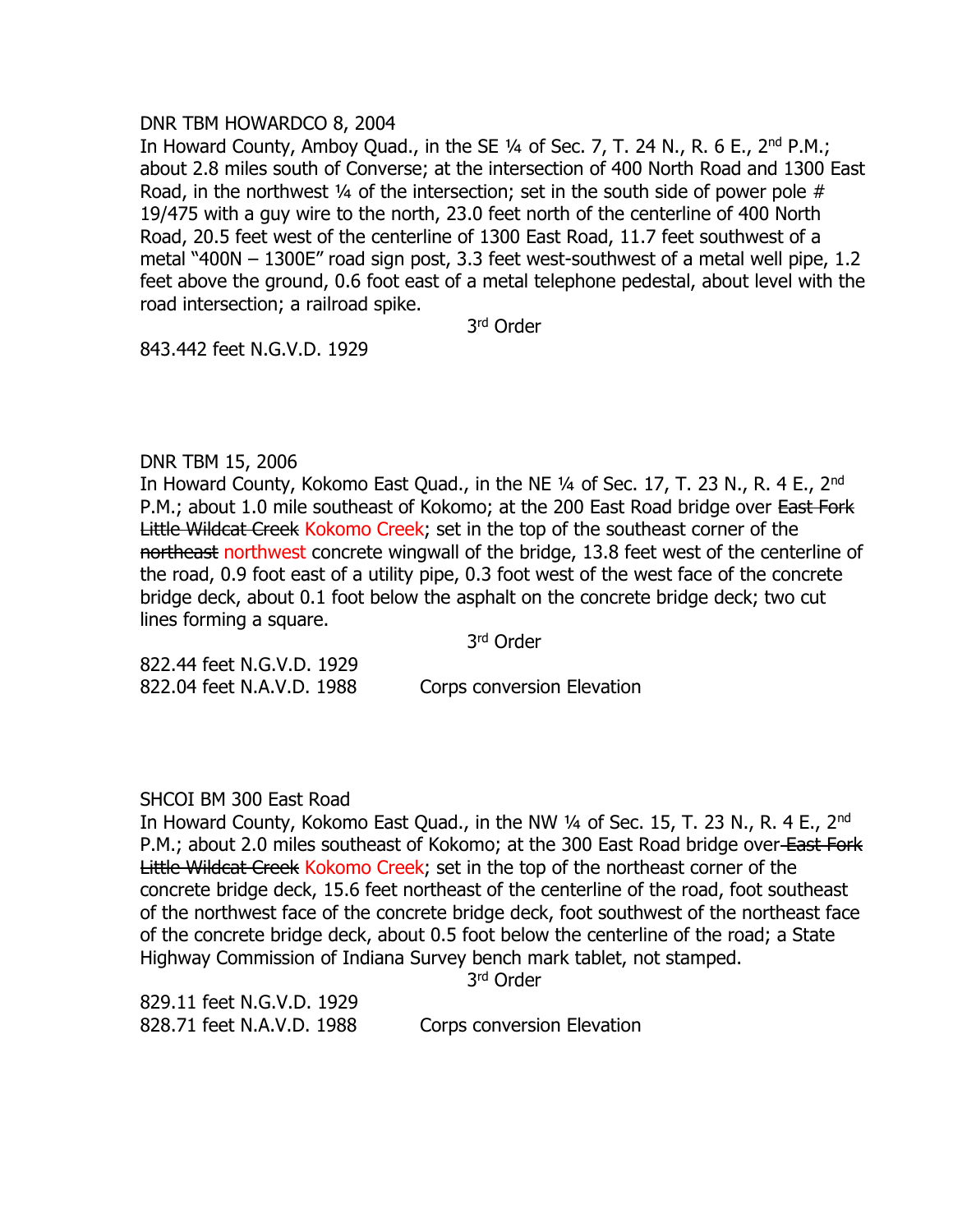#### IDOT BM 400 East Road

In Howard County, Kokomo East Ouad., in the NE 1/4 of Sec. 15, T. 23 N., R. 4 E., 2<sup>nd</sup> P.M.; about 0.8 mile northeast of Center; at the 400 East Road bridge over East Fork Little Wildcat Creek Kokomo Creek; set in the top of the northwest concrete wingwall of the bridge, 16.5 feet west of the centerline of the road, 3.3 feet northwest of the northwest end of a metal plaque set in the top of the wingwall, 2.0 feet southeast of the northwest end of the wingwall, 0.5 foot northeast of the southwest face of the wingwall, 0.5 foot southwest of the northeast face of the wingwall, level with the top of the concrete bridge deck; a Indiana Department of Transportation bench mark tablet, not stamped.

3 rd Order

831.72 feet N.G.V.D. 1929 831.32 feet N.A.V.D. 1988 Corps conversion Elevation

# DNR TBM HOWARDCO 9, 2006

In Howard County, Kokomo East Quad., in the NE 1/4 of Sec. 14, T. 23 N., R. 4 E., 2<sup>nd</sup> P.M.; about 1.4 miles northeast of Center; at the 200 South Road bridge over East Fork Little Wildcat Creek Kokomo Creek; set in the top of the northeast concrete wingwall of the bridge, 16.7 feet north of the centerline of 200 South Road, 1.5 feet northeast of the southeast face of the wingwall and the north metal guardrail of the bridge, 1.0 foot above the top of the concrete bridge deck, 0.5 foot southeast of the northwest face of the wingwall, 0.5 foot northwest of the southeast face of the wingwall, 0.4 foot southwest of the break in slope of the wingwall; a cut triangle.

# **Revised (10/11/2016)**

832.48 feet N.G.V.D. 1929 G.P.S. Elevation

832.08 feet N.A.V.D. 1988 G.P.S. Corps conversion Elevation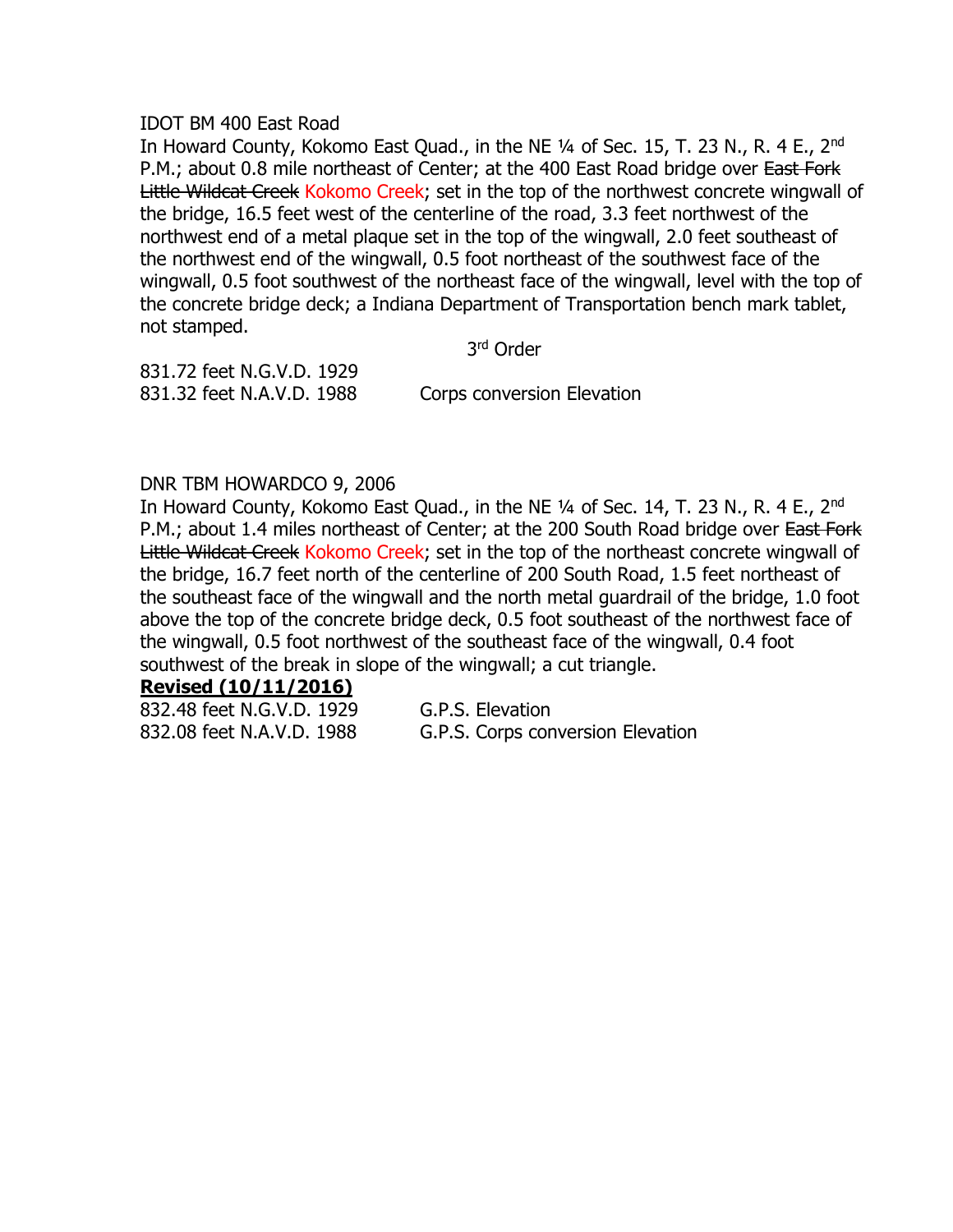#### DNR TBM HOWARDCO 10, 2006

In Howard County, Kokomo East Ouad., in the SE 1/4 of Sec. 30, T. 23 N., R. 4 E., 2<sup>nd</sup> P.M.; about 1.0 mile south-southwest of Oakford; at the Howard/Tipton County Line Road pipe culvert over East Fork Little Wildcat Creek; set in the southeast side of a power pole, about 80 feet west of the pipe culvert, 17.8 feet north of the centerline of the road, 2.6 feet west of a green metal telephone pedestal, 1.4 feet south of a eastwest fence line, about 1.0 foot below the level of the road, 0.6 foot above the ground; a railroad spike driven through a aluminum tag, stamped "HOWARDCO 10 2006". 862.23 feet N.G.V.D. 1929 G.P.S. Elevation 861.83 feet N.A.V.D. 1988 G.P.S. Corps conversion Elevation

# DNR TBM HOWARDCO 11, 2006

In Howard County, Kokomo East Quad., in the NW 1/4 of Sec. 30, T. 23 N., R. 4 E., 2<sup>nd</sup> P.M.; about 0.7 mile west-southwest of Oakford; at the 50 East Road bridge over East Fork Little Wildcat Creek; set in the top of the southwest concrete wingwall of the bridge, 12.1 feet west of the centerline of 50 East Road, 1.0 foot south of the north face of the wingwall, 1.0 foot north of the south face of the wingwall, 0.55 foot west of the west face of the concrete bridge deck, 0.45 foot east of the break in slope of the wingwall, about 0.3 foot below the centerline of the road; a cut triangle.

853.06 feet N.G.V.D. 1929 G.P.S. Elevation

852.66 feet N.A.V.D. 1988 G.P.S. Corps conversion Elevation

DNR TBM 92606-1

In Howard County, Kokomo East Quad., in the NW 1/4 of Sec. 30, T. 23 N., R. 4 E., 2<sup>nd</sup> P.M.; at Kokomo; about 0.35 miles east along State Road 26 (400 South Road) from its intersection with U. S. 31 to private drive with mail box # 351 on the south side of the road; thence south along private drive to a privately owned bridge over the East Fork Little Wildcat Creek; set on the top of the northeast concrete wingwall of the bridge, 7 feet east of the centerline of the drive, 0.8 foot southeast of the northeast corner of the wood bridge deck, 0.4 foot northwest of the southeast edge of the concrete wingwall; a cut triangle.

846.99 feet N.G.V.D. 1929 G.P.S. Elevation

846.595 feet N.A.V.D. 1988 G.P.S. Corps conversion Elevation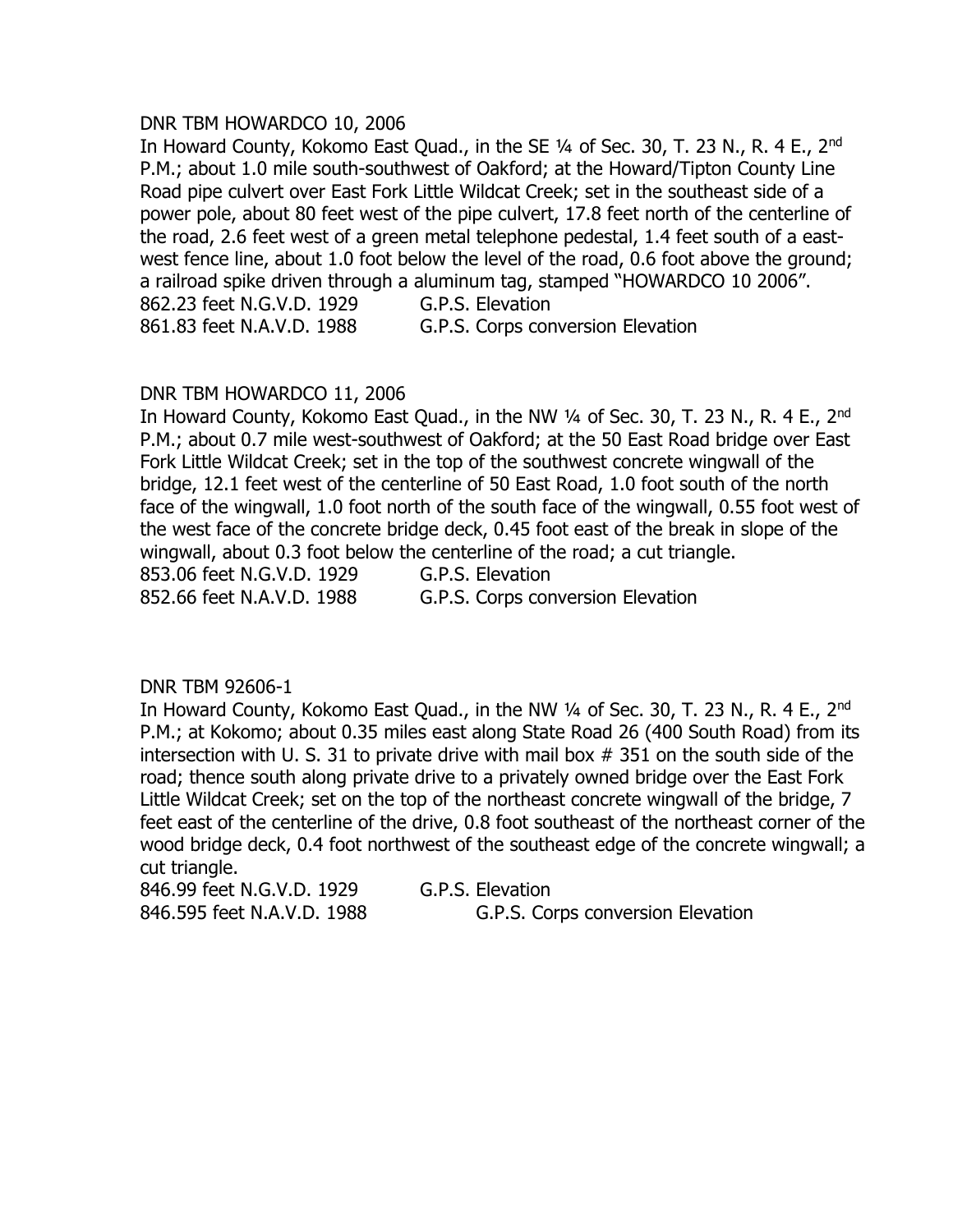#### DNR TBM 92606-2

In Howard County, Kokomo East Quad., in the NW 1/4 of Sec. 30, T. 23 N., R. 4 E., 2<sup>nd</sup> P.M.; at Kokomo; about 0.3 miles east along State Road 26 (400 South Road) from its intersection with U. S. 31 to private drive with mail box # 301 on the south side of the road; thence south along private drive to a privately owned bridge over the East Fork Little Wildcat Creek; set on top of the northeast concrete bridge abutment, 5 feet east of the centerline of the drive, 1.6 feet north of the northeast corner of the wood bridge deck, 1.0 foot northwest of the southeast edge of the concrete; a cut triangle. 849.40 feet N.G.V.D. 1929 G.P.S. Elevation 849.00 feet N.A.V.D. 1988 G.P.S. Corps conversion Elevation

# DNR TBM 92706-1

In Howard County, Kokomo East Quad., in the NW 1/4 of Sec. 30, T. 23 N., R. 4 E., 2<sup>nd</sup> P.M.; at Kokomo; about 0.26 miles east along State Road 26 (400 South Road) from its intersection with U. S. 31 to private drive with mail box # 265 on the south side of the road, thence south along private drive to a privately owned bridge over the East Fork Little Wildcat Creek; set in the north side of power pole # 0265, 9 feet west of the centerline of the private drive, 7 feet northwest of the north end of the west wood guardrail of the private bridge, about 1.3 feet above the ground; a railroad spike (big end down).

848.45 feet N.G.V.D. 1929 G.P.S. Elevation

848.05 feet N.A.V.D. 1988 G.P.S. Corps conversion Elevation

# IDOT BM HOW G 8

In Howard County, Kokomo East Quad., in the SW 1/4 of Sec. 19, T. 23 N., R. 4 E., 2<sup>nd</sup> P.M.; about 1.1 miles west of Oakford; at the State Road 26/400 South Road bridge over East Fork Little Wildcat Creek; set in the top of the west end of the north concrete guardrail of the bridge, 22.5 feet north of the centerline of State Road 26/400 South Road, 2.8 feet above the top of the concrete bridge deck, 1.4 feet east of the west end of the guardrail, 0.4 foot north of the south face of the guardrail, 0.35 foot south of the north face of the guardrail; a Indiana Department of Transportation bench mark tablet, stamped "HOW G 8".

854.28 feet N.G.V.D. 1929 G.P.S. Elevation

853.88 feet N.A.V.D. 1988 G.P.S. Corps conversion Elevation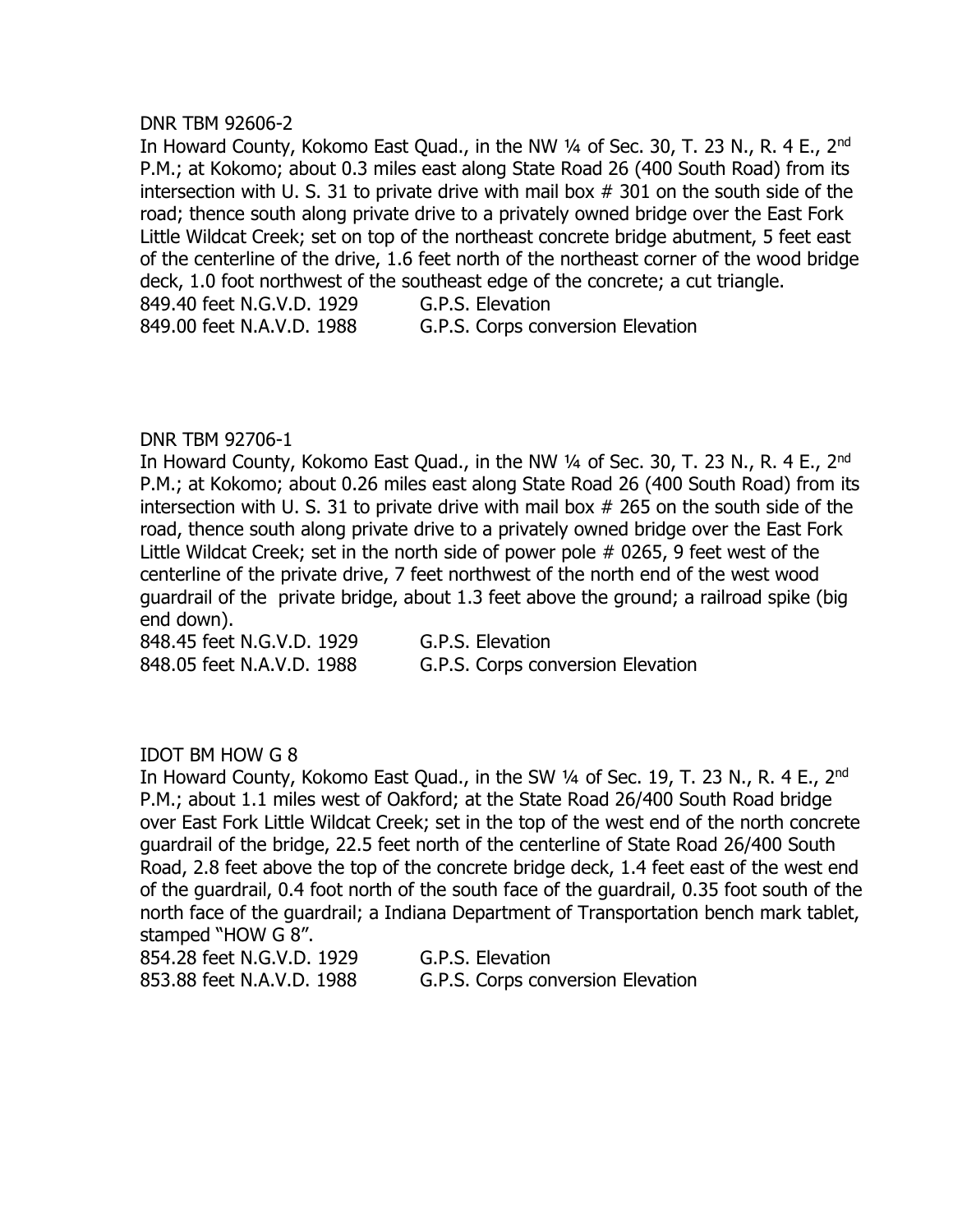#### DNR TBM HOWARDCO 12, 2006

In Howard County, Kokomo West Quad., in the SE 1/4 of Sec. 24, T. 23 N., R. 3 E., 2<sup>nd</sup> P.M.; about 0.4 mile south of Indian Heights; at the U.S. 31 concrete arch bridge over East Fork Little Wildcat Creek; set in the top of the northwest concrete wingwall of the bridge, 27.3 feet west of the centerline of the south bound lanes of U.S. 31, about 2.0 feet below the road, 0.6 foot south of the south face of the bridge; a cut triangle. 850.78 feet N.G.V.D. 1929 G.P.S. Elevation

850.38 feet N.A.V.D. 1988 G.P.S. Corps conversion Elevation

#### IDNR TBM 92706-2

In Howard County, Kokomo West Quad., in the NW 1/4 of Sec. 24, T. 23 N., R. 3 E., 2<sup>nd</sup> P.M.; at Kokomo; about 0.6 mile west along 300 South Road from its intersection with U. S. 31 to a private drive south with mail box  $#$  623; thence south along the private drive about  $\pm$  350 feet to a privately owned bridge across the East Fork Little Wildcat Creek; set on the north end of the west steel guardrail on the guardrail base mount. 7.5 feet west of the centerline of the private drive, 9.2 feet south of the north edge of the concrete apron for the bridge, 0.1 foot west of the west edge of the bridge, about level with the bridge deck; the center of two filed notches.

835.74 feet N.G.V.D. 1929 G.P.S. Elevation 835.345 feet N.A.V.D. 1988 G.P.S. Corps conversion Elevation

# DNR TBM HOWARDCO 13, 2006

In Howard County, Kokomo West Quad., in the NW 1/4 of Sec. 24, T. 23 N., R. 3 E., 2<sup>nd</sup> P.M.; about 1.25 mile southeast of Alto; at the 300 South Road twin pipe culverts over East Fork Little Wildcat Creek; set in the top of the south end of the east metal pipe culvert, 43.5 feet east of the centerline of a private gravel drive to the south, 20.8 feet south of the centerline of 300 South Road, about 2.5 feet below the centerline of 300 South Road; the center of two filed notches.

832.21 feet N.G.V.D. 1929 G.P.S. Elevation

831.81 feet N.A.V.D. 1988 G.P.S. Corps conversion Elevation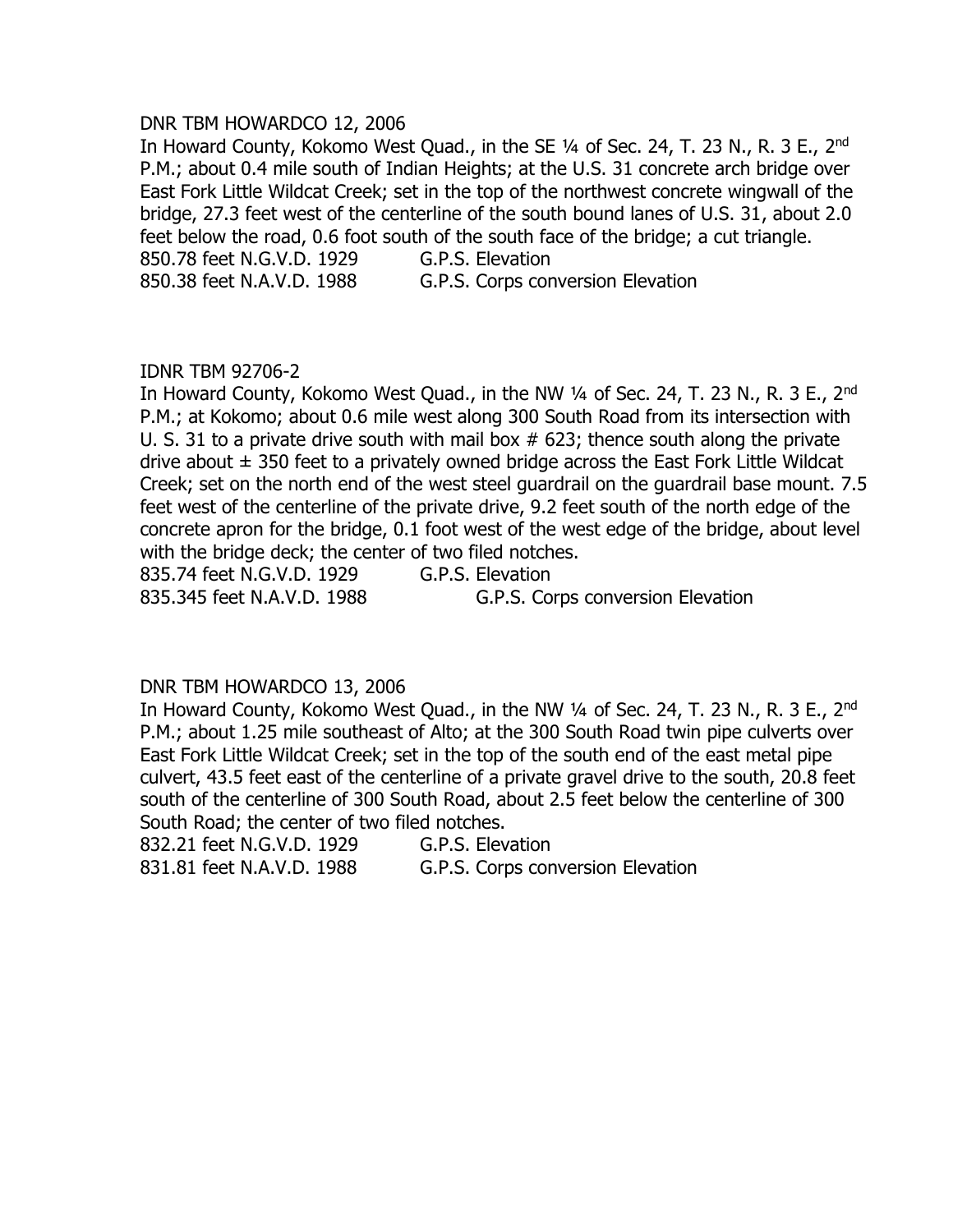#### DNR TBM HOWARDCO 14, 2006

In Howard County, Kokomo West Quad., in the SE 1/4 of Sec. 13, T. 23 N., R. 3 E., 2<sup>nd</sup> P.M.; about 1.0 mile east-southeast of Alto; at the 100 West Road bridge over East Fork Little Wildcat Creek; set in the top of the northeast concrete abutment of the bridge, 18.7 feet east of the centerline of 100 West Road, 6.0 feet south of the north end of the abutment, 3.5 feet below the top of the east metal guardrail of the bridge, 1.9 feet north of the south face of the abutment, 1.7 feet east of the east face of the east concrete sidewalk of the bridge, 0.7 foot above the top of the concrete bridge deck, 0.5 foot west of the east face of the abutment, level with the top of the sidewalk; a cut triangle.

831.25 feet N.G.V.D. 1929 G.P.S. Elevation

830.85 feet N.A.V.D. 1988 G.P.S. Corps conversion Elevation

#### SHCOI BM unstamped

In Howard County, Kokomo West Quad., in the SE 1/4 of Sec. 15, T. 23 N., R. 3 E., 2<sup>nd</sup> P.M.; about 0.1 mile south of Alto; at the 200 West Road bridge over East Fork Little Wildcat Creek; set in the top of the southwest concrete abutment of the bridge, 16.7 feet west of the centerline of 200 West Road, 5.2 feet south of the north face of the abutment, 1.6 feet north of the south end of the abutment, 0.5 foot east of the west face of the abutment, 0.4 foot west of the east face of the abutment, level with the top of the concrete bridge deck; a State Highway Commission of Indiana bench mark tablet, unstamped.

822.51 feet N.G.V.D. 1929 G.P.S. Elevation 822.11 feet N.A.V.D. 1988 G.P.S. Corps conversion Elevation

# DNR TBM 92006-1

In Howard County, Kokomo East Quad., in the NW 1/4 of Sec. 30, T. 23 N., R. 4 E., 2<sup>nd</sup> P.M.; at Kokomo; at the # 4175 South 50 East Road private drive bridge over East Fork Little Wildcat Creek; about 0.15 mile south along 50 East Road from its "T" road intersection with State Road 26 (400 South Road) to the private drive at # 4175 South 50 East Road; set in the top of the southwest corner of the concrete bridge deck, about 55 feet west of the centerline of 50 East Road, 5.5 feet southeast of the centerline of the bridge, 3.2 feet northeast of the southwest end of the concrete bridge deck, 2.0 feet northeast of the southwest wood end support post of the southeast wood guardrail of the bridge, 1.0 foot northwest of the southeast face of the concrete bridge deck; a cut triangle.

3 rd Order

850.13 feet N.G.V.D. 1929 849.73 feet N.A.V.D. 1988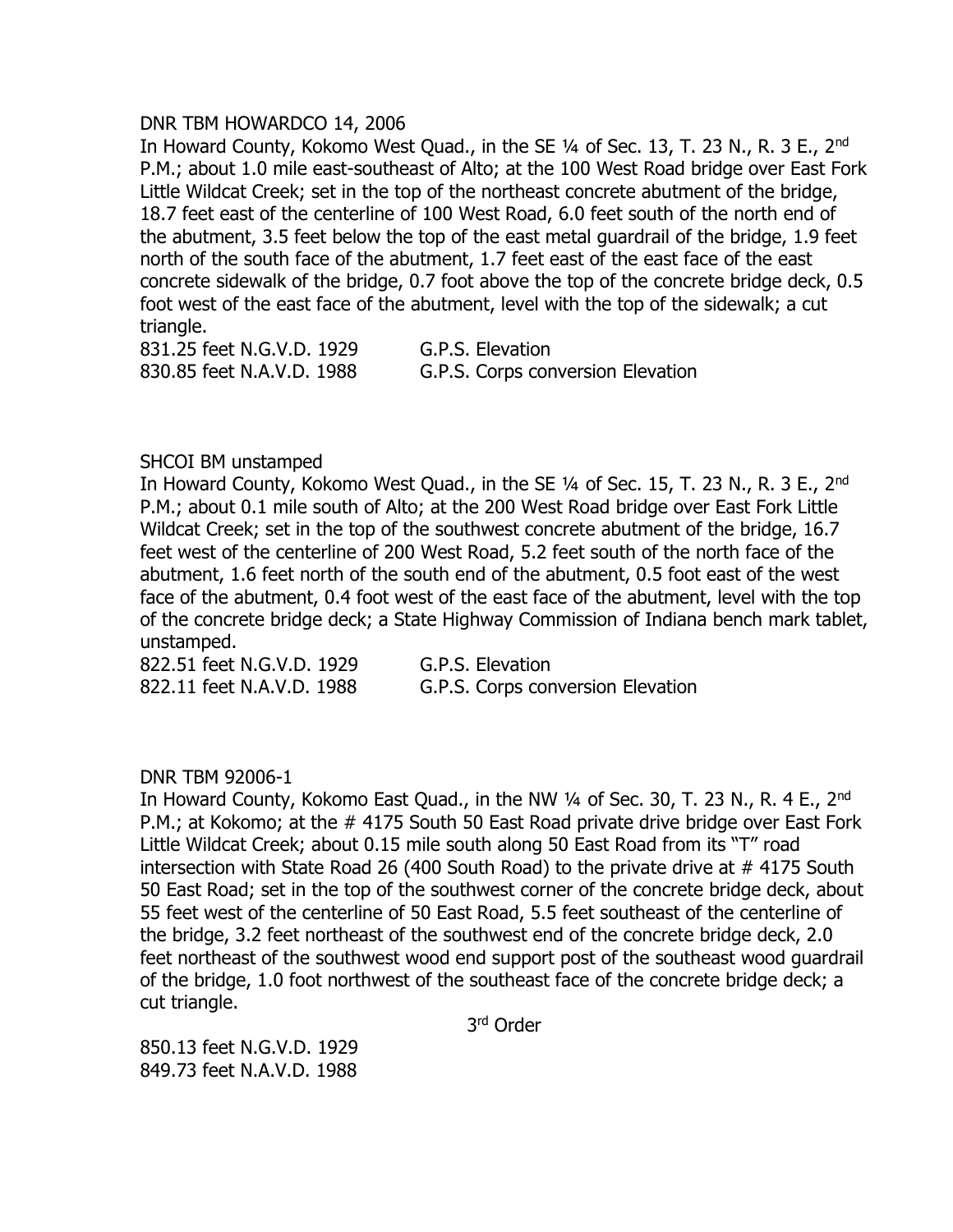DNR TBM 91906-1

In Howard County, Kokomo East Quad., in the SE 1/4 of Sec. 30, T. 23 N., R. 4 E., 2<sup>nd</sup> P.M.; at Kokomo; at the # 4582 South 50 East Road private drive bridge over East Fork Little Wildcat Creek; about 0.55 mile south along 50 East Road from its "T" road intersection with State Road 26 (400 South Road) to the private drive at # 4582 South 50 East Road; set in the top of the southwest corner of the concrete bridge deck, about 115 feet southeast of the centerline of 50 East Road, 9.1 feet southeast of the northwest end of the concrete bridge deck, 6.0 feet southwest of the centerline of the drive, 0.9 foot northeast of the southwest face of the concrete bridge deck, 0.9 foot north of the west metal "I" beam support post of the southwest metal guardrail of the bridge; a cut triangle.

3 rd Order

854.19 feet N.G.V.D. 1929 853.79 feet N.A.V.D. 1988

# DNR TBM 91906-2

In Howard County, Kokomo East Quad., in the SE 1/4 of Sec. 30, T. 23 N., R. 4 E., 2<sup>nd</sup> P.M.; at Kokomo; at the # 4508 South 50 East Road private drive bridge over East Fork Little Wildcat Creek; about 0.5 mile south along 50 East Road from its "T" road intersection with State Road 26 (400 South Road) to the private drive at # 4508 South 50 East Road; set in the top of the southwest corner of the concrete bridge deck, 5.3 feet south of the centerline of the bridge, 1.6 feet east of the west end of the concrete bridge deck, 0.8 foot northeast of the west metal end post of the south metal guardrail of the bridge, 0.75 foot north of the south face of the concrete bridge deck; a cut triangle.

3 rd Order

853.43 feet N.G.V.D. 1929 853.13 feet N.A.V.D. 1988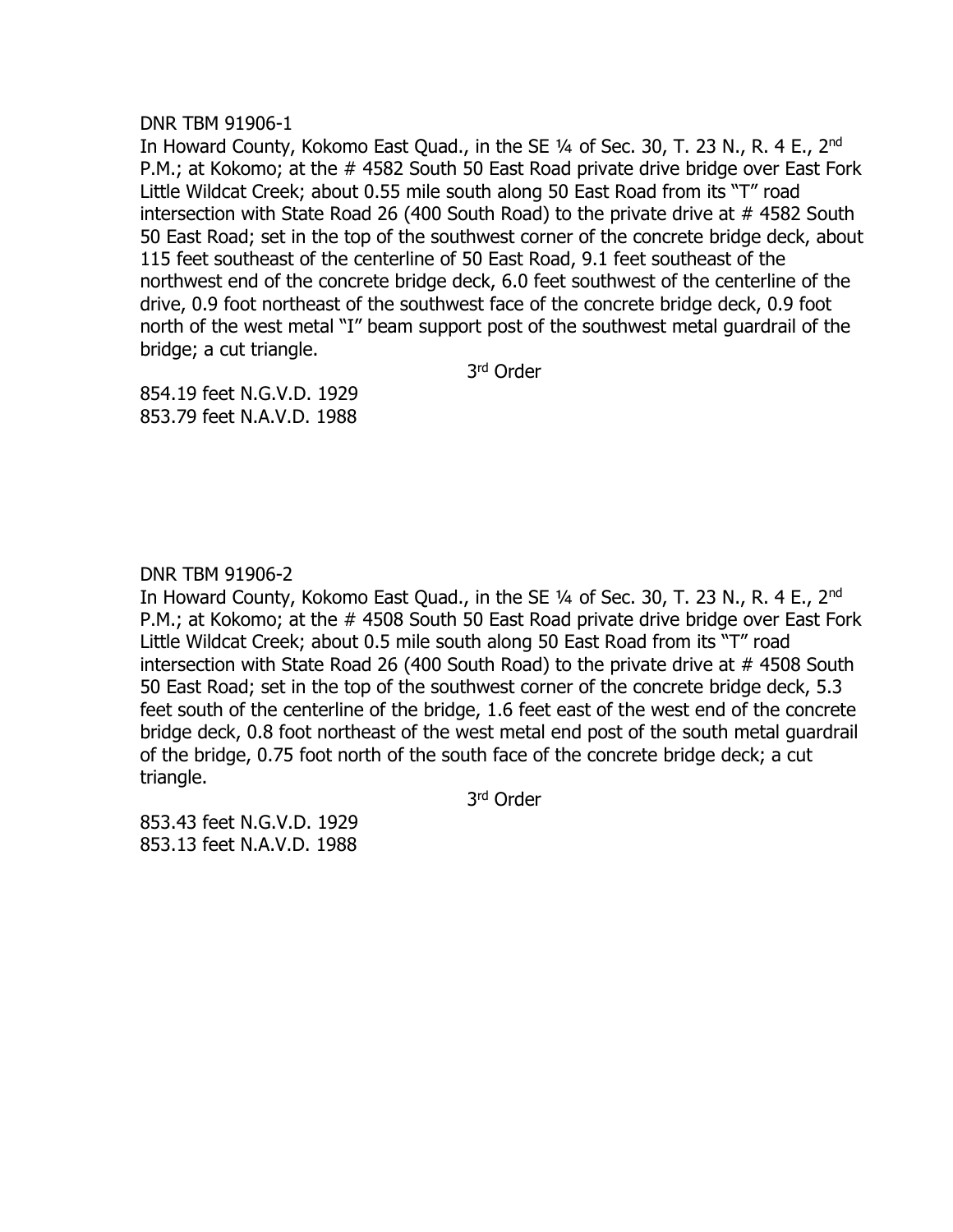#### SHCOI BM HOW C 22

In Howard County, Kokomo East Quad., in the SE 1/4 of Section 7, T. 23 N., R. 4 E., 2<sup>nd</sup> P. M.; at Kokomo; at the south bound U. S. 31 bridge over Kokomo Creek; set on top of the southwest concrete abutment of the bridge, 18 feet west of the centerline of the south bound lanes of U. S. 31, 11.0 feet south of the expansion joint, 0.3 foot east of the west face of the concrete abutment, 0.3 foot north of the south face of the abutment, about level with the road; a State Highway Commission of Indiana bench mark tablet, stamped "HOW C 22".

3 rd Order

# 814.785 feet N.G.V.D. 1929

822.61 feet N.G.V.D. 1929 822.21 feet N.A.V.D. 1988

# DNR TBM KC 7, 1980

In Howard County, Kokomo East Quad., in the E  $1/2$  of Section 7, T. 23 N., R. 4 E., 2<sup>nd</sup> P. M.; at Kokomo; at the Lincoln Road bridge over Kokomo Creek; set on top of the northeast concrete wingwall of the bridge, 20 feet north of the centerline of Lincoln Road, 2.0 feet north of the north face of the concrete guardrail, 0.7 foot south of the northeast corner of the concrete wingwall, 0.4 foot southwest of the east face of the concrete wingwall, 0.2 foot below the road surface; a chiseled triangle.

3 rd Order

822.615 feet N.G.V.D. 1929 814.78 feet N.G.V.D. 1929 814.38 feet N.A.V.D. 1988

DNR TBM 7705-1

In Howard County, Kokomo West Quad., in the NE ¼ of Section 12, T. 23 N., R. 3 E., 2<sup>nd</sup> P. M.; at Kokomo; at the Lafountain Street bridge over Kokomo Creek; set on top of the southwest concrete abutment of the bridge, 1.4 feet north of the south face of the abutment, 0.8 foot west of the east face of the abutment, about level with the road; a chiseled triangle.

3 rd Order

804.700 feet N.G.V.D. 1929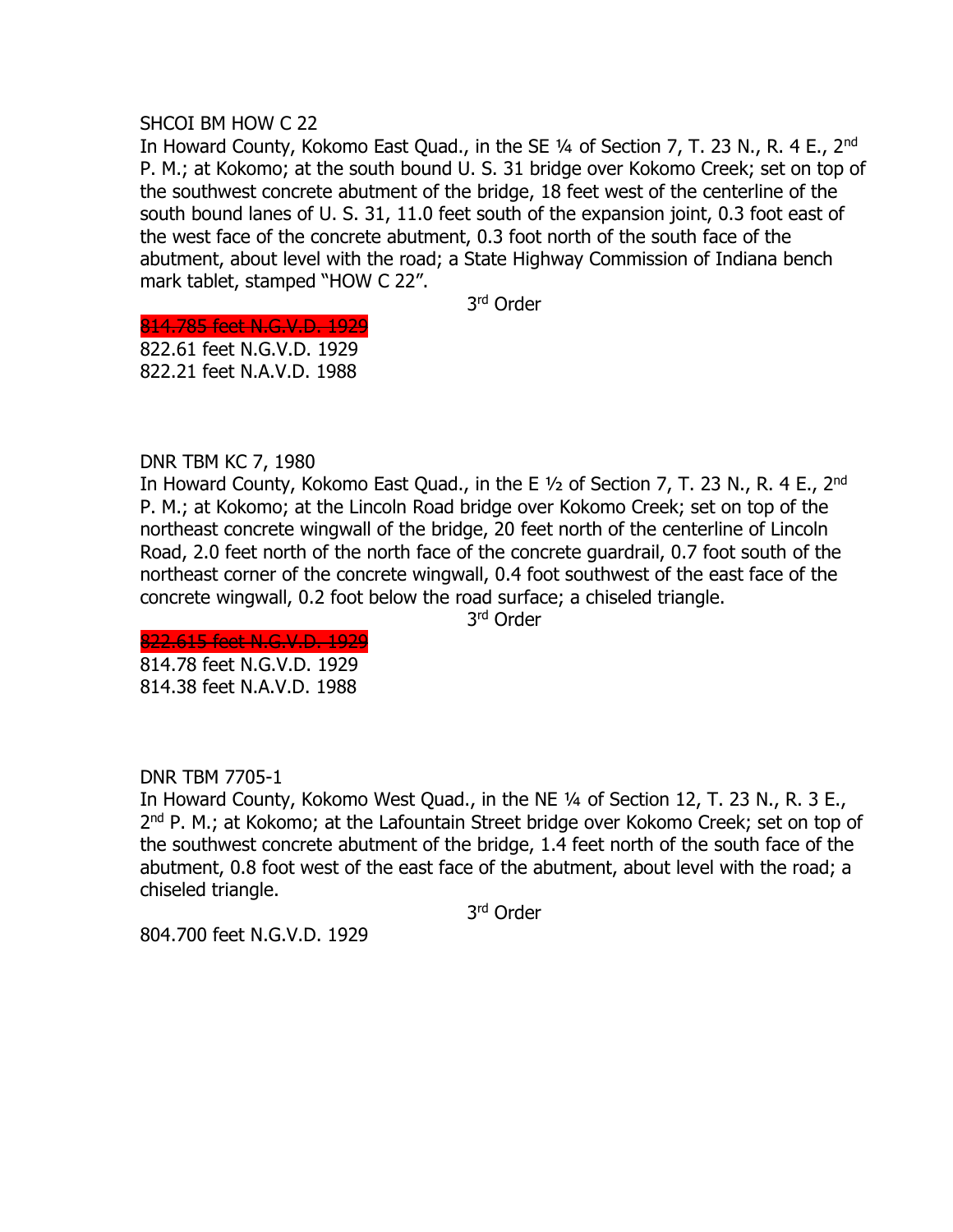#### SHCOI BM HOW G 12

In Howard County, Kokomo West Quad., in the NE ¼ of Section 12, T. 23 N., R. 3 E., 2<sup>nd</sup> P. M.; at Kokomo; at the South Washington Street bridge over Kokomo Creek; set on the south end of the east concrete headwall of the bridge, 17.8 feet east of the west edge of the sidewalk, 0.6 foot west of the east face of the headwall, 1.0 foot north of the south face of the concrete headwall, about 4.5 feet below the sidewalk; a State Highway Commission of Indiana BM tablet, stamped "HOW G 12".

3 rd Order

809.95 feet N.G.V.D. 1929 809.55 feet N.A.V.D. 1988

#### DNR TBM 7805-1

In Howard County, Kokomo West Quad., in the SW ¼ of Section 1, T. 23 N., R. 3 E., 2<sup>nd</sup> P. M.; at Kokomo; at the Webster Street bridge over Kokomo Creek, at the east end of Highland Park; set on top of the northwest concrete abutment of the bridge, 23 feet west of the centerline of Webster Street, 0.9 foot east of the west face of the abutment, 0.6 foot south of the north face of the abutment, about 0.6 foot above the road; a chiseled triangle.

3 rd Order

801.51 feet N.G.V.D. 1929 801.11 feet N.A.V.D. 1988

#### DNR TBM 7805-2

In Howard County, Kokomo West Quad., in the NW ¼ of Section 1, T. 23 N., R. 3 E., 2<sup>nd</sup> P. M.; at Kokomo; at the South Park Road bridge over Kokomo Creek, at the west end of Highland Park; set on top of the east southeast concrete abutment of the bridge, 17 feet southeast of the centerline of the road. 2.2 feet northwest of the southeast end of the concrete abutment, 0.5 foot south of the north face of the abutment, 0.5 foot north of the south face of the abutment, about level with the road; a chiseled triangle.

3 rd Order

790.03 feet N.G.V.D. 1929 789.63 feet N.A.V.D. 1988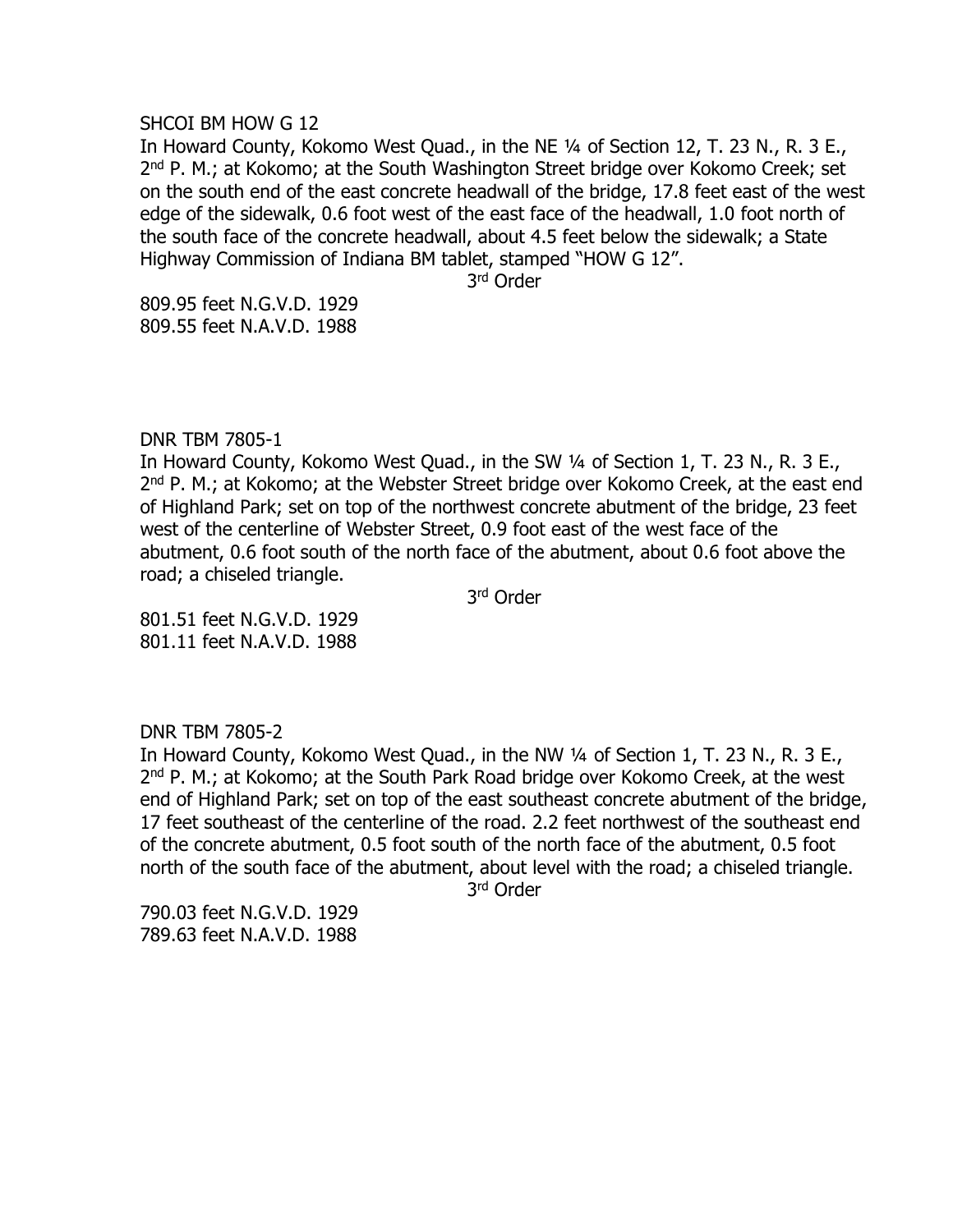DNR TBM 7805-3

In Howard County, Kokomo West Quad., in the NE 1/4 of Section 2, T. 23 N., R. 3 E., 2nd P. M.; at Kokomo; at the South Park Avenue bridge over Kokomo Creek; set on top of the southwest concrete wingwall, 16 feet west of the centerline of the road, 0.6 foot south of the north face of the concrete wingwall, 1.5 feet west of the concrete wingwall, about 0.6 foot above the road; a chiseled triangle.

3 rd Order

801.31 feet N.G.V.D. 1929 800.91 feet N.A.V.D. 1988

DNR TBM LDC 1, 2007

In Howard County, Galveston Quad., in the SE 1/4 of Section 7, T. 24 N., R. 3 E., 2<sup>nd</sup> P. M.; about 2.5 miles southwest of Galveston; at the 500 West Road pipe culvert over McKay Dredge Ditch; set in the top of a steel "I" beam guardrail support post, 27.0 feet south of the extended centerline of 450 North Road, 14.5 feet south of the north end of the guardrail, 11.0 feet west of the centerline of the road, 1.7 feet above the ground; three filed notches.

G.P.S. Elevation

812.35 feet N.G.V.D. 1929

# DNR TBM LDC 2, 2007

In Howard County, Galveston Quad., in the NE 1/4 of Section 12, T. 24 N., R. 2 E., 2<sup>nd</sup> P. M.; about 3.0 miles southwest of Galveston; at the 600 West Road pipe culvert over McKay Dredge Ditch; set in the top of the pipe culvert, 25.0 feet west of the centerline of the road, about 3.0 feet below the road; three filed notches.

G.P.S. Elevation

801.74 feet N.G.V.D. 1929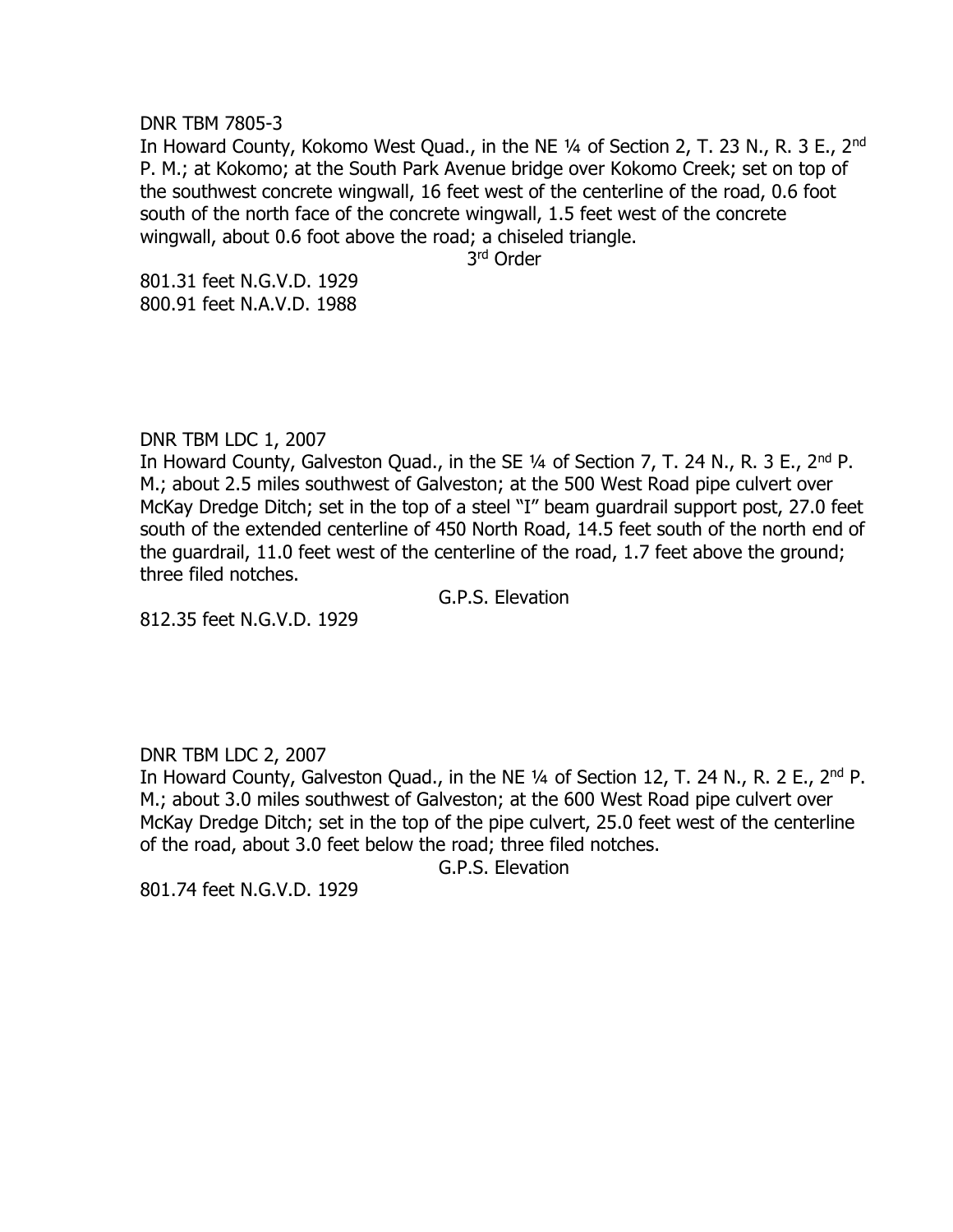#### DNR TBM LDC 3, 2007

In Howard County, Young America Quad., in the SE 1/4 of Section 11, T. 24 N., R. 2 E., 2<sup>nd</sup> P. M.; about 4.8 miles southeast of Young America; at the 700 West Road bridge over McKay Dredge Ditch; set in the top of the southwest concrete wingwall of the bridge, 17.5 feet west of the centerline of the road, 1.8 feet northeast of the southwest face of the wingwall, 0.8 foot southeast of the northwest face of the wingwall; a chiseled triangle.

G.P.S. Elevation

800.29 feet N.G.V.D. 1929

# DNR TBM LDC 4, 2007

In Howard County, Young America Quad., in the SW 1/4 of Section 11, T. 24 N., R. 2 E., 2<sup>nd</sup> P. M.; about 4.0 miles southeast of Young America; at the 800 West Road bridge over McKay Dredge Ditch; set in the top of the northeast concrete wingwall of the bridge, 14.5 feet east of the centerline of the road, 1.0 foot above the road, 0.7 foot northwest of the southeast face of the wingwall, 0.7 foot southeast of the northwest face of the wingwall; a chiseled triangle.

G.P.S. Elevation

796.28 feet N.G.V.D. 1929

# DNR TBM LDC 5, 2007

In Howard County, Young America Quad., in the SW ¼ of Section 3, T. 24 N., R. 2 E., 2<sup>nd</sup> P. M.; about 3.0 miles southeast of Young America; at the 500 North Road pipe culverts over McKay Dredge Ditch; set in the top of the north end (downstream) of the west pipe culvert, 20.0 feet north of the centerline of the road, about 2.0 feet below the road; four filed notches.

G.P.S. Elevation

785.02 feet N.G.V.D. 1929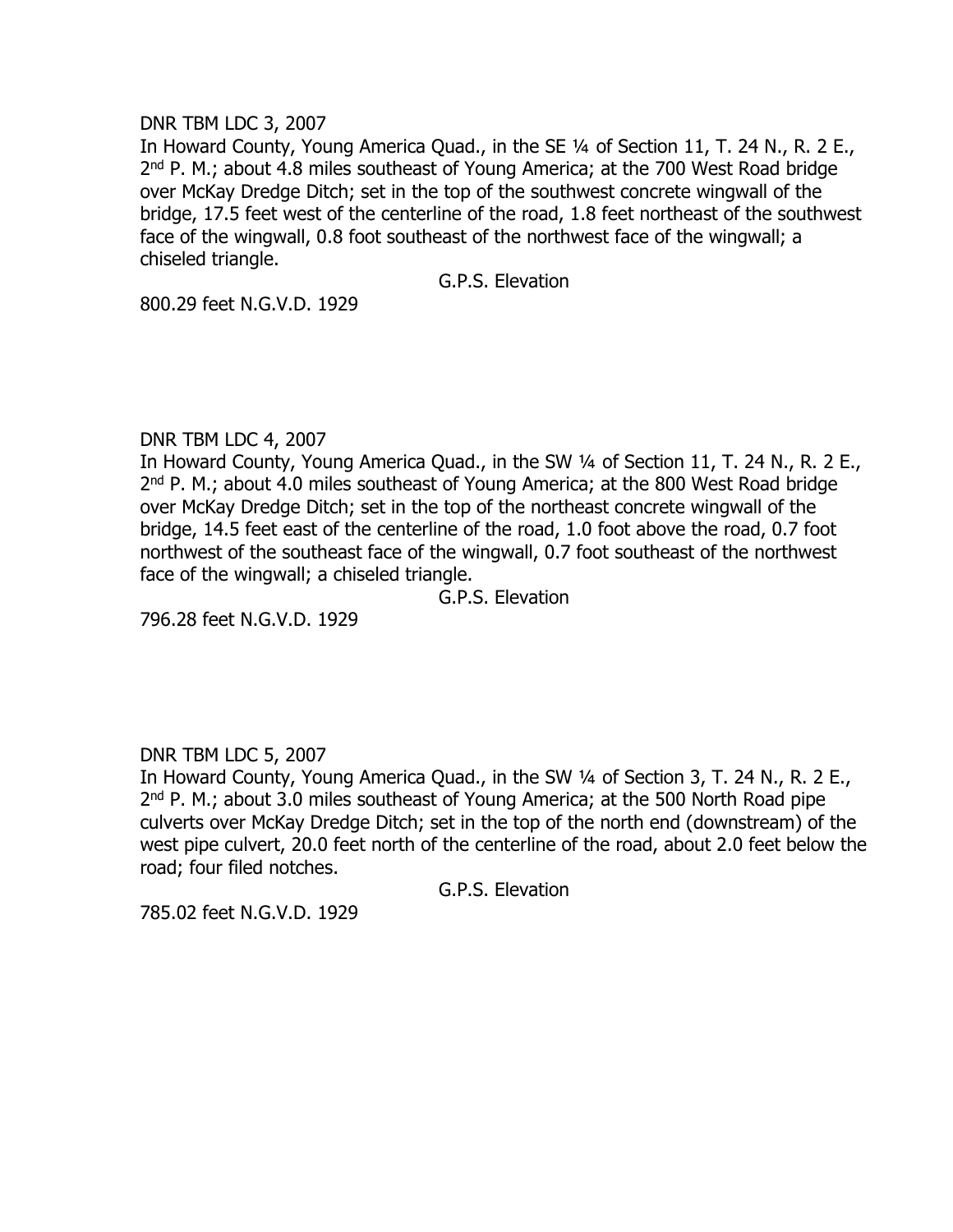#### DNR TBM LDC 6, 2007

In Howard County, Young America Quad., in the SW 1/4 of Section 3, T. 24 N., R. 2 E., 2<sup>nd</sup> P. M.; about 2.5 miles southeast of Young America; at the 900 West Road bridge over McKay Dredge Ditch; set in the top of the north end of the east concrete curb of the bridge, 12.0 feet east of the centerline of the road, 1.6 feet south of the north end of the curb, 0.5 foot west of the east face of the curb, 0.3 foot above the road; a chiseled triangle.

G.P.S. Elevation

784.50 feet N.G.V.D. 1929

# DNR TBM LDC 7, 2007

In Howard County, Young America Quad., in the SE ¼ of Section 5, T. 24 N., R. 2 E., 2<sup>nd</sup> P. M.; about 1.5 miles southeast of Young America; at the 1030 West Road wood bridge over McKay Dredge Ditch; set in the top of a steel anchor bolt in the northwest wood abutment of the bridge, 14.0 feet west of the centerline of the road, 0.5 foot east of the west face of the abutment, 0.3 foot below the road, 0.2 foot south of the north end of the abutment; a filed cross.

3 rd Order

771.06 feet N.G.V.D. 1929

# DNR TBM LDC 8, 2007

In Howard County, Young America Quad., in the SW ¼ of Section 6, T. 24 N., R. 2 E., 2<sup>nd</sup> P. M.; about 0.8 mile south of Young America; at the 1150 West Road bridge over McKay Dredge Ditch; set in the top of the southwest concrete abutment of the bridge, 15.5 feet west of the centerline of the road, 0.6 foot south of the north end of the abutment, 0.5 foot east of the west face of the abutment, about level with the road; an aluminum disk, unstamped.

3 rd Order

759.792 feet N.G.V.D. 1929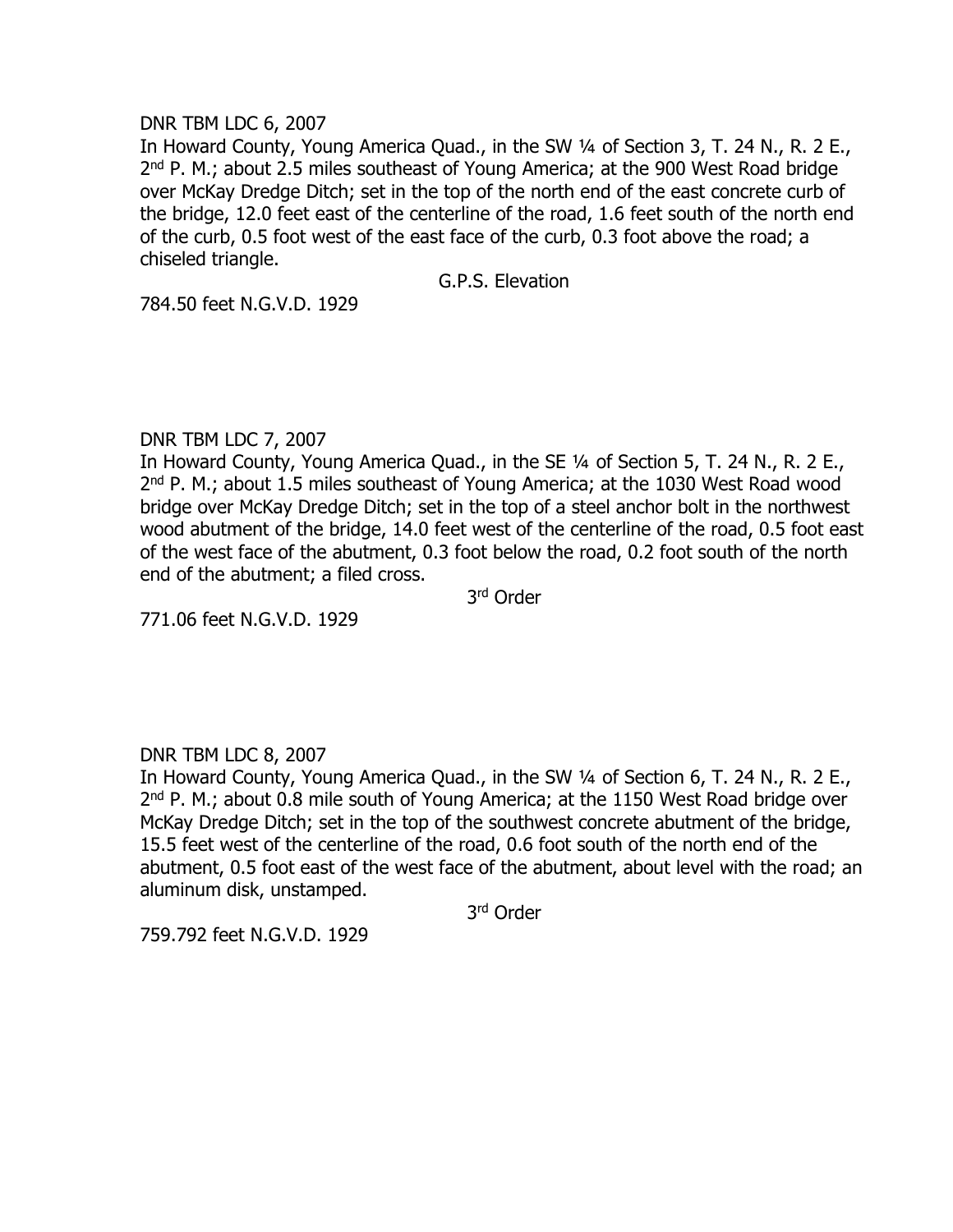#### SHCI BM HOW G35

In Howard County, Kokomo East Quad., in the NW ¼ of Section 35, T. 24 N., R. 4 E., 2<sup>nd</sup> P. M.; on the west side of Kokomo Reservoir Dam, in the southeast corner of 400 East Road bridge over Wildcat Creek; set in the top of the southeast concrete abutment, 15 feet east of the centerline of 400 East Road, 1.2 feet west of the east face of the concrete abutment, 0.6 foot south of the expansion joint, about level with the road; a State Highway Commission of Indiana bench mark tablet, stamped "HOW 35".

3 rd Order

817.695 feet N.G.V.D. 1929

# DNR TBM 61406 1

In Howard County, Kokomo East Quad., in the SW 1/4 of Section 28, T. 24 N., R. 4 E., 2<sup>nd</sup> P. M.; about 1.2 miles east along 100 North Road from its intersection with U. S. 31 to the intersection of Hillcrest Drive leading south; thence south to Hillcrest Court; thence west to a Cul-de-sac and house (address 617 Hillcrest Court); set in the westsouthwest side of power pole #042 651 with transformer, about 105 feet behind the house, 35 feet south of a large rock, 29 feet southwest of a 18-inch Pine Tree, about 1.4 feet above the ground; a railroad spike driven through an aluminum tag, stamped "IDNR TBM 61406 1".

3 rd Order

802.488 feet N.G.V.D. 1929

# IDOT BM HOW G 9 R

In Howard County, Kokomo East Quad., in the NW ¼ of section 32, T. 24 N., R. 4 E., 2<sup>nd</sup> P. M.; on the northeast side of Kokomo; at the south bound U. S. 31 bridge over the Wildcat Creek; set on top of the south end of the east concrete guardrail of the south bound bridge, 20 feet east of the centerline of the south bound U. S. 31 bridge, 1.4 feet north of the south end of the east concrete guardrail, 0.3 foot west of the east face of the guardrail, 0.4 foot east of the west face of the guardrail, 2.8 feet above the concrete bridge deck; a Indiana Department of Transportation bench mark tablet, stamped "HOW G 9 R".

3 rd Order

813.236 feet N.G.V.D. 1929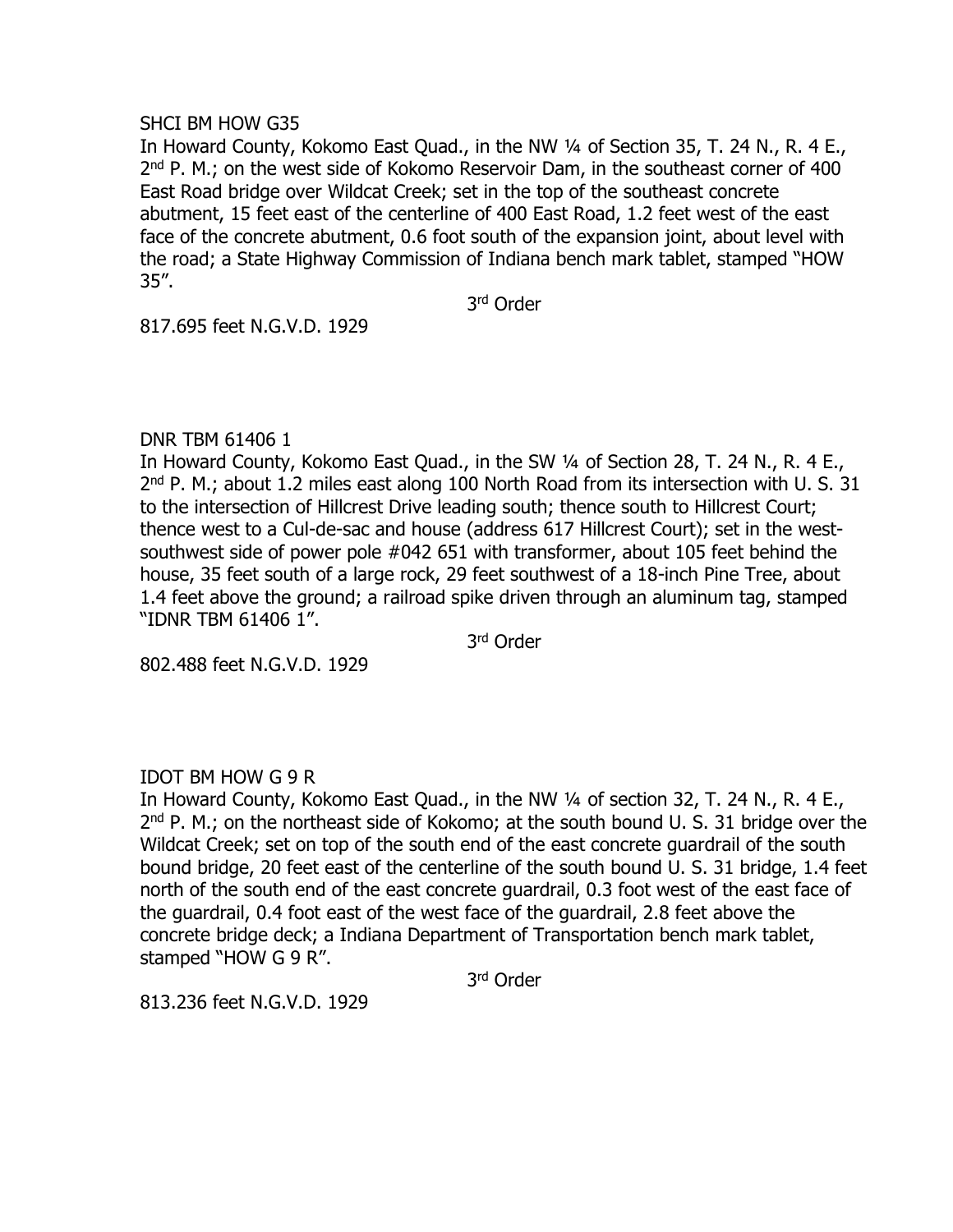IDOT BM HOW G14

In Howard County, Kokomo East Quad., in the SE 1/4 of Section 31, T. 24 N., R. 4 E., 2<sup>nd</sup> P. M.; at Kokomo; at the 50 North Road Bridge over Wildcat Creek; set on top of the west end of the south concrete guardrail of the bridge, 15 feet south of the centerline of the bridge, 1.9 feet east of the west end of the south concrete guardrail, 0.4 foot south of the north face of the guardrail, 0.4 foot north of the south face of the guardrail, 2.8 feet above the bridge deck; a Indiana Department of Transportation bench mark tablet, stamped "HOW G 14".

3 rd Order

810.483 feet N.G.V.D. 1929

# DNR TBM WILD 4, 1990

In Howard County, Kokomo West Quad., in the NW ¼ of Section 31, T. 24 N., R. 4 E., 2<sup>nd</sup> P. M.; at Kokomo; at the Apperson Way Bridge over Wildcat Creek, in the southeast corner of the bridge; set on the south end of the east concrete guardrail base of the bridge, 28 feet east of the centerline of the bridge, 0.5 foot north of the south end of the guardrail base, about 0.4 above the sidewalk; a chiseled triangle. 805.51 feet N.G.V.D. 1929

# IDOT BM HOW G 24

In Howard County, Kokomo West Quad., in the NW ¼ of Section 31, T. 24 N., R. 3 E., 2<sup>nd</sup> P. M.; at Kokomo; at the North Washington Street Bridge over Wildcat Creek; set on top of the northwest concrete wingwall/retaining wall of the bridge, 12. 8 feet south of a power pole, 1.4 feet east of the west end of the concrete guardrail, 0.8 feet north of the south face of concrete wingwall; a Indiana Department of Transportation bench mark tablet, stamped "HOW G 24".

3 rd Order

801.620 feet N.G.V.D. 1929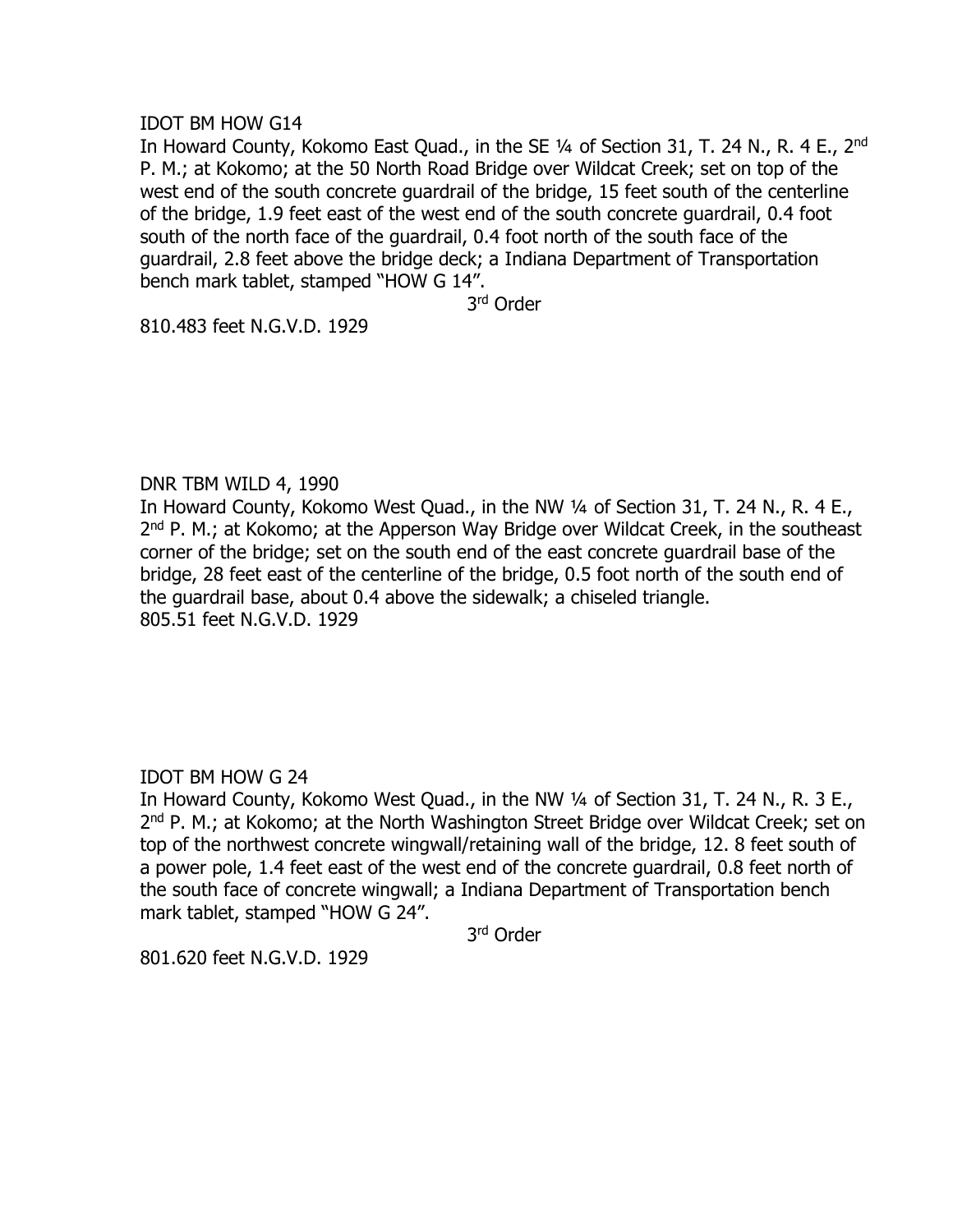# IFC & WRC BM HOW 16, 1961 RESET 1963

In Howard County, Kokomo West Quad., in the SW ¼ of section 36, T. 24 N., R. 3 E., 2<sup>nd</sup> P. M.; at Kokomo; at the McCann Street Bridge over Wildcat Creek; set on the south end of the west concrete guardrail, 18 feet west of the centerline of McCann Street, 0.6 foot north of the south end of the guardrail, 0.6 foot west of the east face of the guardrail, 0.6 foot east of the west face of the guardrail, about 3 feet above the sidewalk; a Indiana Flood Control and Water Resources Commission bench mark tablet, stamped "HOW 16 1961 RESET 1963".

3 rd Order

804.436 feet N.G.V.D. 1929

# IDOH BM HOW G 31

In Howard County, Kokomo West Quad., in the SE ¼ of Section 35, T. 24 N., R. 3 E., 2<sup>nd</sup> P. M.; at Kokomo; at the Phillips Street Bridge over Wildcat Creek, in the southwest corner of the bridge; set on top of the south end of the west concrete guardrail, 23 feet west of the centerline of Phillips Street, 2.9 feet north of the south end of the concrete guardrail, 0.4 foot east of the west face of the guardrail, 2.8 feet above the concrete sidewalk; a Indiana Department of Highways bench mark tablet, stamped "HOW G 31".

3 rd Order

800.926 feet N.G.V.D. 1929

# CITY OF KOKOMO BM

In Howard County, Kokomo West Quad., in the SE ¼ of Section 35, T. 24 N., R. 3 E., 2<sup>nd</sup> P. M.; at Kokomo; at the West Markland (Main) Street Bridge over Wildcat Creek; set in the northwest corner of the bridge, on top of the concrete sidewalk curb, 15 feet north of the centerline of Markland Street, 1.7 feet south of the north face of the curb, 0.8 foot east of the expansion joint, about 0.9 foot above the road; a City of Kokomo bench mark tablet (not stamped).

3 rd Order

797.271 feet N.G.V.D. 1929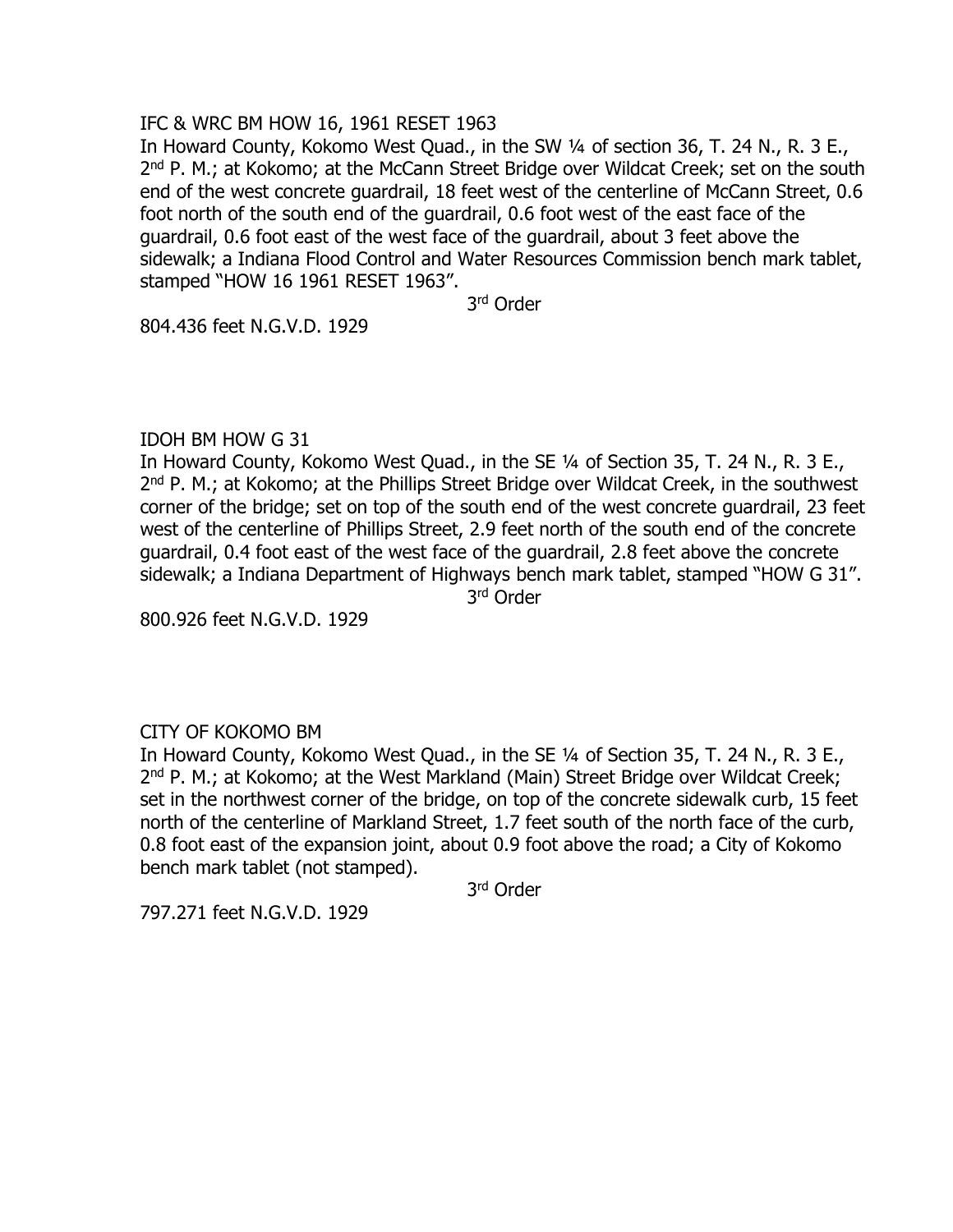#### DNR TBM 070706-1

In Howard County, Kokomo West Quad., in the NW 1/4 of Section 2, T. 23 N., R. 3 E., 2<sup>nd</sup> P. M.; at Kokomo; at the Western Railroad Bridge over Wildcat Creek; set on top of the northeast (right upstream) concrete abutment of the bridge; 11 feet southeast of the centerline of the railroad tracks, 0.4 southwest of the northeast face of the abutment, 0.4 foot northwest of the southeast face of the abutment; a chiseled triangle.

3 rd Order

797.876 feet N.G.V.D. 1929

# IDOT BM HOW G 32

In Howard County, Kokomo West Quad., in the SE 1/4 of Section 34, T. 24 N., R. 3 E., 2<sup>nd</sup> P. M.; at Kokomo; at the northwest corner of the Dixon Road bridge over Wildcat Creek; set on top of the northwest concrete abutment, 0.9 foot south of the north face of the abutment, 0.5 foot east of the west face of the abutment, 0.7 foot west of the west face of the west concrete guardrail, about level with the road; a Indiana Department of Transportation bench mark tablet, stamped "HOW G 32".

3 rd Order

792.671 feet N.G.V.D. 1929

# DNR TBM 62206-1

In Howard County, Kokomo West Quad., in the SE 1/4 of Section 32, T. 24 N., R. 3 E., 2<sup>nd</sup> P. M.; about 4 miles west of Kokomo; at the 440 West Road bridge over Wildcat Creek; set on the southwest corner of the bridge deck, 11.5 feet west of the centerline of 440 West Road, 0.9 foot north of the south end of the southwest corner of the bridge deck, 0.7 foot east of the west face of the bridge deck, flush with the road; a chiseled triangle.

3 rd Order

764.043 feet N.G.V.D. 1929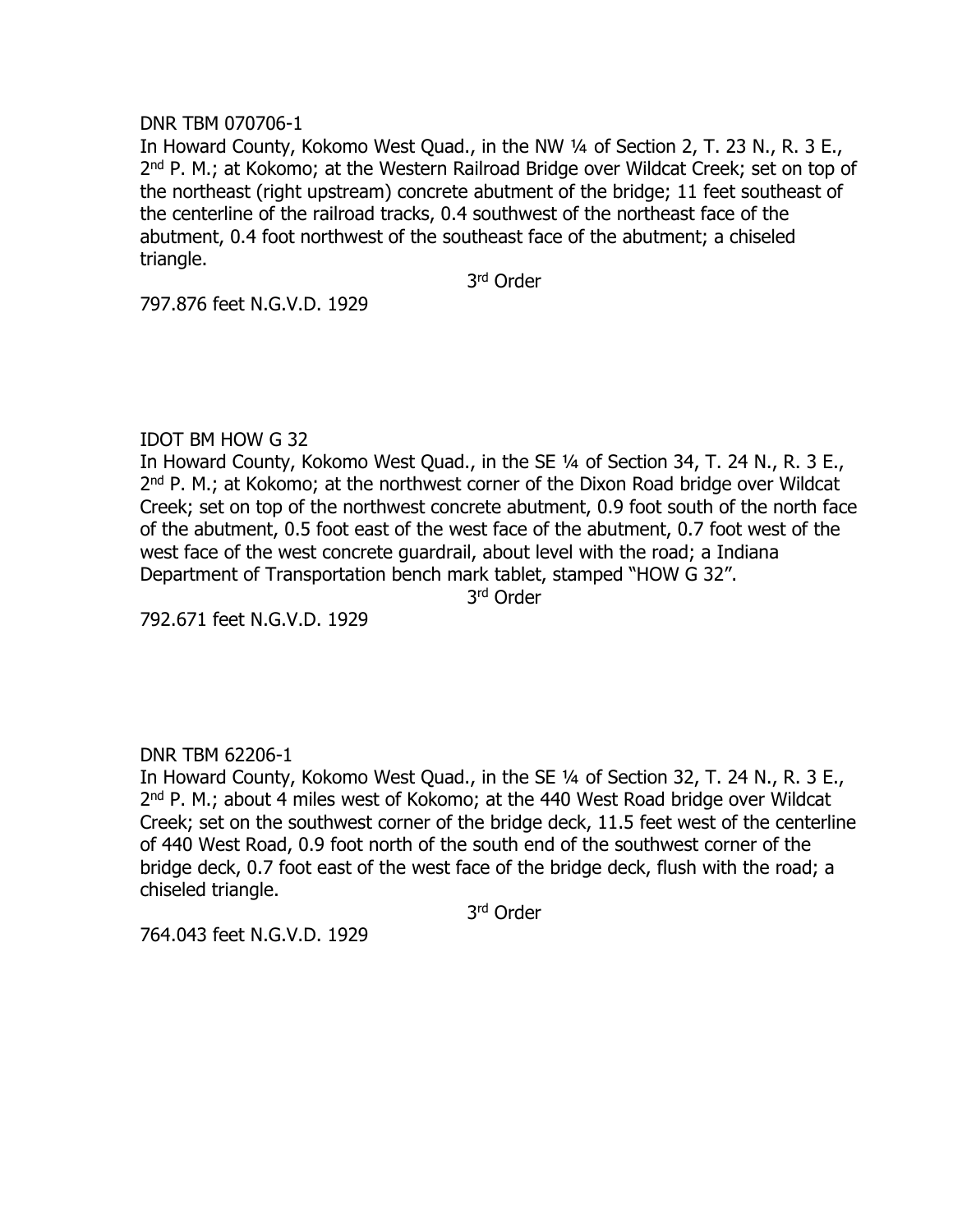#### IFC&WRC TBM WC 58, 1962

In Howard County, Russiaville Quad., in the NE 1/4 of Sec. 6, T. 23 N., R. 2 E., 2<sup>nd</sup> P.M.; about 4.9 miles northwest of Russiaville; about 0.9 mile west along 00 North/South Road from its "T" road intersection with 1050 West Road to the J.C. Young Residence on the south side of the road; set in the north side of a power pole, 34.5 feet south of the centerline of the road, 12 feet west of the centerline of the driveway, 0.7 foot above the ground, pole is in the northeast corner of the yard; a railroad spike driven through an aluminum tag, stamped "TBM WC 58 1962".

2<sup>nd</sup> Order

788.517 feet N.G.V.D. 1929

# DNR TBM HOWARDCO 21 2008

In Howard County, Kokomo West Quad., in the NE ¼ of Section 35, T. 23 N., R. 3 E., 2<sup>nd</sup> P. M.; at Kokomo; at the Howard/Tipton County Line Road (500 South Road) bridge over the West Fork Little Wildcat Creek, at the southeast corner of the bridge; set in the top of the east end of the south concrete curb of the bridge, 12.0 feet south of the centerline of County Line Road, 0.8 foot west of the east end of the south concrete curb, 0.7 foot north of the south face of the curb, 0.2 foot south of the north face of the curb, about 0.7 foot above the road; a chiseled triangle.

G.P.S. Elevation

866.65 feet N.A.V.D. 1988

# IDOH BM HOW G 20

In Howard County, Kokomo West Quad., in the SW ¼ of Section 23, T. 23 N., R. 3 E., 2<sup>nd</sup> P. M.; at Kokomo; at the State Road 26 bridge over the West Fork Little Wildcat Creek, at the northwest corner of the bridge; set on the top of the west end of the north concrete guardrail of the bridge, 24 feet north of the centerline of State Road 26, about 2.9 feet above the road, 0.5 foot east of the west end of the concrete guardrail, 0.5 foot north of the south face of the concrete guardrail, 0.5 foot south of the north face of the guardrail; a Indiana Department of Highways bench mark tablet, stamped "HOW G 20".

G.P.S. Elevation

854.58 feet N.A.V.D. 1988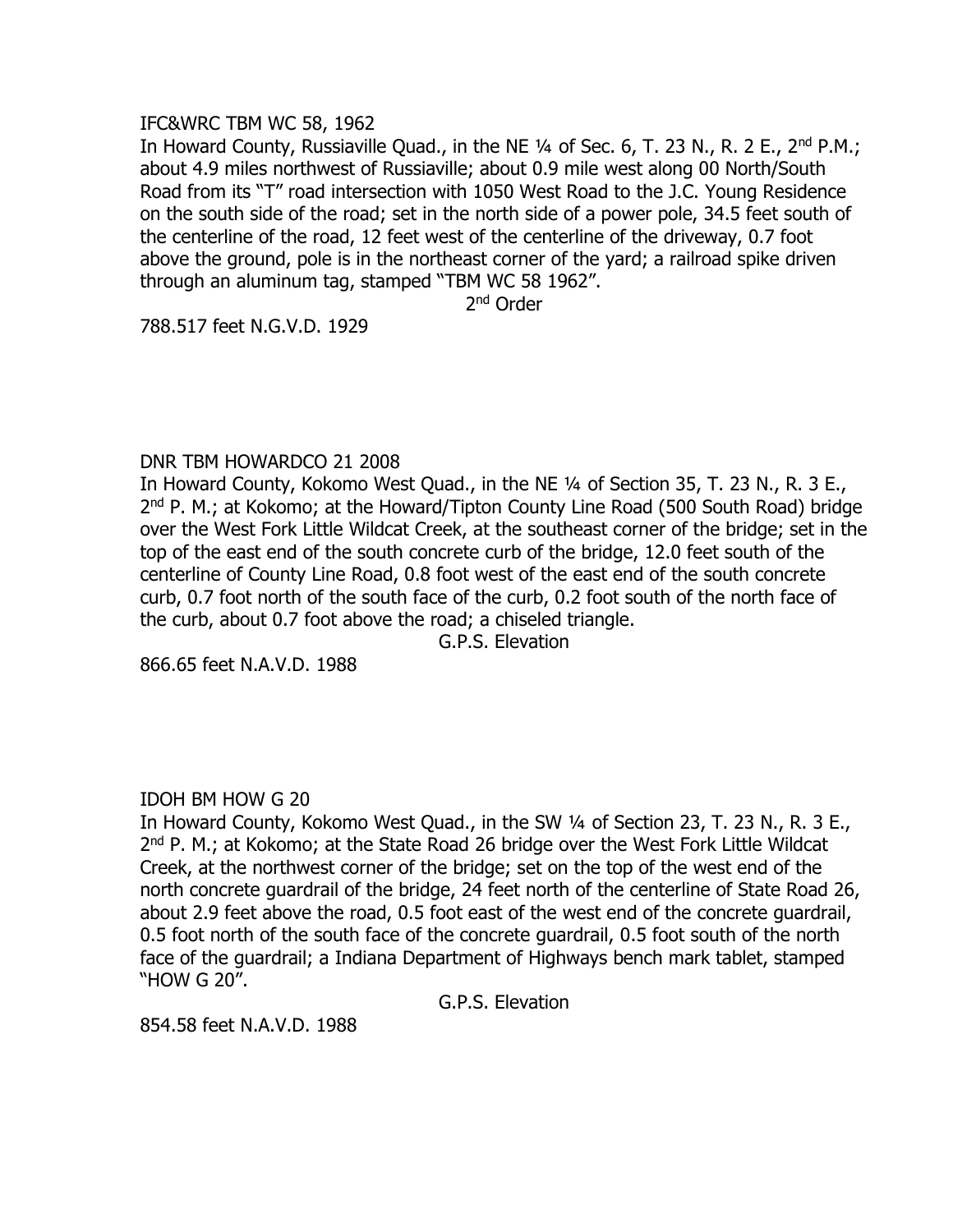# DNR TBM HOWARDCO 20 2008

In Howard County, Kokomo West Quad., in the NW ¼ of Section 23, T. 23 N., R. 3 E., 2<sup>nd</sup> P. M.; at Kokomo; at the intersection of 200 West Road and 300 South Road at a bridge over the West Fork Little Wildcat Creek, at the southeast corner of the bridge; set on the top of the east end of the southeast concrete headwall, 48.5 feet east of the centerline of 200 West Road, 22.3 feet south of the centerline of 300 South Road, 0.7 foot west of the east end of the concrete headwall, 0.7 foot north of the south face of the headwall, 0.6 foot south of the north face of the headwall, about 1.5 feet above the ground; a cut triangle.

G.P.S. Elevation

826.09 feet N.A.V.D. 1988

# DNR TBM HOWARDCO 22 2008

In Howard County, Kokomo West Quad., in the NE ¼ of Section 17, T. 23 N., R. 3 E., 2<sup>nd</sup> P. M.; about 4 miles west of Kokomo; at the 400 West Road bridge over Little Wildcat Creek; set on top of the south southeast concrete abutment of the bridge, about 18.5 feet east southeast of the centerline of the road, 6.8 feet northwest of the southeast end of the concrete abutment, 1.2 feet southeast of the northwest end of the concrete abutment; a cut triangle.

G.P.S. Elevation

793.59 feet N.A.V.D. 1988

# DNR TBM HOWARDCO 23 2008

In Howard County, Kokomo West Quad., in the SW ¼ of Section 8, T. 23 N., R. 3 E., 2<sup>nd</sup> P. M.; about 5 miles west of Kokomo; at the 200 South Road bridge over Little Wildcat Creek, near the intersection of 500 West Road and 200 South Road; set on top of the northeast corner of the concrete bridge deck, 11 feet north of the centerline of the concrete bridge deck, 1.2 feet west of the east end of the concrete bridge deck, 0.8 foot south of the north face of the concrete bridge deck and a metal "L" support post for the north metal guardrail of the bridge, level with the top of the bridge deck; a cut triangle.

G.P.S. Elevation

781.48 feet N.A.V.D. 1988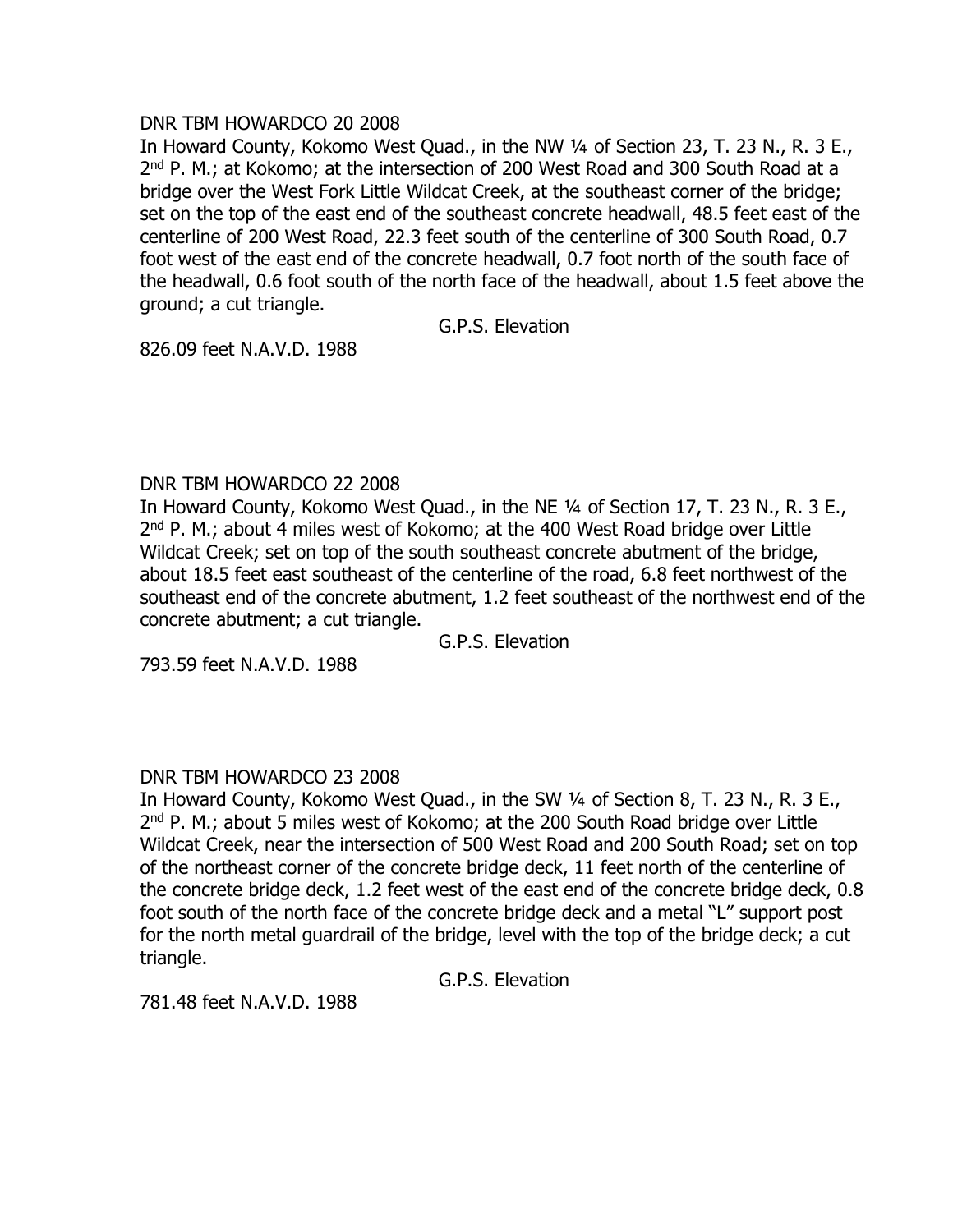# DNR TBM HOWARDCO 24 2008

In Howard County, Kokomo West Quad., in the NW 1/4 of Section 7, T. 23 N., R. 3 E., 2<sup>nd</sup> P. M.; about 5.6 miles west of Kokomo; at the 560 West Road bridge over Little Wildcat Creek, on the south side of the bridge; set on the top of a concrete cap of a pier for the bridge, 12.5 feet south of the centerline of the road, 1.4 feet north of the south face of the pier cap, 1.1 feet west of the east face of the cap, 0.8 foot south of the south face of the bridge deck; a cut triangle.

G.P.S. Elevation

764.28 feet N.A.V.D. 1988

#### IDOT BM HOW G41

In Howard County, Kokomo East Quad., set near the NW corner of the SE ¼ of section 31, T. 24 N., R. 4 E., 2<sup>nd</sup> P. M. Set in Kokomo, Indiana. Set at the Ohio Street Bridge over the Wildcat Creek. Set on top of the north end of the southeast concrete guardrail of the bridge. 24.5 feet east of the centerline of Ohio Street. 11.4 feet north of the south end of the southeast concrete guardrail, 4.3 feet south of the north end of the southeast concrete guardrail, 3.6 feet above the concrete sidewalk, 0.5 feet east of the west face of the guardrail, 0.4 feet west of the east face of the guardrail, An IDOT BM tablet stamped "HOW G41"

806.36 feet NAVD 1988 GPS INCORS 806.76 feet NGVD 1929

# IDOT BM HOW G 30

In Howard County, Kokomo West Quad., set in the NW ¼ of section 31, T. 24 N., R. 3 E., 2<sup>nd</sup> P. M. Set in Kokomo, Indiana. Set at the southeast corner of the Main Street bridge over the Wildcat Creek. Set on top of the east end of the south concrete bridge seat.  $\pm$  7.0 feet below the top of the concrete quardrail, 1.0 feet north of the north face of a wood retaining wall, 1.2 feet south of the north face of the concrete bridge seat. 0.5 feet west of the east end of the concrete bridge seat, 3.1 feet east of the center of a steel "I" beam supporting bridge. An IDOT BM tablet stamped "HOW G30". 796.28 feet NGVD 1929 3rd Order 795.88 feet NAVD 1988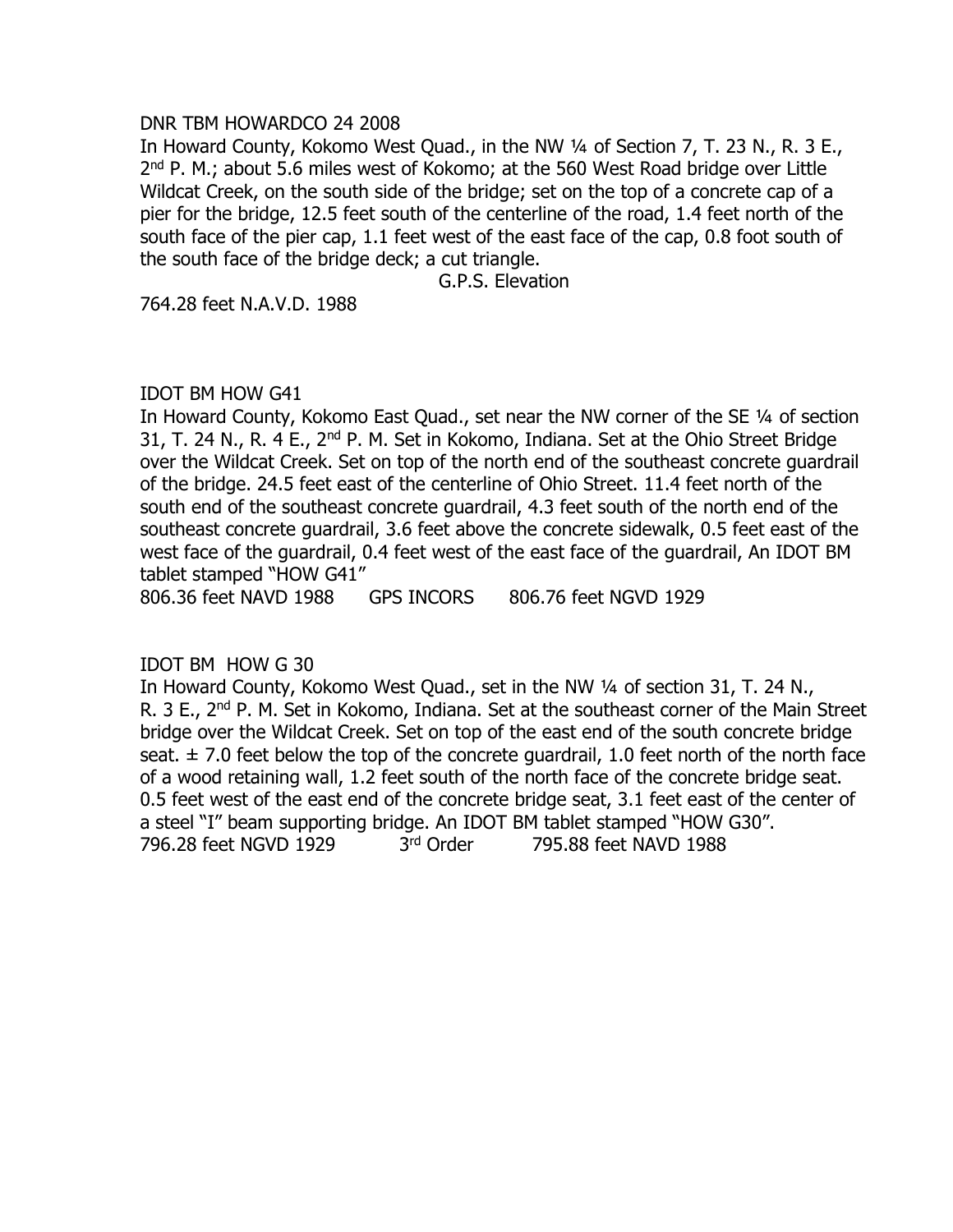#### IDNR TBM SFDC 1 2016

In Howard County, Miami Quad., in the NE  $\frac{1}{4}$  of Sec. 25, T. 24 N., R. 4 E., 2<sup>nd</sup> P.M.; at the CR 200 N concrete bridge over S. Fork Deer Creek; about 1.1 miles northeast from the town of Vermont; approx. 0.15 miles west of the intersection of CR 250 N and CR 600 E; set on top of an upstream metal guard rail post; 13.2 feet upstream from centerline of CR 200 N; 2.3 feet streamward from the center of the left upstream wingwall; 0.65 feet upstream from concrete bridge deck; 2.6 feet above concrete bridge deck; IDNR TBM SFDC 1 2016; "2 filed marks" on top of metal guard rail post.

G.P.S. Elevation

827.50 feet NAVD 1988 INCORS 2011 GEOID 12A

# IDNR TBM SFDC 2 2016

In Howard County, Miami Quad., in the W  $1/2$  of Sec. 24, T. 24 N., R. 4 E., 2<sup>nd</sup> P.M.; at the CR 250 N CMP crossing over S. Fork Deer Creek; about 1.1 miles northeast from the town of Vermont; approx. 0.4 miles east of the intersection of CR 250 N and CR 500 E; set at a power pole 28.4 feet landward from the centerline of upstream end of CMP; 0.3 feet above ground on downstream side of wooden power pole; IDNR TBM SFDC 2 2016; a lag screw.

G.P.S. Elevation 822.67 feet NAVD 1988 INCORS 2011 GEOID 12A

# IDNR TBM SFDC 3 2016

In Howard County, Miami Quad., in the NW 1/4 of Sec. 24, T. 24 N., R. 4 E., 2<sup>nd</sup> P.M; at the CR 300 N CMP crossing over S. Fork Deer Creek; about 1.2 miles northeast from the town of Vermont; approx. 0.3 miles east from the intersection of CR 300 N and CR 500 E; set on top of upstream CMP; 30 feet upstream from centerline of CR 300 N; "2 filed lines" on top of a raised 'nick' at middle of upstream CMP; ±4.0 feet below road surface; IDNR TBM SFDC 3 2016; "2 filed lines".

G.P.S. Elevation 816.93 feet NAVD 1988 INCORS 2011 GEOID 12A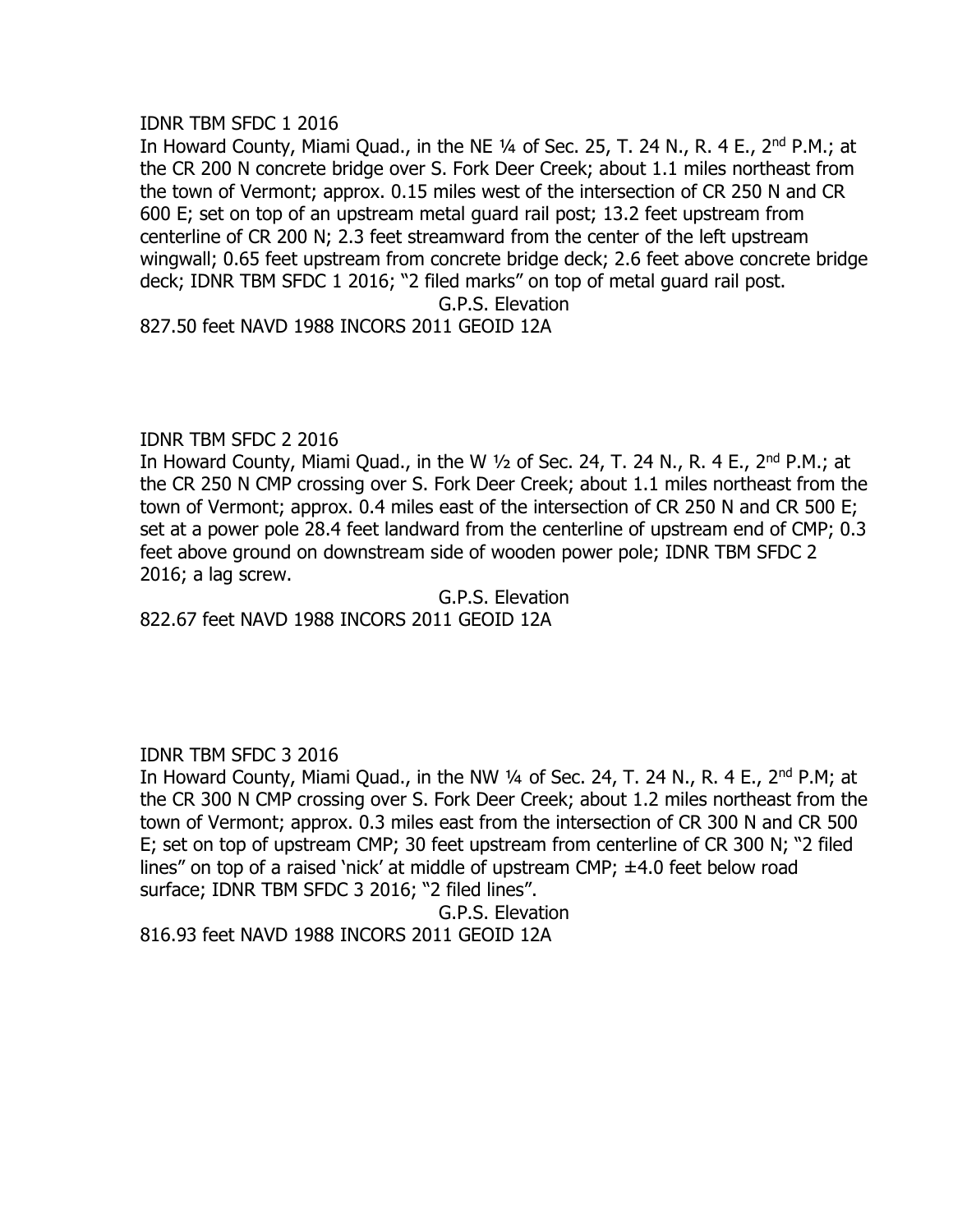#### IDNR TBM SFDC 4 2016

In Howard County, Miami Quad., in the NW  $\frac{1}{4}$  of Sec. 13, T. 24 N., R. 4 E., 2<sup>nd</sup> P.M.; at the CR 500 E concrete bridge over S. Fork Deer Creek; about 1.3 miles northeast from the town of Vermont; approx. 0.6 miles north along CR 500 E from CR 300 N; set at left upstream concrete wingwall; 13.8 feet upstream from centerline of CR 500 E; 0.5 feet landward from streamward face of concrete wingwall; 7.8 feet downstream from the upstream end of concrete wingwall; 0.5 feet upstream from downstream end of concrete wingwall; 0.2 feet below concrete curb; IDNR TBM SFDC 4 2016; a chiseled triangle.

G.P.S. Elevation

821.31 feet NAVD 1988 INCORS 2011 GEOID 12A

#### IDNR TBM SFDC 5 2016

In Howard County, Miami Quad., in the NW  $\frac{1}{4}$  of Sec. 14, T. 24 N., R. 4 E., 2<sup>nd</sup> P.M.; at the private farm Steel Pipe crossing over S. Fork Deer Creek behind (south) House #4381 CR 400 N, Kokomo, IN 46901; about 1.2 miles northeast from the town of Vermont; approx. 700 feet behind house set at upstream end of Steel Pipe; 16.9 feet upstream from centerline of gravel path over Steel Pipe; ±2.0 feet below surface of gravel path; "2 filed lines" on steel nipple on top of lip and approx. center of pipe; IDNR TBM SFDC 5 2016.

G.P.S. Elevation 814.25 feet NAVD 1988 INCORS 2011 GEOID 12A

# IDOT BM HOW G26

In Howard County, Miami Quad., in the NE  $\frac{1}{4}$  of Sec. 15, T. 24 N., R. 4 E., 2<sup>nd</sup> P.M.; at the CR 400 N Concrete Bridge over S. Fork Deer Creek; near the Kokomo Municipal Airport; about 3.25 miles northeast from the edge of Kokomo city limits; approx.. 0.4 miles west of the intersection of CR 400 N and CR 400 E; set at left downstream corner on top of concrete bridge deck; 12.5 feet down from centerline of road; 1.9 feet streamward from left end of bridge; 2.3 feet below top of metal guard rail; 0.7 feet upstream from downstream face of concrete bridge; an IDOT BM tablet stamped, "HOW G 26."

G.P.S. Elevation 816.34 feet NAVD 1988 INCORS 2011 GEOID 12A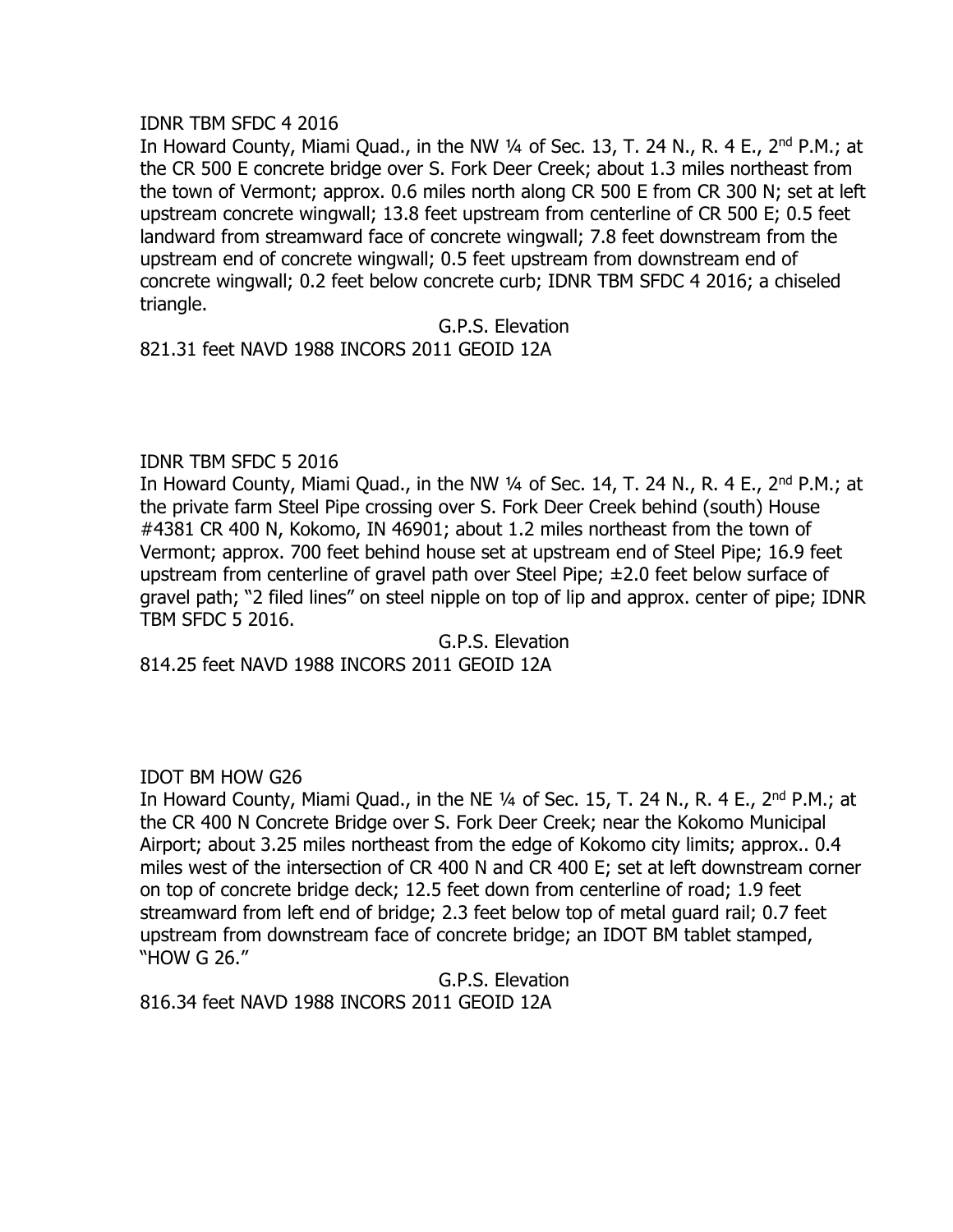#### IDNR TTBM SFDC 6 2016

In Howard County, Miami Quad., in the NE  $\frac{1}{4}$  of Sec. 15, T. 24 N., R. 4 E., 2<sup>nd</sup> P.M.; at the Private Farm Concrete Bridge over S. Fork Deer Creek at the eastern edge of the Kokomo Municipal Airport; about 3.25 miles northeast from the northeast edge of the Kokomo City Limits; about 1 mile west of the Kokomo Zion Church along CR 400 N; approx. 0.4 mile south of CR 400 N; set at left upstream corner of bridge on concrete bridge deck; IDNR TTBM SFDC 6 2016.

# IDNR TBM SFDC 7 2016

In Howard County, Miami Quad., in the NE 1/4 of Sec. 15, T. 24 N., R. 4 E., 2<sup>nd</sup> P.M.; at the downstream-most 3-Concrete Box Culverts at Kokomo Municipal Airport; about 3.25 miles northeast from northeast edge of Kokomo City Limits; approx. 200 feet south of the centerline of CR 400 N; 3-Concrete Box Culverts accessible via. wheat farm inside of Airport's surrounding fence; set on top of left downstream corner of the left-most concrete cox culverts; IDNR TBM SFDC 7 2016, a chiseled triangle.

# IDNR TBM SFDC 8 2016

In Howard County, Miami Quad., in the SE  $\frac{1}{4}$  of Sec. 10, T. 24 N., R. 4 E., 2<sup>nd</sup> P.M.; at the House #3644 CR 400 N Private Concrete Bridge over S. Fork Deer Creek; about 3.25 miles northeast of northeast edge of Kokomo city limits; approx. ±200 feet east of Kokomo Municipal Airport entrance; approx. ±135 feet north from centerline of CR 400 N; set at right downstream corner on metal rebar protruding from edge of bridge; 9.0 feet downstream from centerline of bridge; 1.0 feet streamward from landward end of concrete bridge; 0.25 feet below top of concrete bridge deck; "3 filed lines" on end of metal rebar; IDNR TBM SFDC 8 2016.

G.P.S. Elevation 814.16 feet NAVD 1988 INCORS 2011 GEOID 12A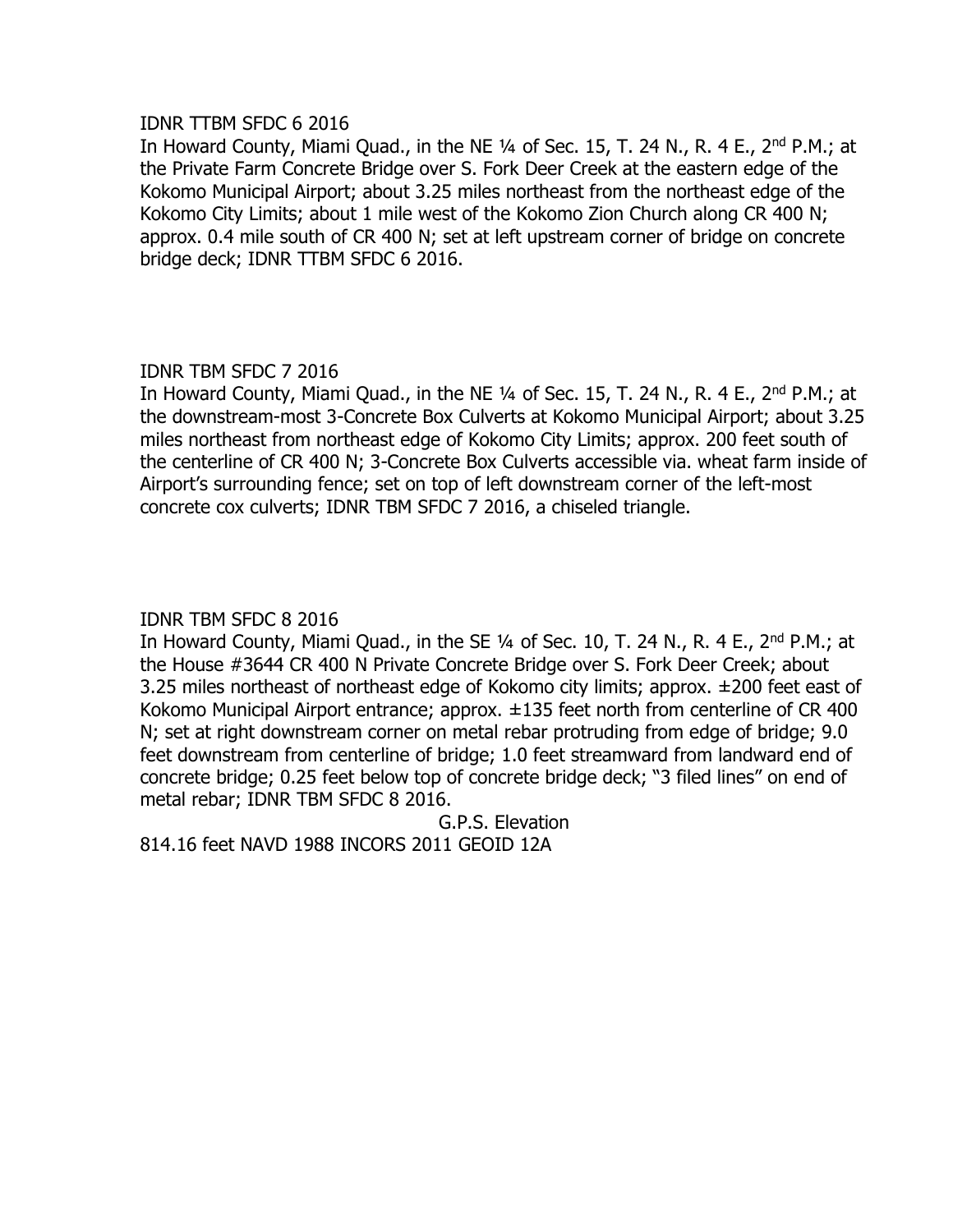#### IDNR TBM SFDC 9 2016

In Howard County, Miami Quad., in the SW  $\frac{1}{4}$  of Sec. 10, T. 24 N., R. 4 E., 2<sup>nd</sup> P.M.; at the CR 300 E Concrete Bridge over S. Fork Deer Creek; about 3 miles northeast of northeast edge of Kokomo city limits; 122 feet north of CR 400 N; set at left upstream concrete wingwall; 14.5 feet upstream from centerline of CR 300 E; 0.9 feet upstream of upstream face of bridge deck; 0.3 feet landward from streamward face of concrete wingwall; level with concrete bridge deck; IDNR TBM SFDC 9 2016; a chiseled square "set by others."

# G.P.S. Elevation

813.79 feet NAVD 1988 INCORS 2011 GEOID 12A

#### IDNR TBM SFDC 10 2016

In Howard County, Miami Quad., in the S  $1/2$  of Sec. 9, T. 24 N., R. 4 E., 2<sup>nd</sup> P.M.; at the House #2496 CR 400 N Private Concrete Bridge over S. Fork Deer Creek; about 2.3 miles northeast from the northeast edge of Kokomo city limits; approx. 500 feet north of centerline of CR 400 N; set at right upstream corner of concrete bridge deck and upstream face of bridge; set on protruding piece of metal rebar on upstream face; 6.6 feet upstream from centerline of bridge; 1.4 feet downstream – streamward from a cut metal post on right upstream concrete wingwall; 0.65 feet streamward from right end of bridge; 0.2 feet below concrete bridge deck; IDNR TBM SFDC 10 2016; a 'filed mark' on the right upstream end-most metal rebar protruding from upstream face of bridge deck.

G.P.S. Elevation 810.67 feet NAVD 1988 INCORS 2011 GEOID 12A

# IDNR TBM SFDC 11 2016

In Howard County, Miami Quad., in the NE  $\frac{1}{4}$  of Sec. 8, T. 25 N., R. 4 E., 2<sup>nd</sup> P.M.; at the CR 200 E Bridge over S. Fork Deer Creek; about 2.25 miles northeast from the northeast edge of Kokomo City Limits; approx. 300 feet of intersection of CR 200 E & CR 450 N; set at right upstream wood bridge seat; 15.8 feet upstream from centerline of CR 200 E; 1.2 feet upstream from upstream face of wood curb; 0.3 feet downstream from upstream end of wood bridge seat; 0.55 feet landward of streamward face of wood bridge seat; 0.7 feet below top of wood curb; "a filed  $+$ " on top of anchor bolt, IDNR TBM SFDC 11 2016.

G.P.S. Elevation 810.84 feet NAVD 1988 INCORS 2011 GEOID 12A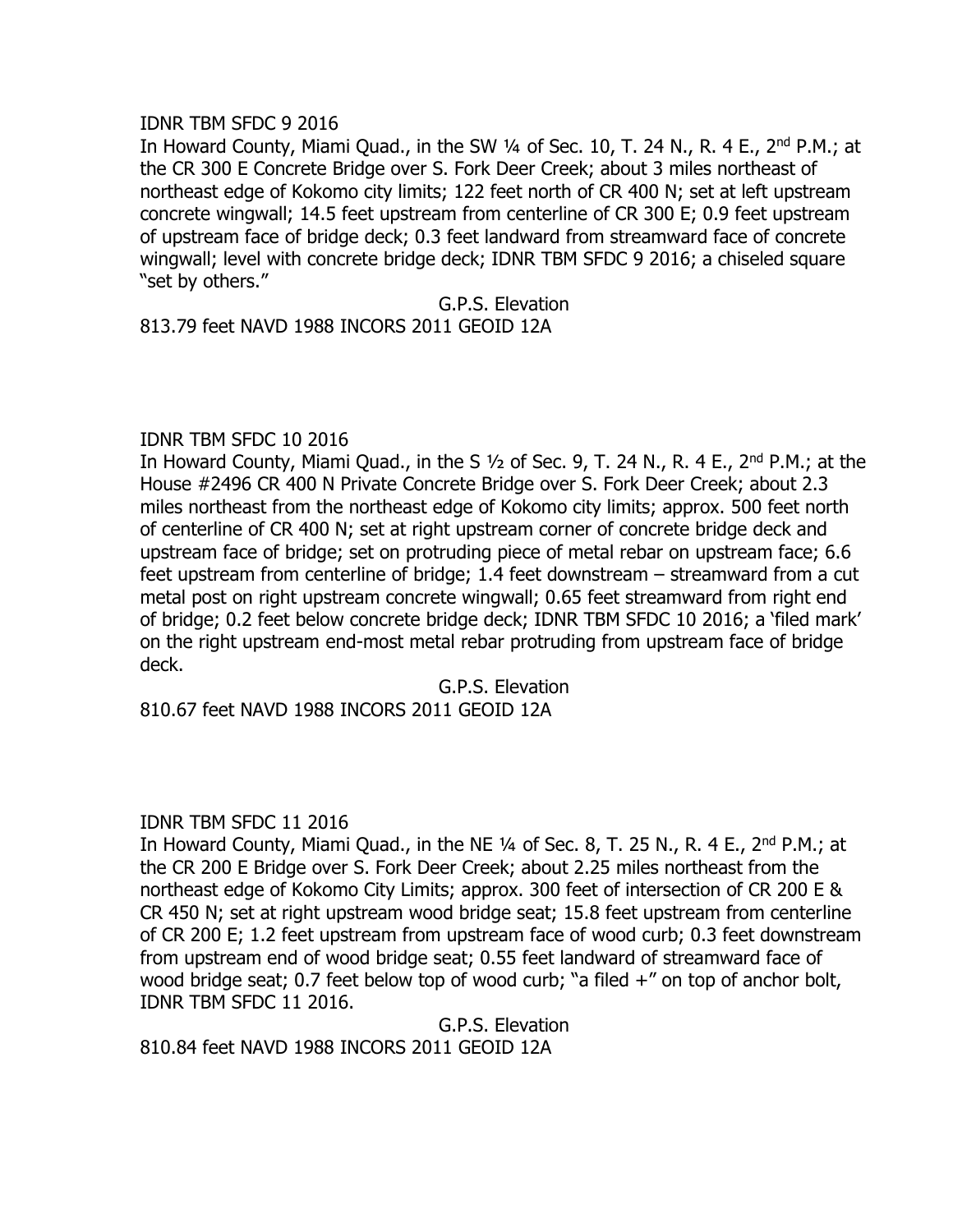#### IDNR TTBM SFDC 12 2016

In Howard County, Miami Quad., in the NE  $1/4$  of Sec. 8, T. 24 N., R. 4 E., 2<sup>nd</sup> P.M.; at the House #4927 CR 200 E Private Gravel Ford over S. Fork Deer Creek; about 2.25 miles from the northeast edge of Kokomo city limits; set in vicinity of right upstream wooden walk bridge; 9.6 feet landward – upstream from the centerline of right end of wooden bridge; 24 feet downstream from centerline of gravel ford; 58 feet upstream from 24" dia. maple tree; high point set rough concrete; IDNR TTBM SFDC 12 2016. G.P.S. Elevation

803.96 feet NAVD 1988 INCORS 2011 GEOID 12A

#### IDNR TBM SFDC 13 2016

In Howard County, Miami Quad., in the NW  $\frac{1}{4}$  of Sec. 6, T. 24 N., R. 4 E., 2<sup>nd</sup> P.M.; at the CR 50 E Bridge over S. Fork Deer Creek; in the town of Cassville; approx. 300 feet south of the intersection of CR 550 N & CR 50 E; set at right downstream corner of bridge on top of concrete guard rail; 13.8 feet downstream centerline of CR 50 E; 2.25 feet above concrete curb; 0.8 feet landward from landward end of metal guard rail; 2.7 feet streamward from right end of downstream concrete curb; IDNR TBM SFDC 13 2016; a chiseled triangle on top of 1'x1' square concrete guard rail at right downstream end of bridge.

G.P.S. Elevation 804.06 feet NAVD 1988 INCORS 2011 GEOID 12A

# IDNR TBM SFDC 14 2016

In Howard County, Miami Quad., in the NW  $\frac{1}{4}$  of Sec. 6, T. 24 N., R. 4 E., 2<sup>nd</sup> P.M.; at the CR 550 N Bridge over S. Fork Deer Creek; in the town of Cassville; about 0.2 mile east of Cassville Road along CR 550 N; set at right downstream corner of bridge on top of concrete curb; 12.9' downstream from centerline of CR 550 N; 4.8 feet streamward from right end of downstream concrete curb; 0.4 feet upstream from downstream face of bridge; 0.6 feet above concrete bridge deck; IDNR TBM SFDC 14 2016; a chiseled triangle.

G.P.S. Elevation

802.57 feet NAVD 1988 INCORS 2011 GEOID 12A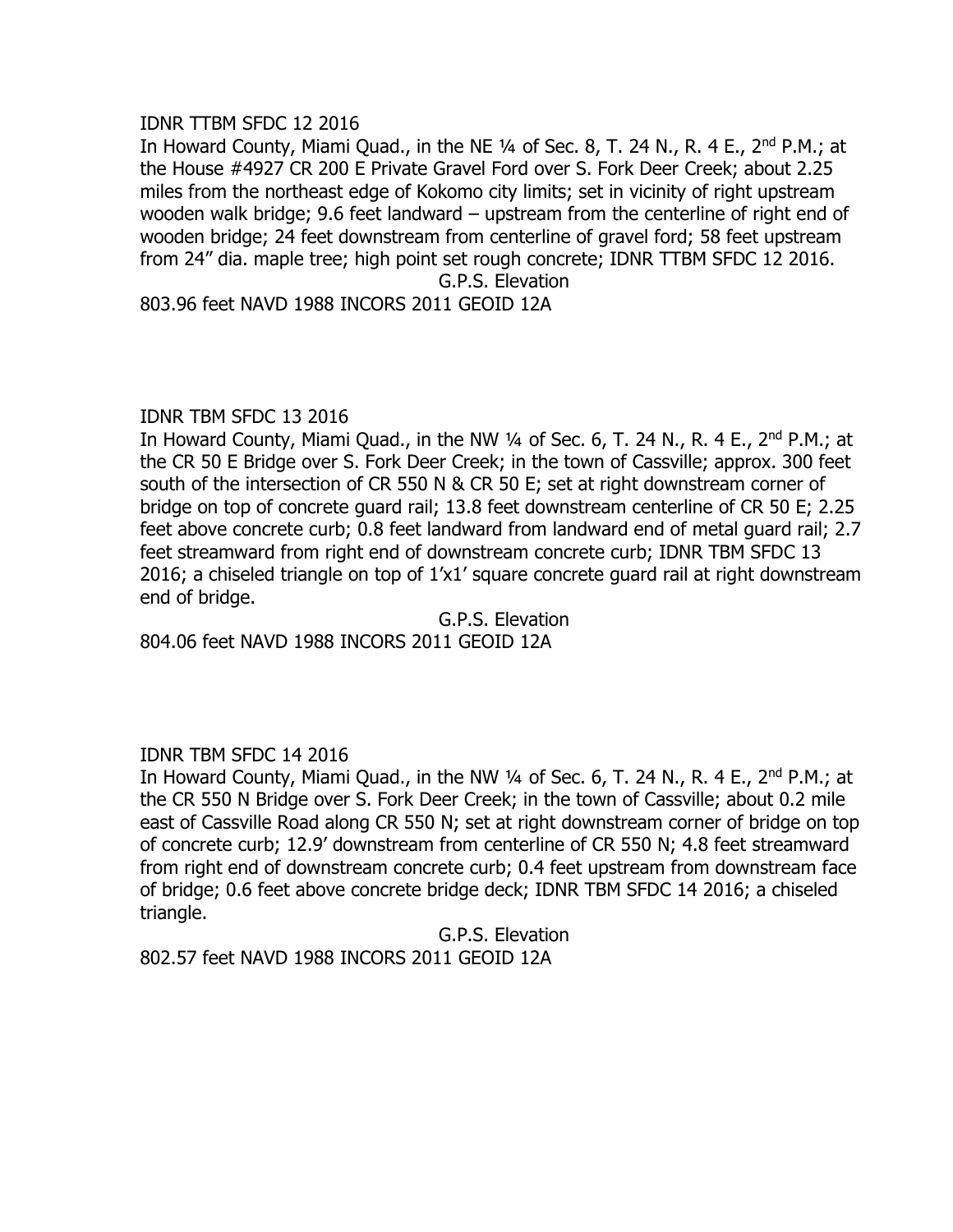#### IDNR TBM SFDC 15 2016

In Howard County, Miami Quad., in the NW 1/4 of Sec. 6, T. 24 N., R. 4 E., 2<sup>nd</sup> P.M.; at the Nickel Plate Trail over S. Fork Deer Creek; in the town of Cassville; about 480 feet north of CR 550 N along bike trail; set at left downstream stone block wing wall; 9.8 feet downstream from centerline of trail; 3.7 feet downstream from the left downstream corner of concrete bridge deck; 1.4 feet landward of the streamward face of stone block wing wall; 1.0 feet upstream from the downstream end of stone block wing wall; 0.6 feet streamward of the landward face of stone block wing wall; 1.7 feet below bridge deck; IDNR TBM SFDC 15 2016; a chiseled "X".

G.P.S. Elevation

807.79 feet NAVD 1988 INCORS 2011 GEOID 12A

#### IDNR TBM KCK 1 2016

In Howard County, Kokomo East Quad., in the NE 1/4 of Sec. 18, T. 23 N., R. 4 E., 2<sup>nd</sup> P.M.; at the Southway Blvd. Bridge over Kokomo Creek; about 0.5 miles E of SR 931 (formerly U.S. Highway 31) in the City of Kokomo; about 250 feet streamward from the intersection of Tally Ho Drive and Southway Blvd.; set at left downstream concrete wingwall; 19.3 feet downstream from the centerline of Southway Blvd.; 2.1 feet downstream from downstream face of bridge on concrete wingwall; 0.7 feet upstream from downstream end of concrete wingwall; IDNR TBM KCK 1 2016, a chiseled triangle. G.P.S. Elevation

816.24 feet NAVD 1988 INCORS 2011 GEOID 12A 816.64 feet NGVD 1929 INCORS 2011 GEOID 12A

# IDNR TBM KCK 2 2016

In Howard County, Kokomo East Quad., in the SW 1/4 of Sec. 7, T. 23 N., R. 4 E., 2<sup>nd</sup> P.M.; at the Abandoned Railroad Bridge over Kokomo Creek about 500 feet downstream from the S.R. 931 Bridge; located in the southeast part of the City of Kokomo; access via asphalt bike path south from Lincoln Road about 500 feet; set at left downstream concrete wingwall; 6.2 feet downstream from centerline of railroad bridge; 1.2 feet downstream from downstream edge of downstream wood curb; 1.0 feet streamward from landward end of concrete wingwall; 0.7 feet landward from streamward face of concrete wingwall; IDNR TBM KCK 2 2016, a cut triangle on top of concrete wingwall. G.P.S. Elevation

821.92 feet NAVD 1988 INCORS 2011 GEOID 12A 822.32 feet NGVD 1929 INCORS 2011 GEOID 12A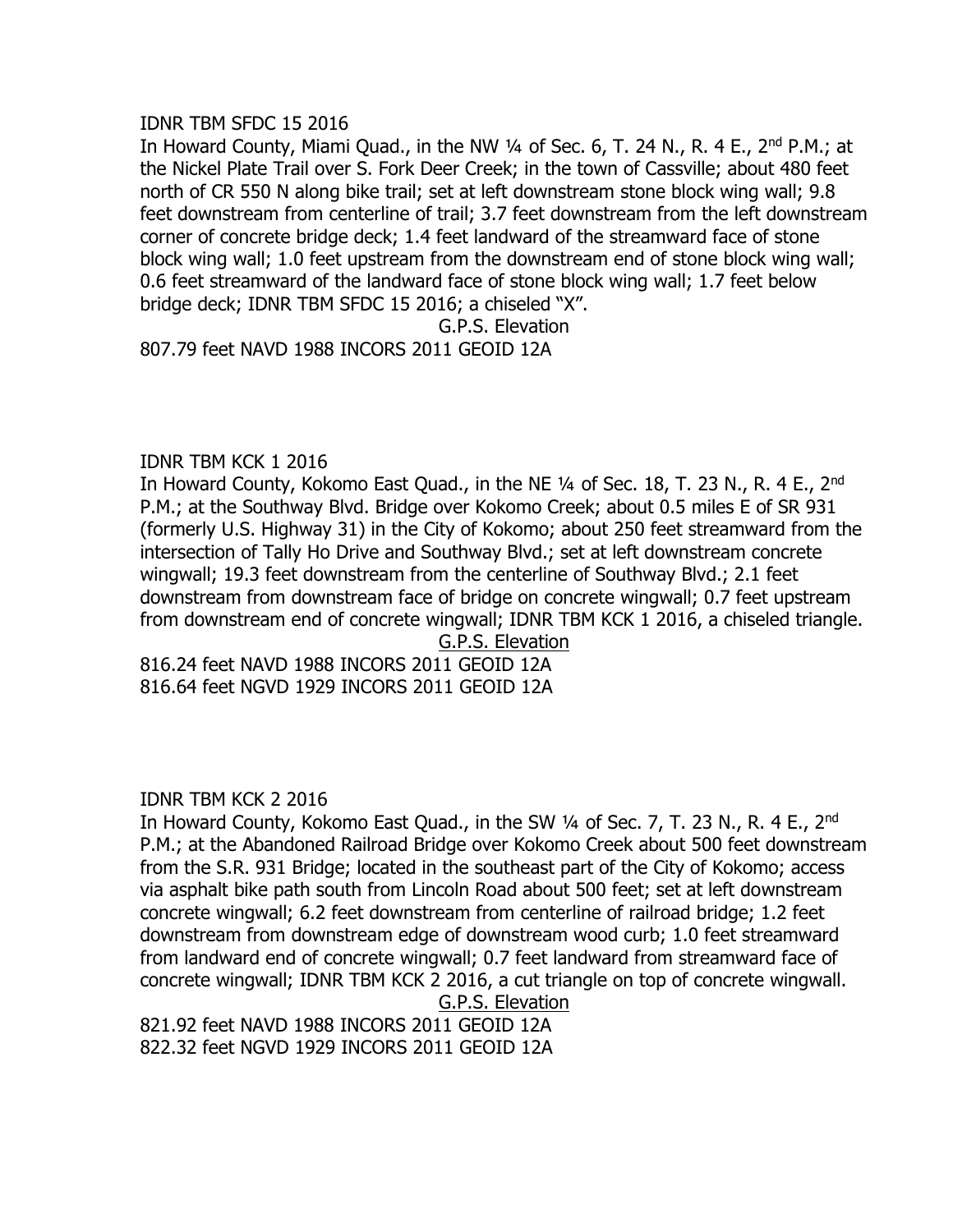#### IDNR TBM KCK 3 2016

In Howard County, Kokomo West Quad., in the NW 1/4 of Sec. 7, T. 23 N., R. 3 E., 2<sup>nd</sup> P.M.; at the American Legion (Post No. 6) Golf Course in Kokomo; about 300 feet south from the LaFountain Street Bridge over Kokomo Creek; set in power pole near the parking lot exit of the American Legion; 64.0 feet upstream from the centerline of LaFountain Street; 27.0 feet north of the centerline of exit from parking lot; 19.0 feet east of metal guard rail; 1.0 feet above ground; set in north face of power pole #242 332; an IDNR TBM KCK 3 2016, railroad spike with aluminum tag.

#### G.P.S. Elevation

798.91 feet NAVD 1988 INCORS 2011 GEOID 12A 799.31 feet NGVD 1929 INCORS 2011 GEOID 12A

#### IDNR TBM KCK 4 2016

In Howard County, Kokomo West Quad., in the SW  $\frac{1}{4}$  of Sec. 1, T. 23 N., R. 3 E., 2<sup>nd</sup> P.M.; at the Low Head Dam in the south east part of Highland Park in the City of Kokomo; about 0.2 miles northwest of the intersection of Webster Street and Highland Park exit; set on top of cut metal post on top of the north concrete retaining wall at dam; 27.2 feet upstream from the centerline of pedestrian bridge; 3.1 feet upstream – landward from center of the right end of the top of dam; 1.0 feet landward from streamward end of retaining wall; 0.2 feet above concrete; IDNR TBM KCK 4 2016, "2 filed lines" on top of east side of cut metal pipe.

G.P.S. Elevation

791.42 feet NAVD 1988 INCORS 2011 GEOID 12A 791.82 feet NGVD 1929 INCORS 2011 GEOID 12A

# IDOT BM 34 G 523

In Howard County, Kokomo East Quad., in the E  $1/2$  of Sec. 16, T. 23 N., R. 4 E., 2<sup>nd</sup> P.M.; at the U.S. Highway 31 (Bypass) Bridge over Kokomo Creek; set in the right downstream corner of south bound U.S. Highway 31; set on top of concrete abutment; 15.5 feet streamward of landward end of abutment; 1.6 feet landward of streamward end of abutment; 0.8 feet downstream of downstream face of concrete guardrail; 0.5 feet upstream of downstream edge of abutment; 3.9 feet below top of concrete guardrail; an IDOT BM tablet stamped "34 G 523."

G.P.S. Elevation

847.08 feet NAVD 1988 INCORS 2011 GEOID 12A 847.48 feet NGVD 1929 INCORS 2011 GEOID 12A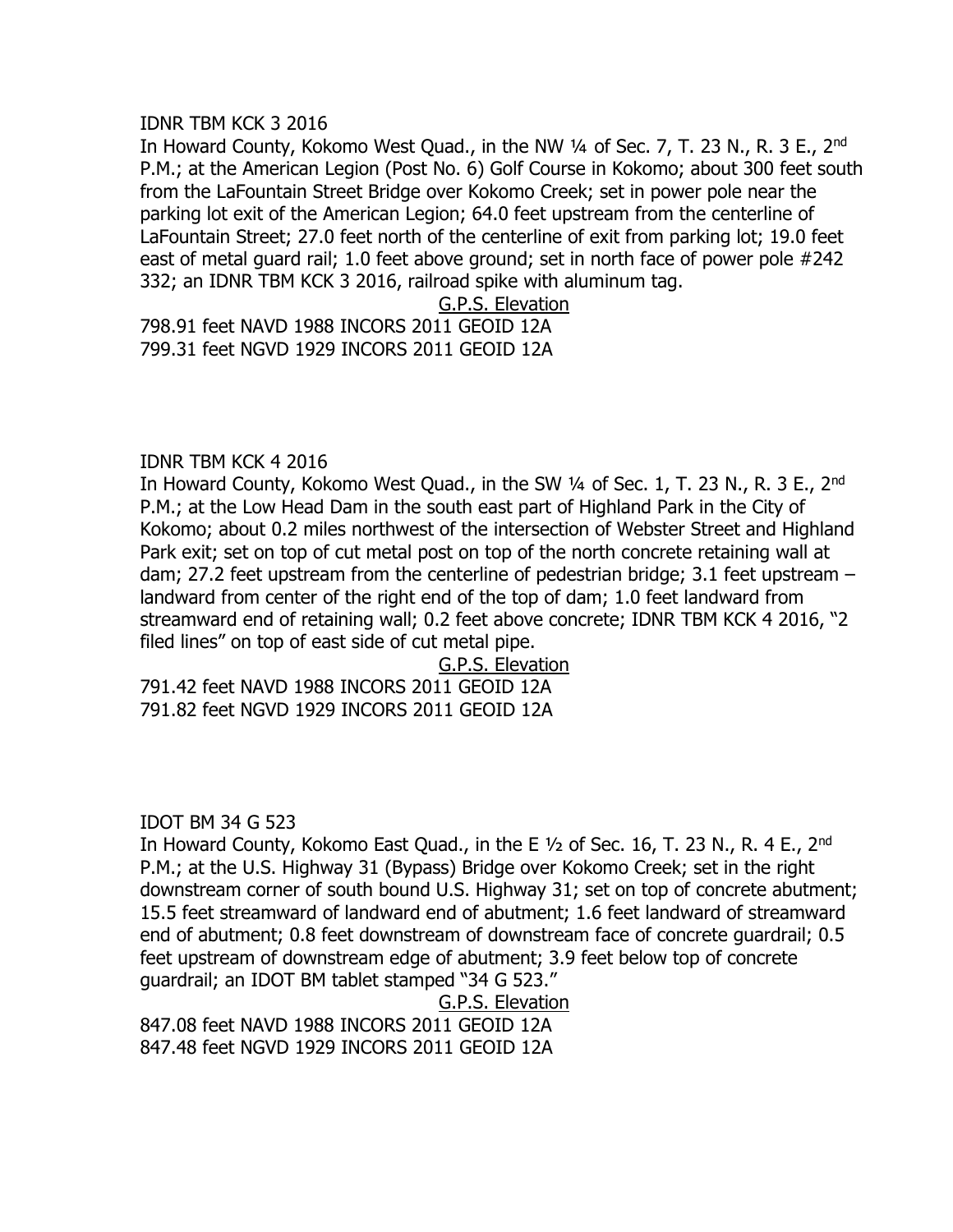#### IDNR TBM KCK 5 2016

In Howard County, Kokomo West Quad., in the SW 1/4 of Sec. 1, T. 23 N., R. 3 E., 2<sup>nd</sup> P.M.; at the Pedestrian bridge in Highland Park over Kokomo Creek; located approximate middle of park in the city of Kokomo; about 750 feet downstream from low head dam at Highland Park; set at right upstream corner of bridge on concrete bridge seat; 70.9 feet streamward from the streamward edge of paved road through park; 3.1 feet upstream from centerline of bridge; 0.9 feet above ground; 'a cut line' forming a triangle at upstream – landward corner of right bridge seat, IDNR TBM KCK 5 2016.

G.P.S. Elevation

790.28 feet NAVD 1988 INCORS 2011 GEOID 12A 790.68 feet NGVD 1929 INCORS 2011 GEOID 12A

#### IDNR TBM KCK 6 2016

In Howard County, Kokomo East Quad., in the NW 1/4 of Sec. 17, T. 23 N., R. 4 E., 2<sup>nd</sup> P.M.; at the Albright Road (CR 100 East) Bridge over Kokomo Creek; set in the right upstream corner of bridge; set on top of and at the right end of concrete abutment; 20.0 feet upstream of the centerline of road; 7.7 feet landward of streamward – most end of abutment; 1.4 feet streamward of the landward end of abutment; 0.5 feet downstream of the upstream face of abutment; 0.6 feet upstream of the downstream face of abutment; 2.2 feet below metal guardrail; 0.4 feet above road; an IDNR TBM KCK 6 2016, a chiseled triangle.

G.P.S. Elevation

814.42 feet NAVD 1988 INCORS 2011 GEOID 12A 814.82 feet NGVD 1929 INCORS 2011 GEOID 12A

# IDNR TBM KCK 7 2016

In Howard County, Kokomo West Quad., in the SW 1/4 of Sec. 1, T. 23 N., R. 3 E., 2<sup>nd</sup> P.M.; at the Old Ben Ct. concrete bridge over Kokomo Creek; in Highland Park in the city of Kokomo; set at left downstream concrete wingwall; 19.5 feet downstream from centerline of Old Ben Ct.; 4.2 feet downstream of the upstream end of concrete wingwall; 0.8 feet upstream of downstream angle of wingwall; 0.5 feet streamward of the landward end of wingwall; 0.8 feet above road; IDNR TBM KCK 7 2016, a chiseled triangle set "by others".

G.P.S. Elevation

791.23 feet NAVD 1988 INCORS 2011 GEOID 12A 791.63 feet NGVD 1929 INCORS 2011 GEOID 12A